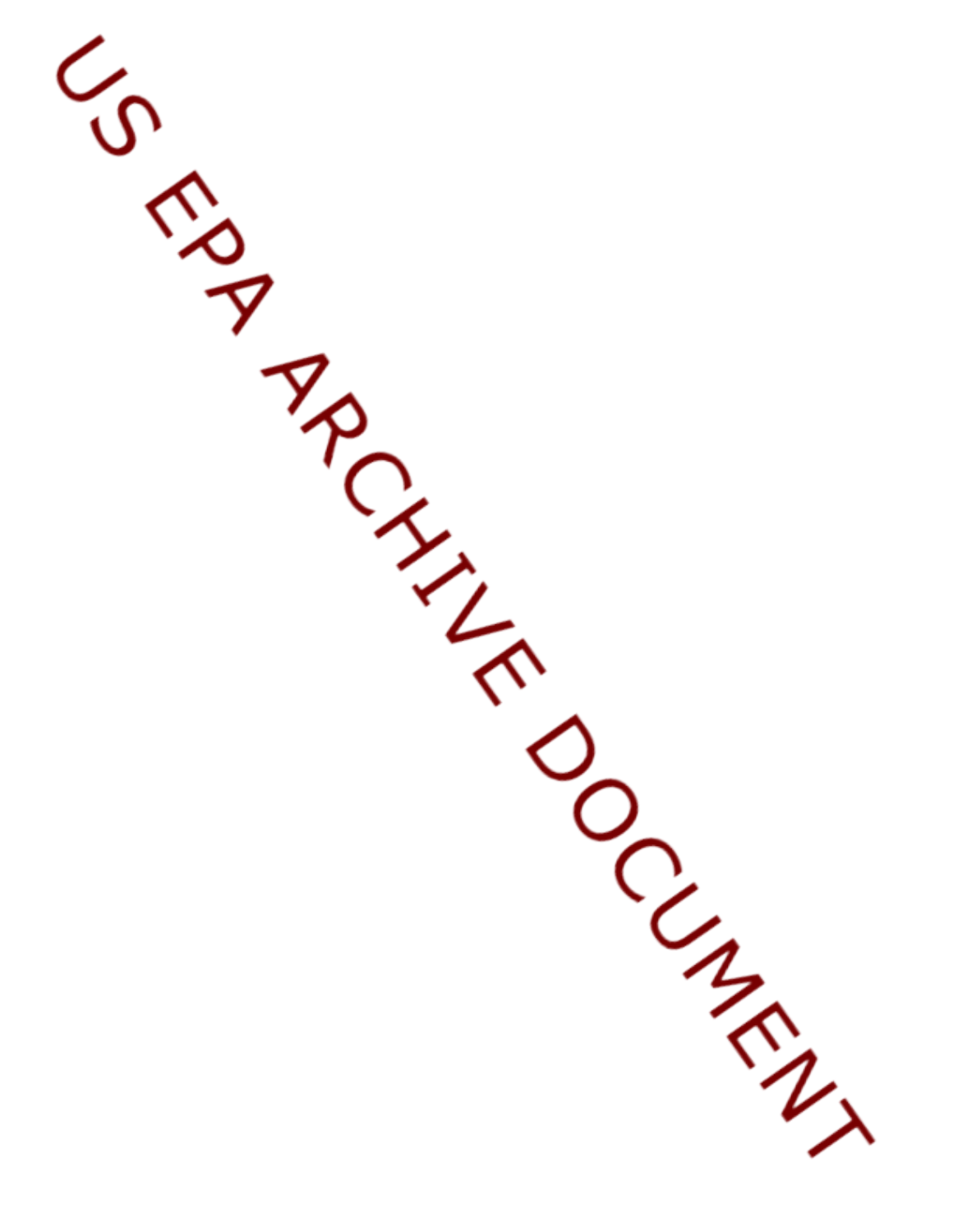### **AGENCY:** U.S. ENVIRONMENTAL PROTECTION AGENCY (EPA)

**TITLE**: Indoor Environments: Reducing Public Exposure to Indoor Pollutants

**ACTION**: Request for Application - Initial Announcement

**RFA NO.**: EPA-OAR-IED-05-21

# **CATALOG OF FEDERAL DOMESTIC ASSISTANCE (CFDA) NO**: 66.034

# **DATES:**

The closing date for receipt of concept proposals is **Monday, December 12, 2005 at 4:00 pm Eastern Standard Time (EST).**

The proposals **MUST** be received by the contact point listed in Stage 3, Section III, C. 3, on or before the deadline date and time above**. NO LATE PROPOSALS WILL BE CONSIDERED.** 

Due to the unique circumstances involving U.S. postal mail screening *(that can delay delivery by several weeks),* EPA strongly recommends that express mail option (i.e., FedEx, UPS, DHL, etc.) be used to submit all materials.

- 1. A pre-proposal conference call will be held on **Tuesday, October 25, 2005 from 2:00 pm to 4:00 pm EST**. If you are interested in participating in this conference call please send an e-mail to "iaq.rfa@epa.gov" providing your organization's contact information (see Section IV, Stage 1) by **Wednesday, October 19, 2005**.
- 2. A concept proposal consisting of a cover letter of up to two pages, SF-424, 424A and B, and a narrative workplan of up to 12 pages is due on or before **Monday, December 12, 2005 at 4:00 pm EST** (see Section IV, Stage 2).

# **SUMMARY**

EPA seeks applications from eligible entities for projects to support demonstration, training, outreach and/or education cooperative agreements that reduce exposure to indoor air pollutants and yield measurable environmental outcomes.

**FUNDING/AWARDS:** The total estimated funding for this competitive opportunity is approximately \$3-4 million. EPA anticipates award of 20-25 cooperative agreements resulting from this announcement, subject to availability of funds and the quality of applications received.

# **CONTENTS BY SECTION**

- I. Funding Opportunity Description
- II. Award Information
- III. Eligibility Information
- IV. Application and Submission Information
- V. Application Review Information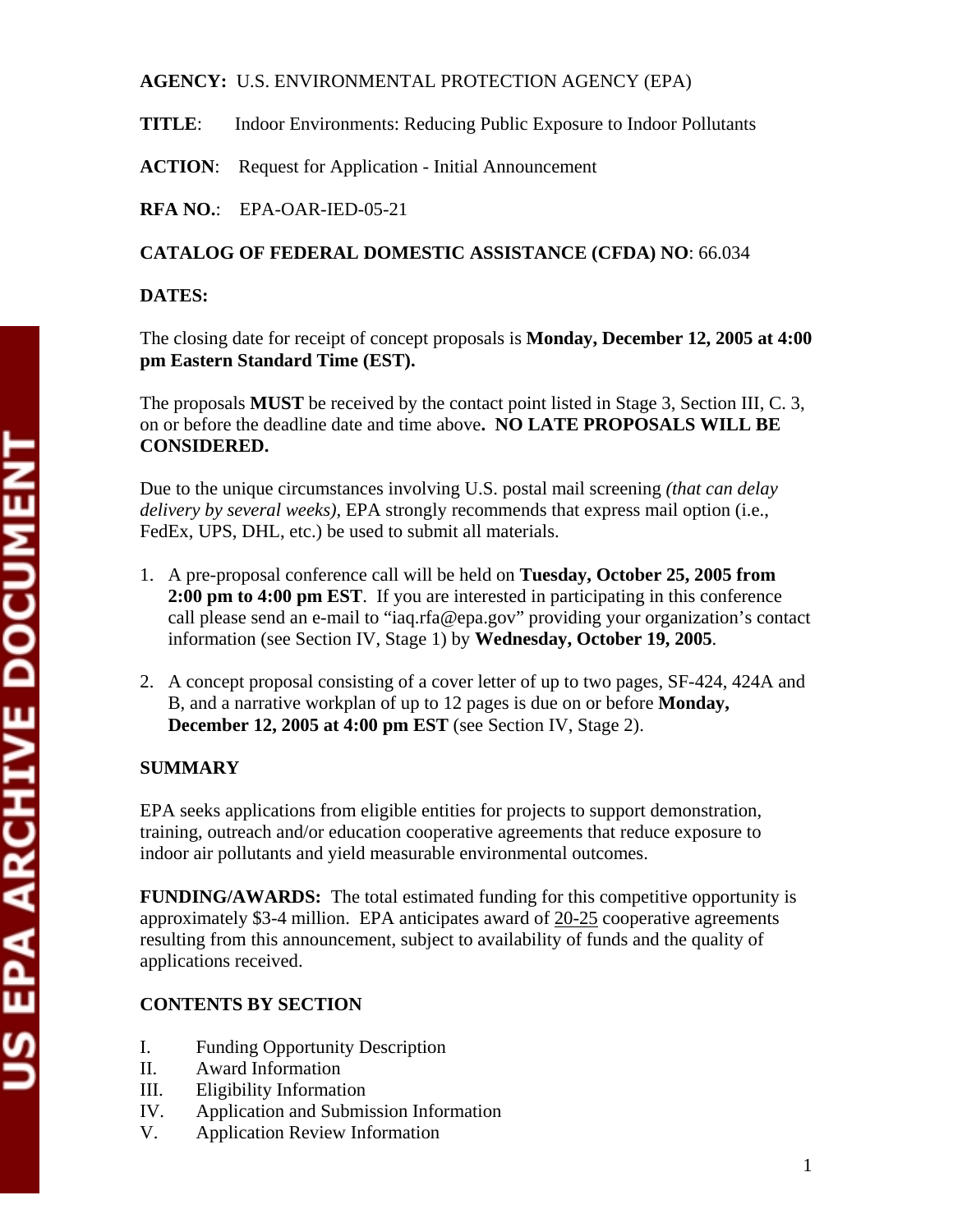- VI. Award Administration Information
- VII. Agency Contacts
- VIII. Other Information

# **I. FUNDING OPPORTUNITY DESCRIPTION**

### **A. Background**

The goal of this Request for Applications (RFA) is to support demonstration, training, outreach and/or education projects that are aligned with EPA's strategic objective to increase the number of people breathing healthier indoor air as well as our indoor air pollutant priority air objectives and the agency's annual measures and long-term measures detailed in I.C.1.

Title IV of the Superfund Amendments and Reauthorization Act of 1986 (SARA) directs EPA to conduct and coordinate research and develop and disseminate information on all aspects of indoor air quality. In addition, Title III of the Toxic Substances Control Act (TSCA) directs EPA to undertake a variety of activities to address the public health risks posed by exposures to indoor radon. The law directs EPA to study the health effects of radon, assess exposure levels, set an action level and advise the public of steps they can take to reduce exposure, evaluate mitigation methods, and assist states with program development through the administration of a grants program.

Under Clean Air Act (CAA) §103, EPA is authorized to conduct, and promote the coordination and acceleration of, research, investigations, experiments, demonstrations, surveys, studies, and training relating to the causes, effects, extent, prevention, and control of air pollution. Section 103(b) of the Clean Air Act authorizes EPA to make grants to public or non-profit agencies, institutions, and organizations, to support these activities.

Based on several reports and studies conducted or commissioned by EPA since the 1980's, EPA has identified and characterized significant risks to public health from environmental contaminants that are commonly found in a wide range of buildings, including homes, schools, and office buildings.

Most Americans spend about 90% of their time indoors, primarily in homes, schools and office buildings. Indoor levels of air pollution may be 2-5 times higher, and occasionally 100 times higher, than outdoor levels. Sources of indoor pollution are diverse, ranging from natural sources (e.g., radon, mold and moisture) to products used indoors (e.g., finishes, furnishings, and cleaning products) to indoor processes and behaviors (e.g., smoking, use of unvented combustion sources, cleaning, operation and maintenance procedures). Building systems, as well as the many products and materials used indoors, have a direct influence on the type and amount of exposure building occupants may experience from environmental contaminants indoors. Human exposure to unhealthy indoor air in buildings can be reduced through better design, construction, operation and maintenance practices, and mitigation of other indoor air quality problems.

EPA strives to improve indoor air quality (IAQ) and reduce associated human health risks, such as asthma attacks, posed by pollutants in indoor environments/building types described below. This is accomplished by increasing awareness and understanding of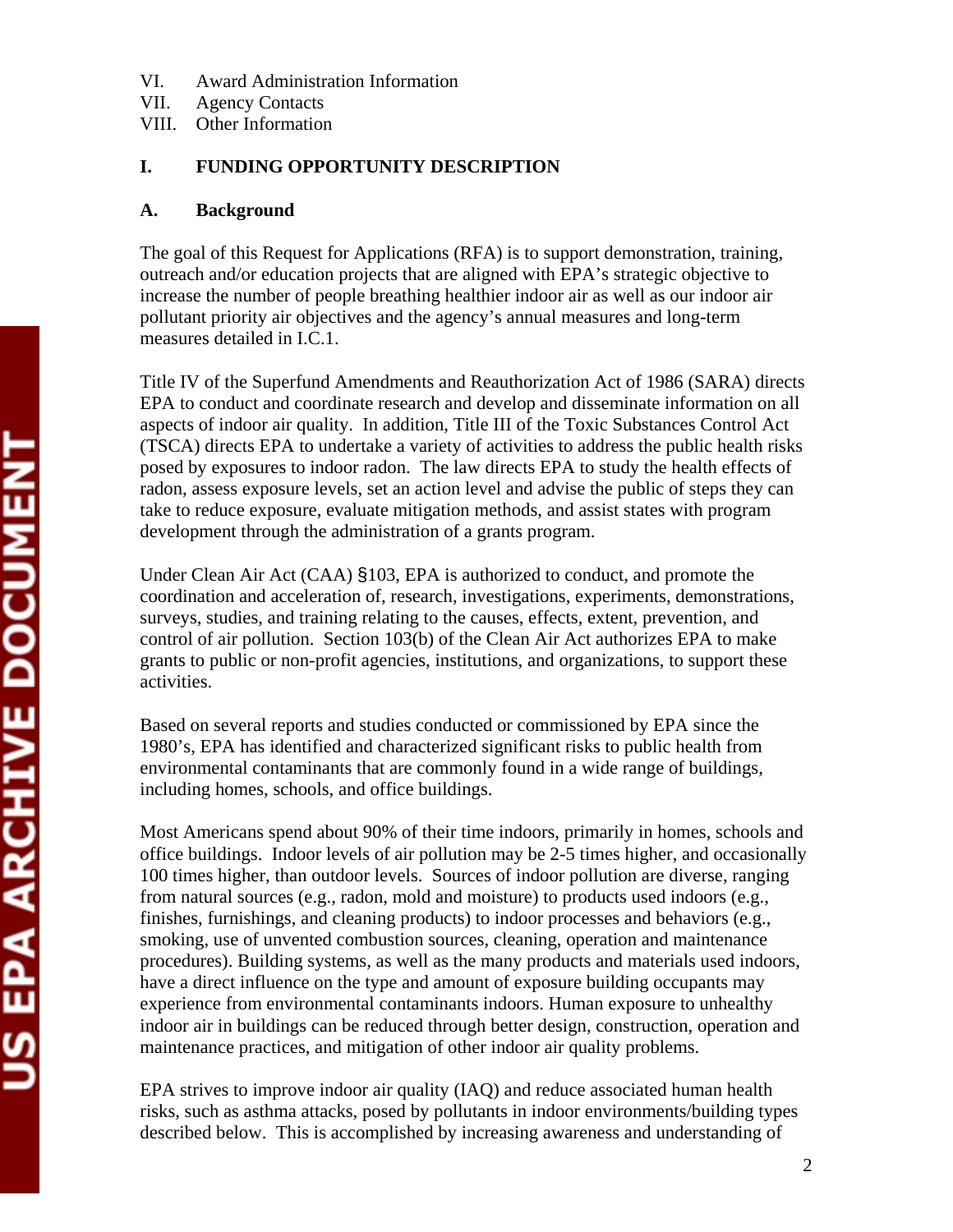indoor air quality principles and risks, as well as by promoting appropriate voluntary practices and risk reduction actions by the public and key stakeholders to improve IAQ. EPA is also committed to working with disproportionately impacted populations and tribes to reduce risks from poor IAQ.

EPA encourages submission of innovative demonstration, training, outreach and/or education projects that achieve environmental results in indoor air quality priority areas (i.e., indoor air pollutants and/or building types).

**Indoor air pollutants** include:

### **Radon**

Radon is a naturally-occurring colorless, odorless gas and the second leading cause of lung cancer in the U.S., after smoking. Based on analysis by the National Academy of Sciences, EPA estimates that radon is responsible for approximately 21,000 deaths per year. Nearly one in 15 homes has radon concentrations above the EPA recommended action level.

Since the mid -1980s, the United States has made significant progress in reducing the risk from exposure to radon. This progress is the result of a long-term effort between EPA, citizens, non-profit organizations, state, local and tribal governments, the business community, and other Federal agencies working together. EPA partners include State radon programs that are supported by State Indoor Radon Grants, non-profit environmental health advocacy organizations, home builders, and the radon service industry. Today, more Americans are knowledgeable about radon than at any time since the mid-1980's, when radon became a national health concern. Approximately two thirds of Americans are generally aware of radon as an environmental health hazard. Since the mid-1980's, millions of homes have been tested for radon, and over 500,000 homes now have working active mitigation systems. Approximately 1.3 million new homes have been built with radon resistant features since 1990. EPA continues to focus its efforts and those of its partners on achieving actual risk reduction through the mitigation of existing homes and the building of new homes to be radon resistant. EPA is also encouraging integrated Air Toxics Reduction Programs to include radon which is listed as an air toxic under the Clean Air Act.

#### **Indoor Asthma Triggers**

An estimated 20 million people in the United States have asthma, including 6 million children. The number of children with asthma has more than doubled since 1980. In addition, there are disturbing and significant racial and ethnic disparities in asthma morbidity and mortality in the United States; African-Americans continue to have higher rates of asthma emergency room visits, hospitalizations, and deaths than Caucasians.

While the mechanisms that cause asthma are complex and prevalence rates vary among population groups, there is substantial evidence that indoor exposures to irritants such as environmental tobacco smoke (ETS) and allergens from house dust mites, pests, molds, and animals play a significant role in triggering asthma episodes, and, in some instances (ETS and dust mites), are causally linked to the development of the disease. For the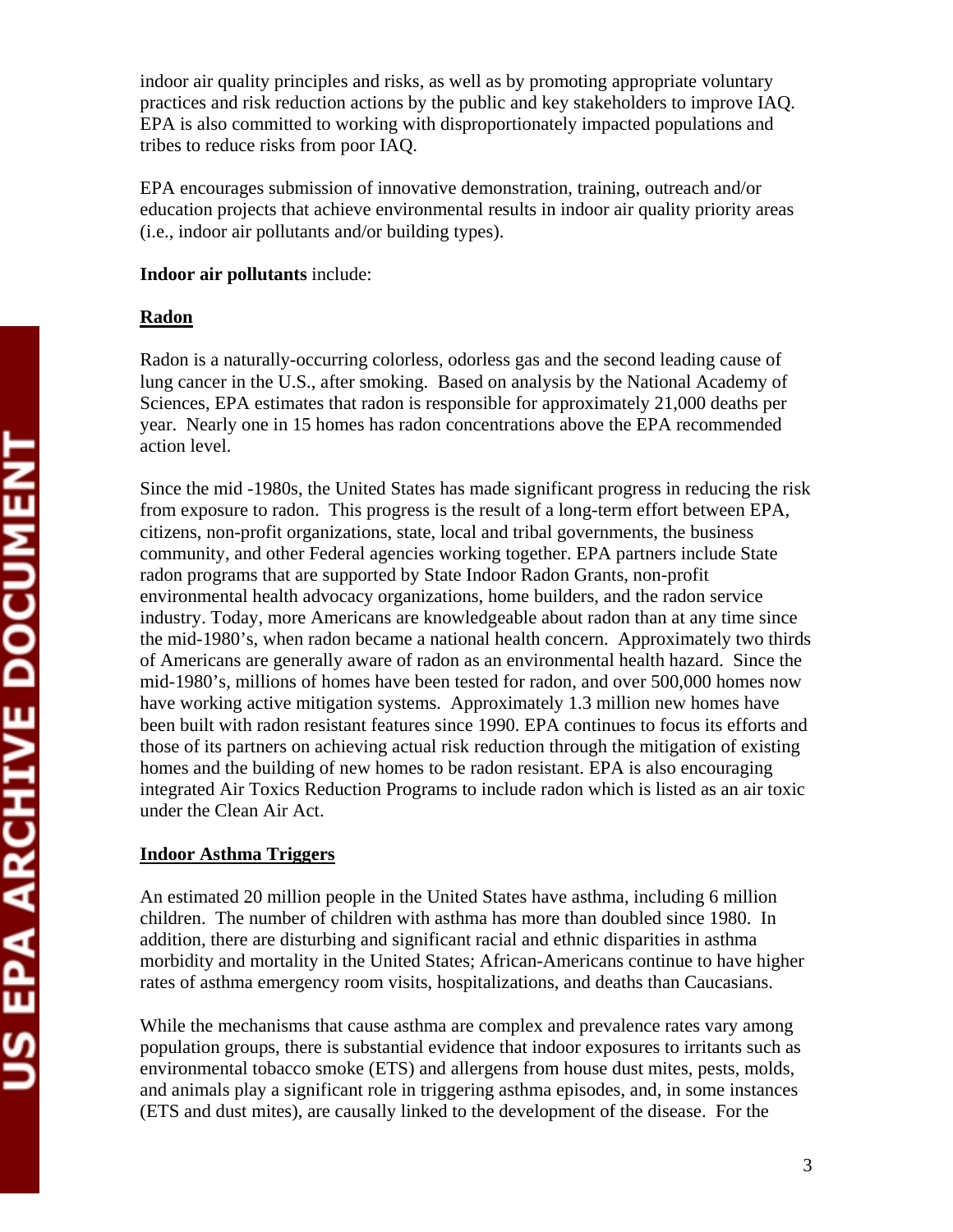purpose of this RFA, all asthma irritants and environmental triggers are considered pollutants.

A recent EPA survey found that while fifty-eight percent of all people with asthma have had their personal asthma triggers diagnosed by a physician, less than thirty percent of people with asthma are taking all of the essential actions to reduce their exposure to indoor environmental asthma triggers. Additionally, children with asthma were just as likely to be exposed to ETS in their home as children in general and ETS exposure is significantly higher in households at or below the poverty-level and in households with a lower educational level (less than a college degree).

As part of a coordinated federal strategy to reduce the environmental factors contributing to asthma attacks among children in the U.S., EPA plays a significant role in ensuring that environmental factors are addressed as part of a comprehensive asthma management program. Through these efforts, EPA strives to improve environmental health outcomes for people with asthma -- including segments of the population that are disproportionately impacted such as children and low-income individuals by: 1) increasing knowledge of the importance of working with a doctor, developing an asthma action plan, and identifying personal asthma triggers; 2) fostering acquisition of new skills and behavior changes to reduce exposure to environmental asthma triggers in the home, school and/or workplace; and 3) impacting the type and quality of care provided to people with asthma. To accomplish this, EPA works directly with people with asthma as well as with a variety of stakeholders, including health care providers, commercial and public health insurers, state agencies, child care and school personnel, community-based organizations, and coalitions.

#### **Environmental Tobacco Smoke**

Environmental tobacco smoke poses risks to all segments of the population; however children are especially vulnerable because they are still growing and developing. Exposure to environmental tobacco smoke causes serious health effects in children, including bronchitis, pneumonia, ear infections, worsened asthma and has been associated with sudden infant death syndrome. For children, particularly young children, the most likely place of exposure is their home. In the U.S., 11% of homes with children aged six and younger currently allow smoking.

EPA has a multi-prong program that focuses on reducing children's exposure to ETS by: 1) increasing the knowledge of the harmful health effects from children's exposure to ETS; 2) promoting individual behavior changes to create and sustain smoke-free environments for children, including homes, cars, child care facilities, schools and other environments where children spend time; and 3) sustaining current and building new institutional systems that support and encourage smoke-free environments for children through national social services agencies, health care systems, and other child-focused organizations. EPA uses a number of channels to deliver the education and encourage behavior change including health care providers, schools, child care centers, communitybased organizations/coalitions, parent groups, and state, local, and federal agencies. EPA focuses on raising awareness and action in low-income, low-education populations**.** ETS is comprised of more than 4,000 substances, several of which are listed as air toxics under the Clean Air Act.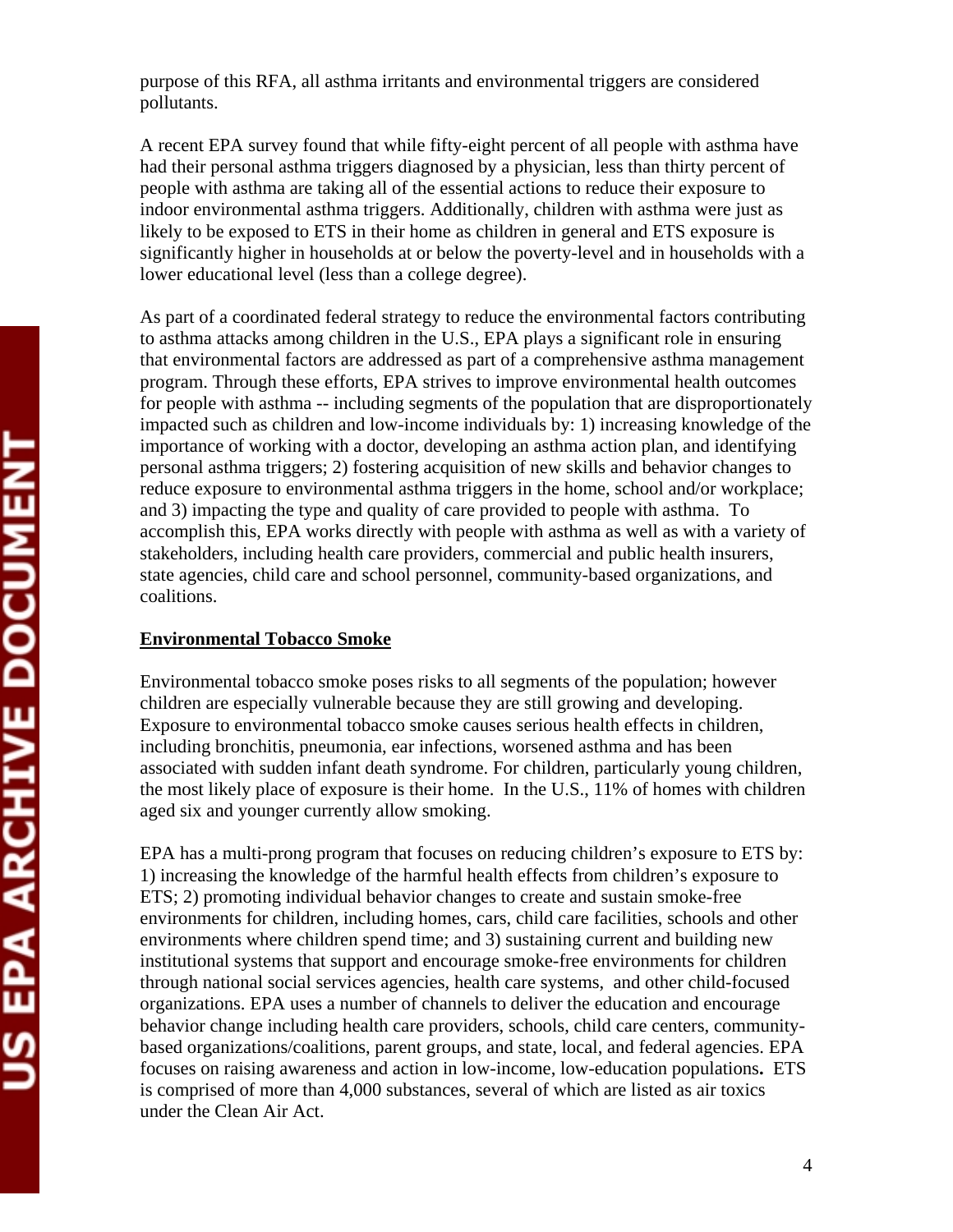#### **Air Toxics**

EPA assists local communities in the design and implementation of effective integrated air toxics reduction programs. EPA partners with communities to put into place multistakeholder air toxic reduction campaigns which achieve measurable reductions from stationary, indoor, and mobile sources of air toxics.

#### **Building types** include:

#### **Schools**

According to the U.S. Department of Education's National Center for Education Statistics, in 1999, 43% of America's public schools reported at least one unsatisfactory environmental condition (i.e., lighting, heating, ventilation, indoor air quality, acoustics or noise control). Approximately 25% of public schools reported that ventilation was unsatisfactory, while IAQ was reported to be unsatisfactory in about 20% of schools. Further reports from the U.S. General Accountability Office indicate that public elementary and secondary schools in the U.S. need guidance about how to identify, prevent, and correct environmental problems in school buildings that can impact the health and comfort of students and staff and result in increased human health risks such as asthma attacks. These problems are often related to improper operation, deferred maintenance of building facilities, as well as poor design, construction and/or renovation practices. Poor IAQ can impact the comfort and health of students and staff, which in turn can affect concentration, attendance, and student performance.

EPA's goal is to ensure good IAQ management practices are used in urban, suburban, rural, and tribal K-12 public and private schools nationwide and promote holistic approaches that help schools address the entire range of environmental issues that they face. In 1995, EPA developed the voluntary *Indoor Air Quality Tools for Schools (IAQ TfS)* kit in response to complaints of poor indoor air quality in schools and the alarming rise in cases of asthma among school and preschool age children. The kit provides stepby-step guidance that enables schools to prevent, identify, and resolve indoor air quality problems in order to provide a healthier learning and teaching environment. In 2003, EPA released the web-based *IAQ Design Tools for Schools* to assist school facility planners, designers and others involved in the planning and construction of school facilities in creating high performance school facilities that provide superior indoor air quality while also saving energy and resources. In October 2005, EPA will release a unique software tool to help school districts establish and manage comprehensive voluntary school facility self-assessment programs. Together, these tools and resources can be used by school districts to design, build, maintain and continually evaluate their school facilities for key environmental, safety and health issues and protect the health and safety of children and staff. EPA's goal is for all schools to use *IAQ TfS*, or comparable IAQ practices, to ensure a strong IAQ management plans and subsequent improved IAQ in schools.

EPA offers school districts and communities specialized training and recognition opportunities, such as the *IAQ TfS* Awards Program, and produces education and outreach documents to raise awareness about the importance of good IAQ practices and ensuring healthy school environments.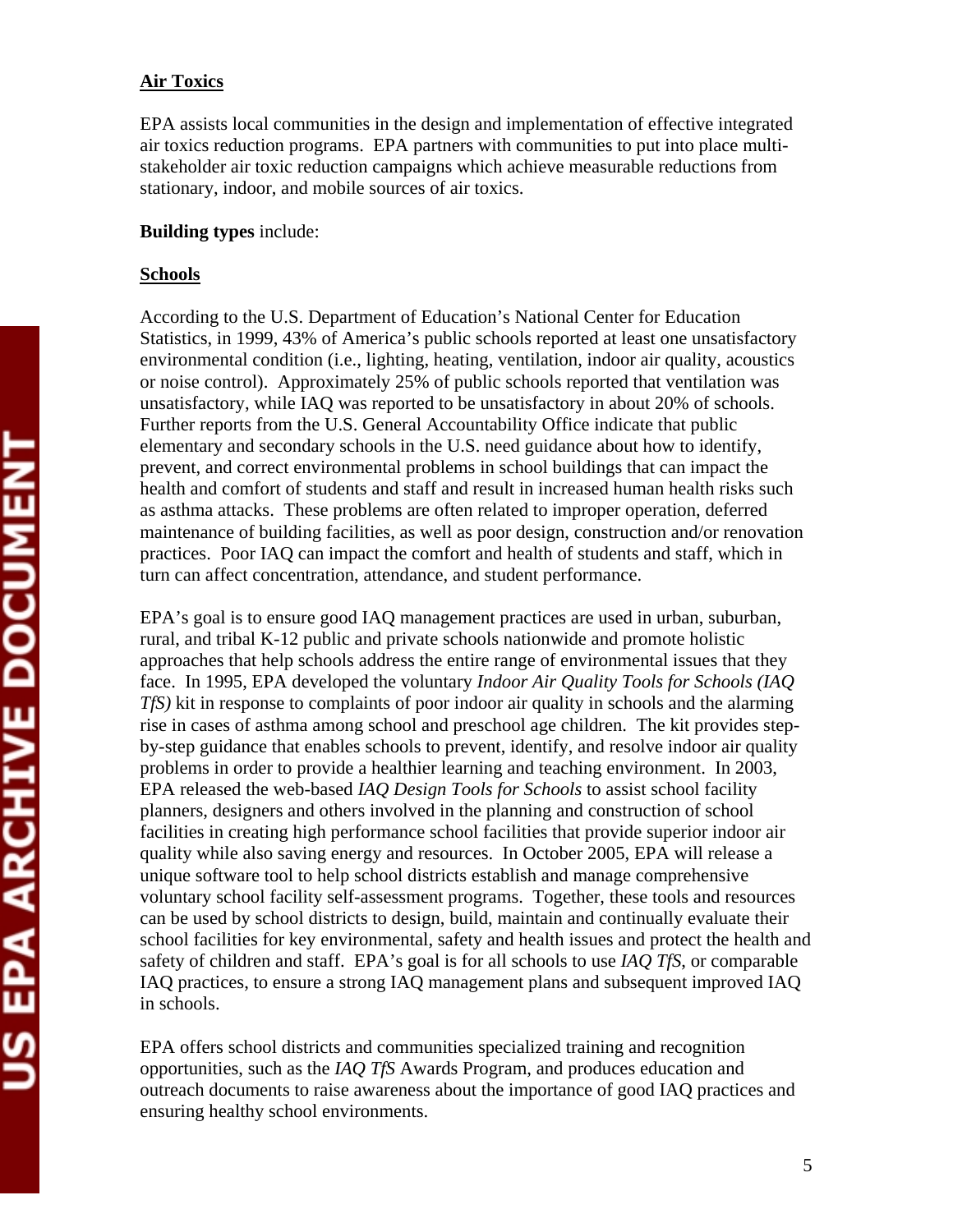#### **Public and Commercial Buildings**

An estimated 45% of the workforce in office buildings with no use of best IAQ practices report at least one health symptom related to the workplace. In addition, on average there is a reported 3% productivity loss due to IEQ in office buildings. Indoor air quality concerns in public and commercial buildings, such as office buildings, include: inadequate ventilation and pollutants from indoor sources (e.g., building materials, furnishings, cleaning products, pesticides, mold, office equipment, poor operation and maintenance practices, and other occupant activities) and outdoor sources (e.g., trash dumpsters, radon, vehicle exhaust, industrial stacks, construction, pesticide applications and other facility maintenance practices). It is estimated that Americans spend approximately \$12-20 billion dollars annually to improve their indoor air quality.

To improve IAQ in public and commercial buildings, EPA identifies best practices and develops guidance and tools for those involved in building design, construction, renovation, and operations and maintenance activities. Current tools include the Indoor Air Quality Building Education and Assessment Model (I-BEAM), an interactive computer program with extensive information on how to manage offices and other large buildings in ways that protect the health of their occupants. EPA plans to begin developing and releasing additional public and commercial guidance and tools in the next few years. EPA has begun a related outreach effort to increase awareness of IAQ among building professionals, including partnerships with key industry associations and green building programs, and coordination with EPA's ENERGY STAR program for commercial buildings. EPA welcomes proposals that are consistent with green building programs and principles.

#### **Homes**

Some of the major indoor air contaminants found in the home include radon, environmental tobacco smoke, mold, irritant and allergenic asthma triggers, combustion by-products and volatile organic compounds released from cleaning products, building materials, and furnishings. People spend 60% or more of their time in their homes, more than in any other building type and therefore may be potentially exposed to several of these contaminants for extended periods of time. The section on indoor air pollutants, above, discusses some of the public health impacts and ways in which homeowners can be educated on strategies to reduce risks from many of these pollutants

IAQ in homes also could be greatly improved through demonstration, training, outreach and/or education on IAQ best practices for the homebuilding trades, which have significant potential to protect and enhance IAQ through their design, construction and renovation activities. Current EPA IAQ programs aimed at the homebuilding trades include the Radon Resistant New Construction guidance.

EPA is developing a companion label to the ENERGY STAR for homes label to help the new construction industry adopt a variety of construction practices and technologies that decrease the risk of poor IAQ in their new homes. This label, referred to as ENERGY STAR with Indoor Air Package, is currently being piloted through the proven ENERGY STAR for Homes program, which has resulted in voluntary ENERGY STAR labeling of over 400,000 new homes. A pilot project limited to only a few locations is currently underway. The draft specifications for the Indoor Air Package being used in this pilot are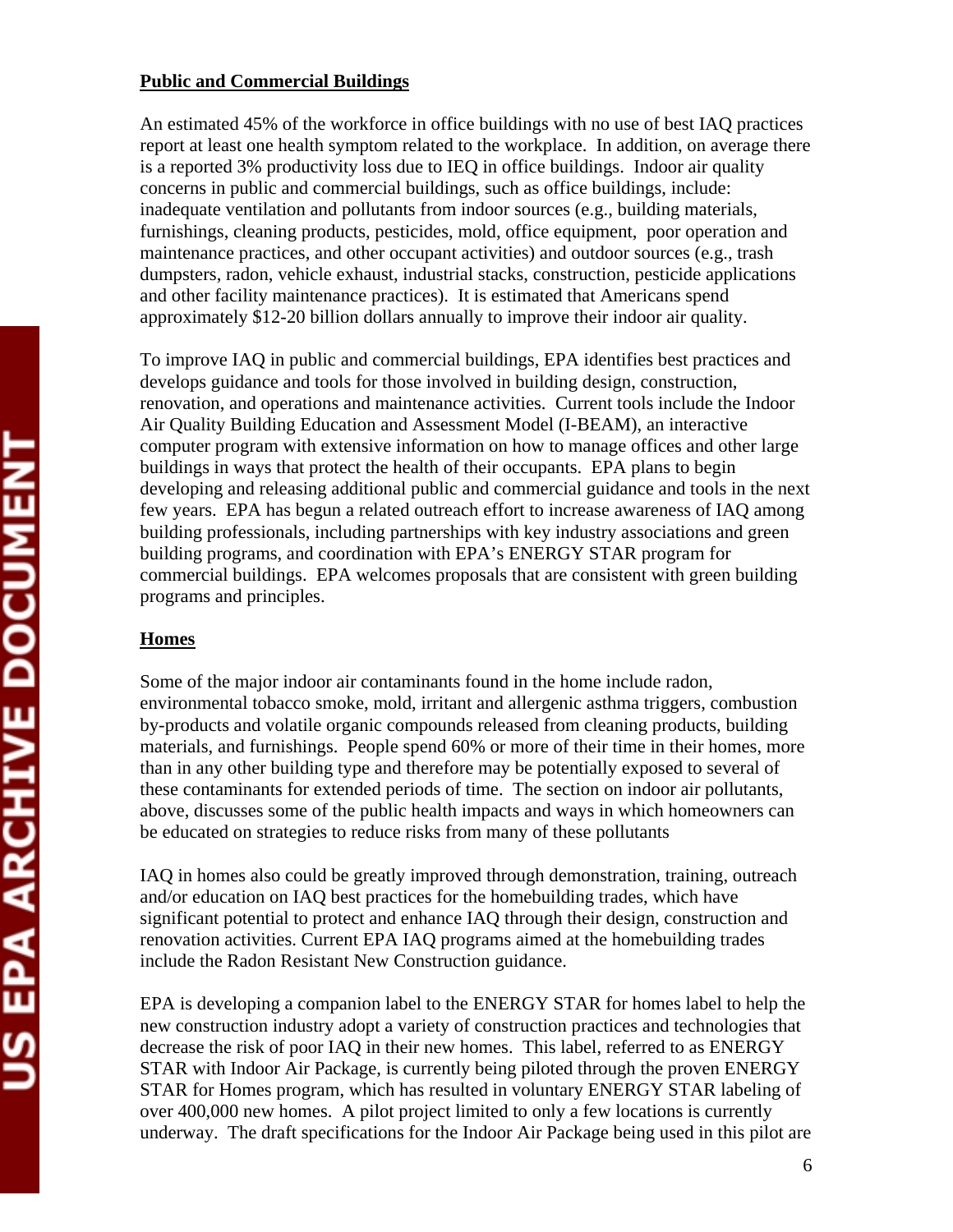available on the Internet at: http://www.energystar.gov/homes. These draft specifications illustrate EPA's primary IAQ concerns in homes, and proposed best practices for meeting these concerns.

More information about EPA's Indoor Environments Program is available on the Internet at http://www.epa.gov/iaq/.

#### **B. Scope of Work**

The goal of EPA's Indoor Environments Program is to reduce the environmental health risks posed by contaminants in indoor environments. This is achieved first through the use of sound science to gain a better understanding of environmental health risks as well as effective prevention and control methods. This knowledge is then used to promote appropriate environmental risk reduction activities through voluntary actions by the general public and key stakeholders to improve indoor air quality.

EPA is soliciting proposals from eligible entities (described in Section III.A) to conduct demonstration, training, education, and/or outreach projects that seek to reduce exposure to indoor air pollutants. Demonstrations generally must involve new or experimental technologies, methods, or approaches, where the results of the project will be disseminated so that others can benefit from the knowledge gained in the demonstration project. A project that is accomplished through the performance of routine, traditional, or established practices, or a project that is simply intended to carry out a task rather than transfer information or advance the state of knowledge, however worthwhile the project might be, is not a demonstration. Proposals that address stationary and mobile sources of air toxics will also be considered**.** Proposals must measure the results of the activities conducted under those projects.

Applicants are encouraged to address at least one indoor air quality priority area, but where appropriate are encouraged to submit innovative projects that focus on multiple aspects of EPA's indoor air quality priority areas. As described in Section I.A.1-2 and I.C.1 of this RFA, indoor air quality priority areas include:

- Pollutants: radon, environmental tobacco smoke, and indoor environmental asthma triggers such as dust mites, pests, mold, and animals that may trigger asthma, and air toxics
- Building types: schools, commercial, and homes

For each priority area selected, applicants must articulate their project goals, objectives, activities and expected results. Results are expressed as outputs and outcomes. An output is an activity, effort and/or associated product related to a larger environmental or programmatic goal or objective; to be produced or provided over a specific period of time or by a specified date and that will be measurable, either qualitatively or quantitatively, within the assistance funding period. An outcome is the measurable impact, result, effect or consequence that will occur from carrying out the program or activity. It may be programmatic, behavioral, environmental or health-related in nature. Impacts of programs or changes in behavior are typically intermediate outcomes that will eventually lead to desired changes in environmental or health status or 'end' outcomes. Accordingly, achievement of the end environmental outcome may not be able to be attributed to, or measurable within, the time frame of a single assistance agreement.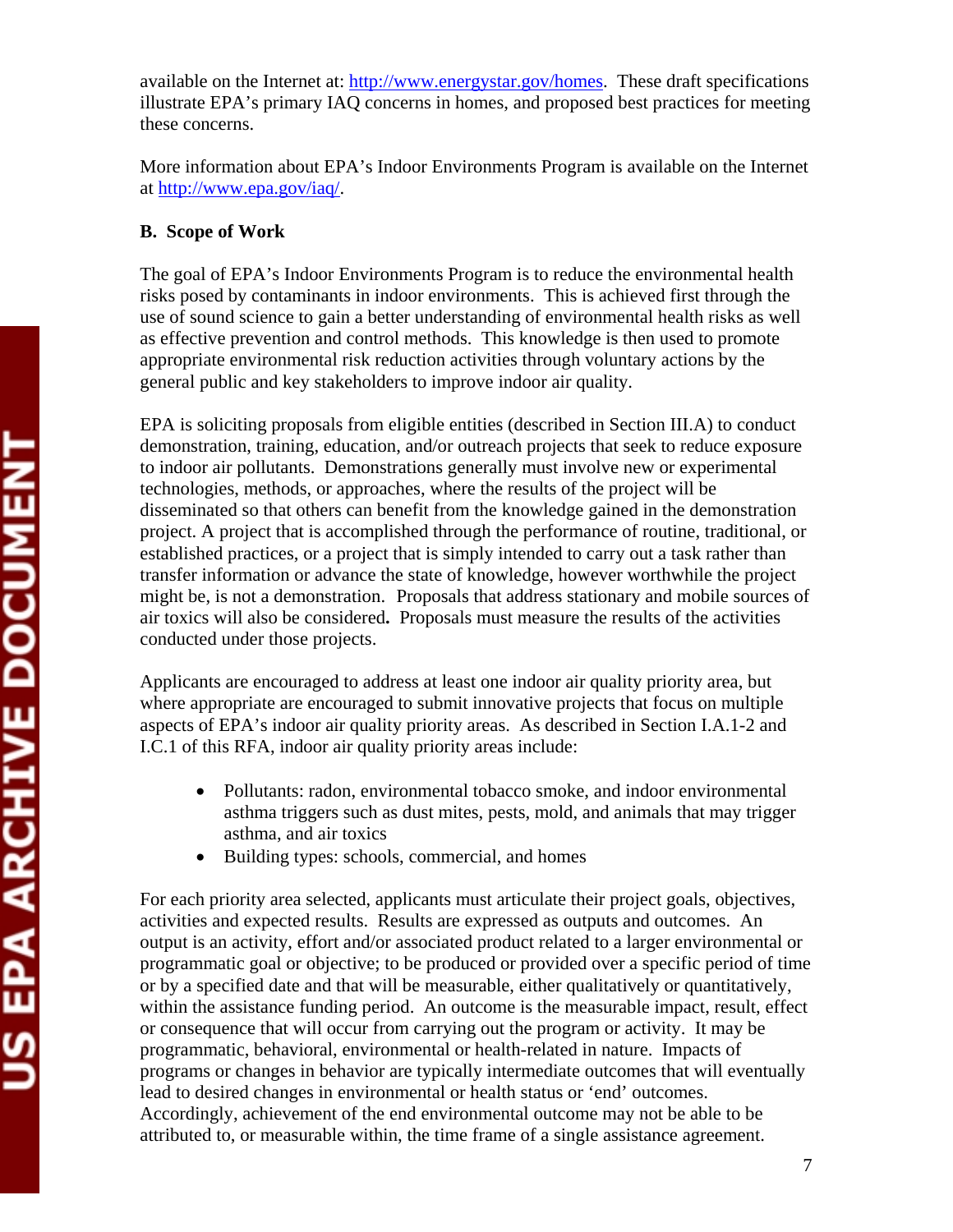While it may be beyond the scope of the outreach and education proposals under this solicitation to directly measure the impact of their actions on the long-term environmental health goal or condition, each proposal should describe its relationship to the environmental health outcome that can be expected to occur as a result of the project's efforts. Examples of these relationships specific to indoor air pollutants, are illustrated in Tables 1-1 through 1-3. This information is provided to applicants to assist them in preparing their proposal.

Additionally, all project activities proposed for funding under this RFA must clearly fall within EPA's statutory authorities. With respect to asthma, only those activities that directly address environmental factors that may influence asthma onset or exacerbation are eligible for funding under this RFA. Applicants are encouraged to integrate environmental trigger avoidance into comprehensive asthma management programs, as recommended by the National Asthma Education Prevention Program (NAEPP) http://www.nhlbi.nih.gov/about/naepp/. While it is appropriate to place environmental trigger avoidance into the broader context of medical management in EPA-funded activities, where non-environmental asthma management (e.g., medical management) activities are proposed which are not purely intended to frame this context, applicants should be prepared to document alternative funding sources for such activities.

With respect to ETS, only those activities that directly address the health risks of ETS, reducing children's exposure to ETS and promoting smoke-free home messages are eligible for funding under this RFA. Activities primarily intended to discourage nonsmokers (e.g., teens) from starting to smoke, or which are intended to encourage or assist smokers in quitting (cessation), fall outside of EPA's authorities to conduct research and disseminate information on indoor air pollutants and are therefore ineligible for funding through this Request for Applications.

With respect to schools, activities must also fall within EPA's authority to conduct demonstration, training, outreach and/or education activities which disseminate information on the causes, extent, prevention and control of indoor air pollution in school environments. Project proposals may not go beyond these authorized activities and applicants are cautioned against proposing "programs" or "program implementation" projects. All proposed activities must be consistent with the information and guidance in EPA's Indoor Air Quality Tools for Schools kit.

#### **C. EPA's Strategic Plan and Anticipated Programmatic and Environmental Results**

#### **1. Linkage to EPA Strategic Plan**

This Request for Applications supports EPA's strategic objective to increase the number of people breathing healthier indoor air. The competitive opportunity also supports the Agency's annual measures and long-term measures as detailed below. These goals build on the Agency's Strategic Plan; Goal 1: Clean Air and Global Climate Change; Objective 1.2 Healthier Indoor Air; Sub-objective 1.1.1 – More People Breathing Cleaner Air located at http://www.epa.gov/ocfo/plan/2003sp.pdf .

To accomplish the goals of the Agency's Strategic Plan, EPA's, Office of Radiation and Indoor Air, Indoor Environments Program has developed indoor air quality priority area objectives which are identified below. Applicants must identify project objectives and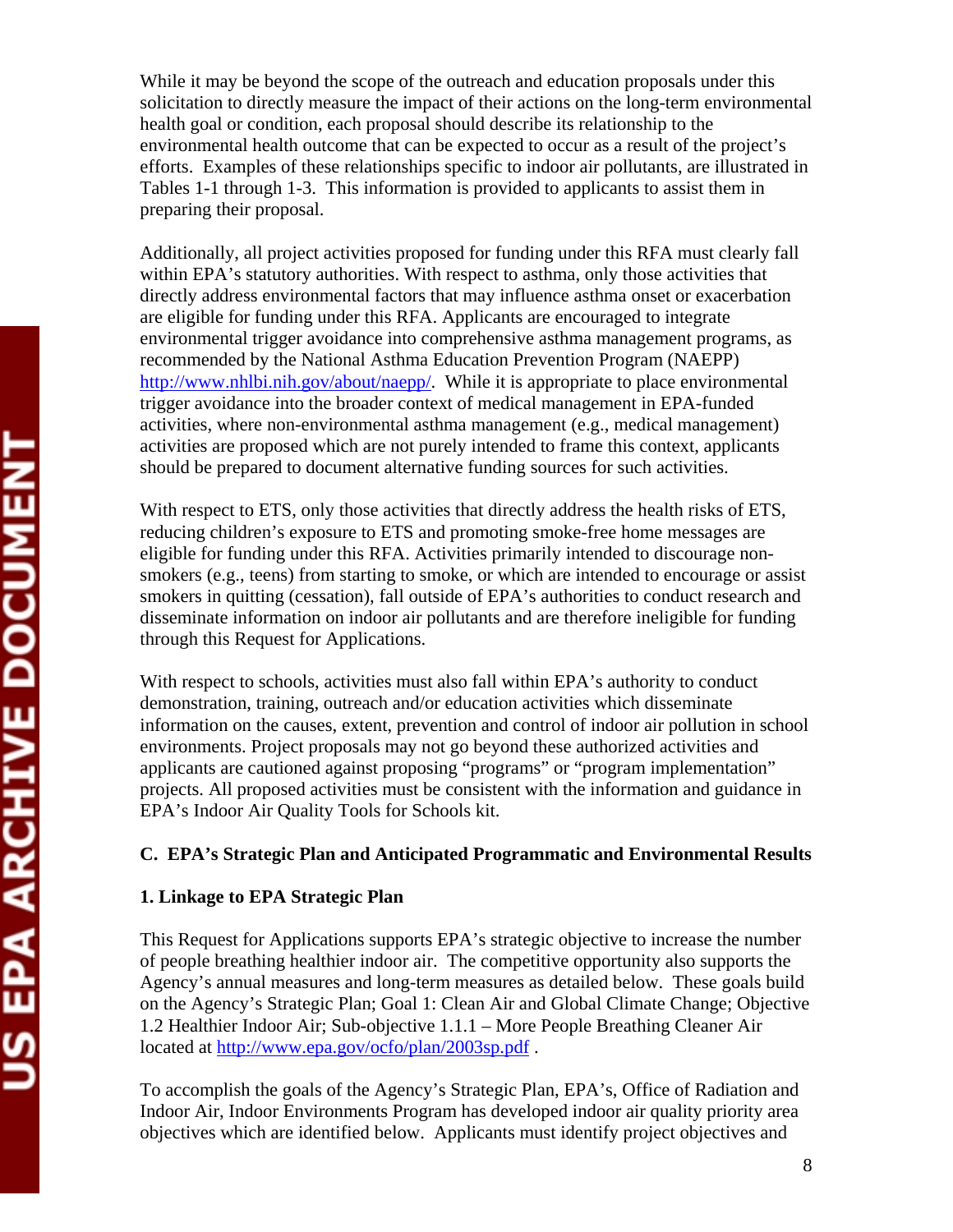goals that are aligned with the following indoor air quality priority areas. As discussed further in Sections C.2-3, proposed projects must quantify environmental outputs for identified activities and achieve measurable environmental outcomes that demonstrate progress towards achieving project objectives and goals within these priority areas.

### **Indoor Air Pollutant Priority Area Objectives**

- **Radon** To prevent future cancer deaths through the mitigation of existing homes and buildings and the construction of new radon resistant homes and buildings.
- **Indoor asthma triggers** To increase the number of people with asthma taking actions to reduce their exposure to environmental triggers. As part of this goal, EPA has identified children and low income individuals as disproportionately impacted and therefore has placed particular emphasis on reaching these populations, as well as training the healthcare workforce on asthma trigger management.
- **ETS** To reduce the exposure of children 6 years of age and under to environmental tobacco smoke, predominantly in homes, child care facilities, and cars. Independent research has shown that children in low-income and loweducation households are most adversely affected by exposure to this pollutant. EPA will continue to make a concerted effort to reach families of children within this population.
- **Air Toxics** To reduce multi-media and cumulative air toxics risks through national, regional, and community-based programs.

# **Building Type Priority Area Objectives**

- **Schools-** To increase the number of primary and secondary schools with effective indoor air quality management practices and plans based on, or consistent with, *IAQ Tools for Schools*. Effective plans comprise a set of actions shown to have a significant effect on improving indoor air quality and reducing associated adverse environmental health impacts such as asthma attacks. Priorities include urban and rural (including tribal) schools which may have significant indoor air quality and infrastructure problems and substantial resource challenges. Improving IAQ in these schools will likely have a relatively greater impact on air quality, and therefore on health effects of students and staff.
- **Public and Commercial Buildings-** To improve building occupant health and productivity and decrease stressors by increasing the number of public and commercial buildings actively employing IAQ best practices equivalent to EPA guidance. Examples of this guidance currently include the Indoor Air Quality Building Education and Assessment Model (I-BEAM) and the document "Mold Remediation in Schools and Commercial Buildings".
- **Homes-** To improve occupant health and reduce stressors in residential buildings by reducing exposure to indoor pollutants, both by following strategies consistent with EPA's indoor air pollutant priority area objectives mentioned above, and by increasing the number of homes actively designed and constructed with the use of IAQ best practices equivalent to EPA guidance. Examples of this guidance currently include the Radon Resistant New Construction Guidance and the draft specifications for the ENERGY STAR for Homes Indoor Air Package.

For three of the program priority areas quantitative annual and long-term goals have been established: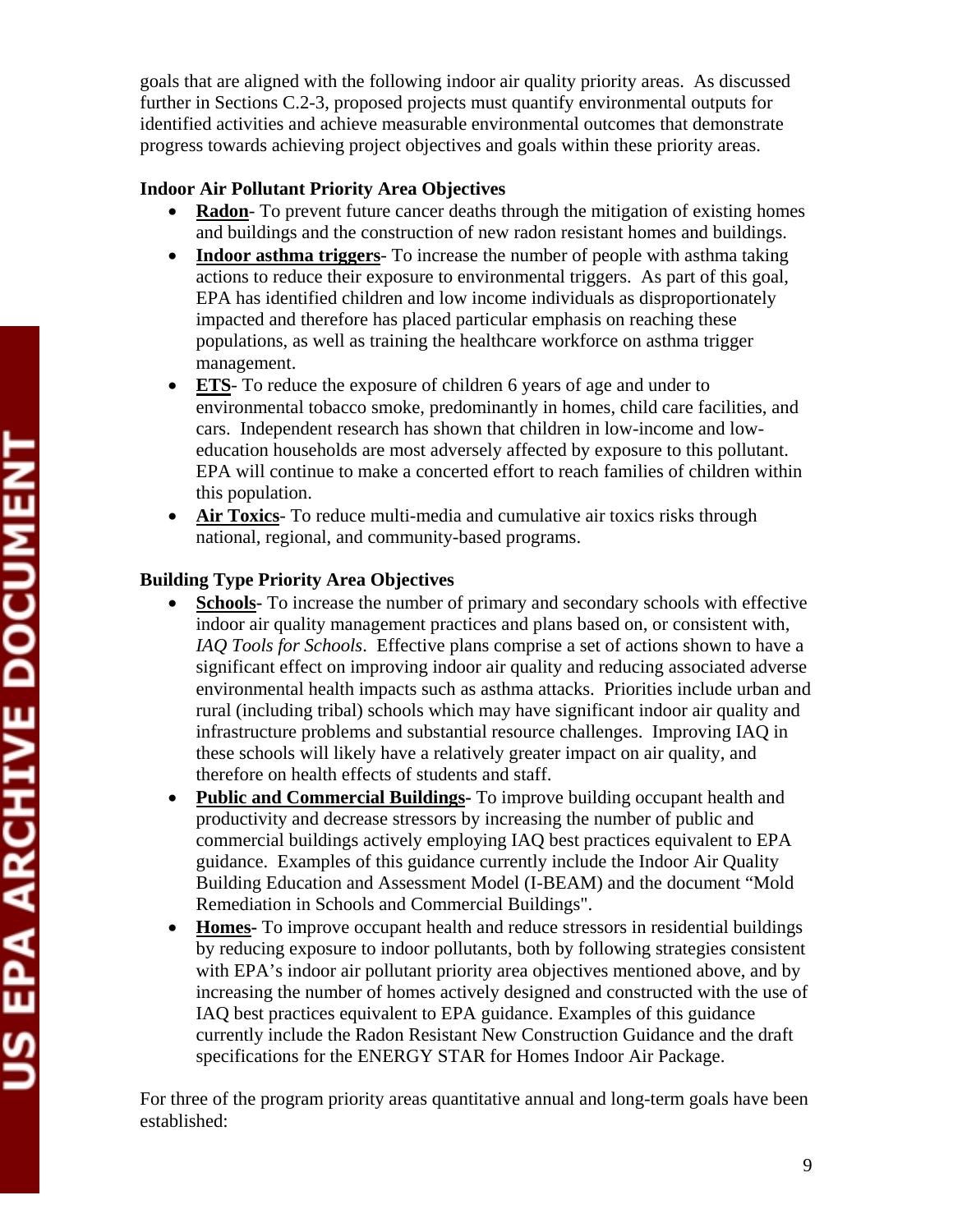#### **Annual Measures:**

- $\triangleright$  Radon mitigations and radon resistant new construction
- $\triangleright$  Health care professionals trained on environmental asthma triggers
- $\triangleright$  Schools adopting effective IAQ management plans

#### **Long –Term Measures:**

- $\triangleright$  By 2012, 3.9 million homes in the United States will equipped with radon reducing features – through mitigations of existing homes and radon resistant new construction – this will translate into 1,250 future cancer deaths prevented annually.
- $\triangleright$  By 2012, 6.5 million people with asthma will be taking essential actions to reduce their exposure to environmental triggers.
- $\triangleright$  By 2012, 1,000 new schools a year will be establishing effective IAQ management plans, for a total of 40,000 schools nationwide.

### **2. Outputs**

As described below in Tables 1-1 through 1-3, applicants are responsible for quantifying environmental health related outputs for proposed demonstration, training, education and/or outreach project activities. These outputs must describe the level of activity that will be provided over a period of time (e.g., number of publications produced or number of people trained) and should demonstrate progress from a stated baseline<sup>1</sup> towards achieving substantial measurable environmental outcomes.

#### **3. Outcomes**

 $\overline{a}$ 

As described below in Tables 1-1 through 1-3, applicants are responsible for achieving substantial measurable environmental outcomes that demonstrate progress towards achieving project goals, objectives, and long-term environmental health benefits. Environmental outcomes must describe the intended result of carrying out a program or activity and may be classified as intermediate action outcomes and long-term environmental health outcomes. Intermediate action outcomes describe behavior changes achieved (e.g. increase in radon testing, additional patients taking action to reduce asthma triggers) beyond the current stated baseline<sup>1</sup>. Applicants must estimate the intermediate action outcomes they will achieve and describe how they will quantify them.

Intermediate action outcomes ultimately lead to long term environmental health outcomes of the project. Health benefits can not always be quantified by partners, but are desirable when possible, (e.g. lung cancer deaths avoided, decrease in asthma emergency room visits, decrease in lost school/work days due to indoor air quality problems, etc.). While applicants may not be able to quantify the link between intermediate action outcomes and long-term environmental health outcomes, they should be able to qualitatively describe this link.

 $\bullet$ <sup>1</sup> baseline- the starting point from which progress is measured and targets are set. The baseline proposed should incorporate the most recent information available prior to the start of the project. Baselines can be based on organizational experience, estimates from past performance, national data, or expert opinion. Examples of baselines and corresponding targets are listed in Section IV, Stage 2 *Elements of the Concept Proposal* under F*:*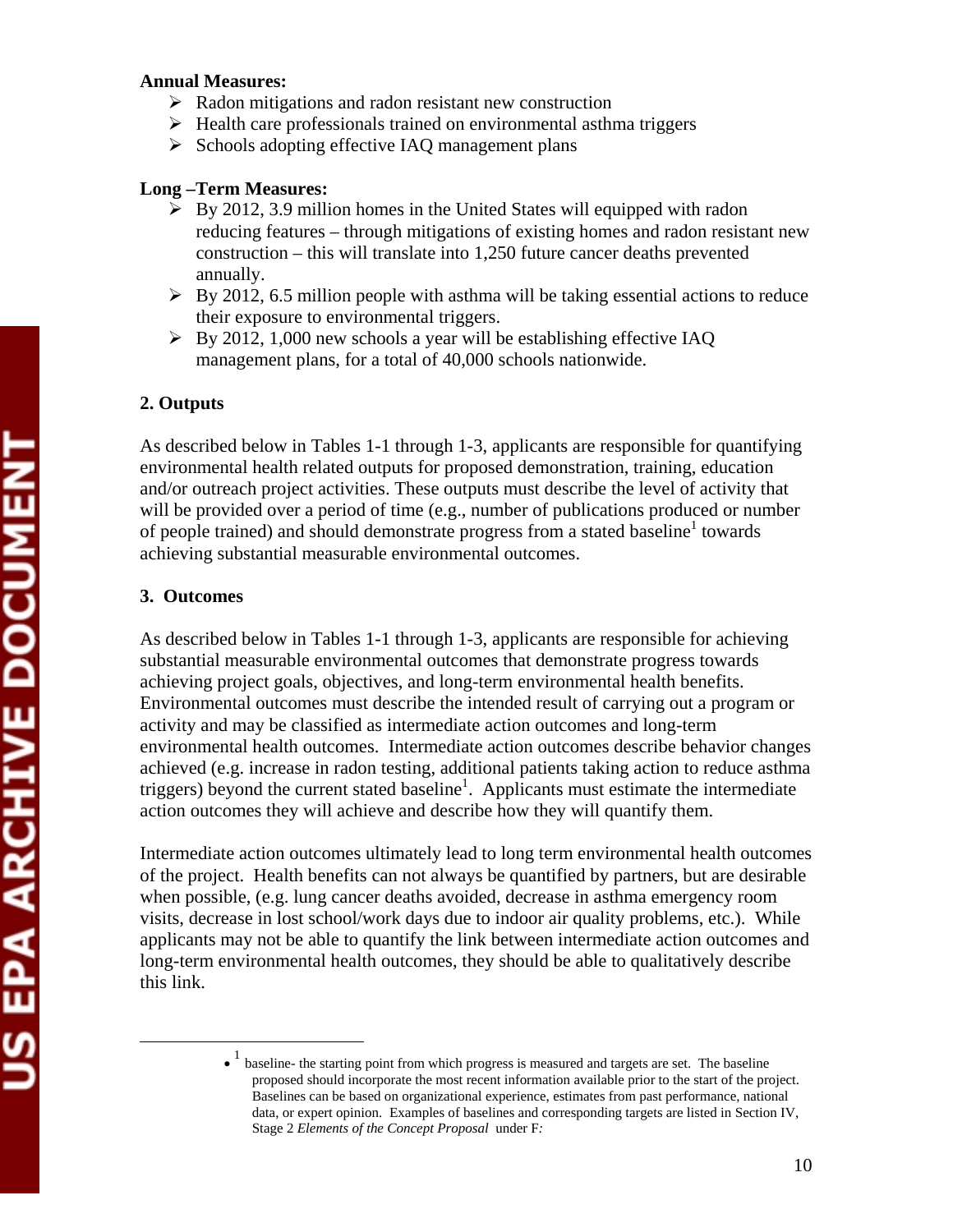Table 1-1 provides definitions and demonstrates the relationship between project activities, environmental outputs, and intermediate environmental action outcomes that may ultimately reduce exposure to indoor air pollutants and improve long-term environmental health outcomes.

|                                                                                                                                      |                                                                                                                                                                                                                                                                                               | <b>Anticipated Environmental Outcomes</b>                                                                                                                                                                                                                                                                   |                                                                                                                                                                                                                                                                                                                                                               |
|--------------------------------------------------------------------------------------------------------------------------------------|-----------------------------------------------------------------------------------------------------------------------------------------------------------------------------------------------------------------------------------------------------------------------------------------------|-------------------------------------------------------------------------------------------------------------------------------------------------------------------------------------------------------------------------------------------------------------------------------------------------------------|---------------------------------------------------------------------------------------------------------------------------------------------------------------------------------------------------------------------------------------------------------------------------------------------------------------------------------------------------------------|
|                                                                                                                                      |                                                                                                                                                                                                                                                                                               |                                                                                                                                                                                                                                                                                                             |                                                                                                                                                                                                                                                                                                                                                               |
| <b>Activities</b>                                                                                                                    | Programmatic/<br>Environmentally<br><b>Related Outputs</b>                                                                                                                                                                                                                                    | <b>Intermediate Action Outcomes</b>                                                                                                                                                                                                                                                                         | Long-term (End)<br><b>Environmental Health</b><br><b>Outcomes</b>                                                                                                                                                                                                                                                                                             |
| Description of services your<br>project will provide (e.g.,<br>conduct training, organize<br>conference, develop a<br>demonstration) | These outputs describe<br>the level of activity that<br>will be provided over a<br>period of time, including<br>a description of the<br>characteristics (e.g.,<br>timeliness) established as<br>standards for the activity<br>(e.g., number of<br>publications produced or<br>people trained) | Intermediate action outcomes<br>describe the intended result of<br>carrying out a program or activity.<br>Shorter term action environmental<br>outcomes might describe behavior<br>changes achieved (e.g., increase in<br>radon testing, additional patients<br>taking action to reduce asthma<br>triggers) | Long-term environmental<br>health outcomes are the<br>ultimate health benefit of the<br>project. Environmental<br>health outcomes can not<br>always be quantified by<br>partners, but are desirable<br>when possible (e.g., lung<br>cancer deaths avoided,<br>decrease in asthma E.R.<br>visits, decrease in lost<br>school/work days due to IAQ<br>problems) |

**Table 1-1 – Definitions** 

Tables 1-2 and 1-3 demonstrate the relationship between project activities, environmental health outputs, and intermediate environmental health outcomes that may ultimately reduce exposure to indoor air pollutants and improve long-term environmental health outcomes. The activities and environmental outputs, listed in this table are **examples only** and are **not** intended to limit the submission of creative and innovative approaches for achieving environmental health results**. Linkage to at least one of the long-term environmental health outcomes listed in tables 1-2 and 1-3 must be addressed by project activities.** Additional environmental outcomes are acceptable.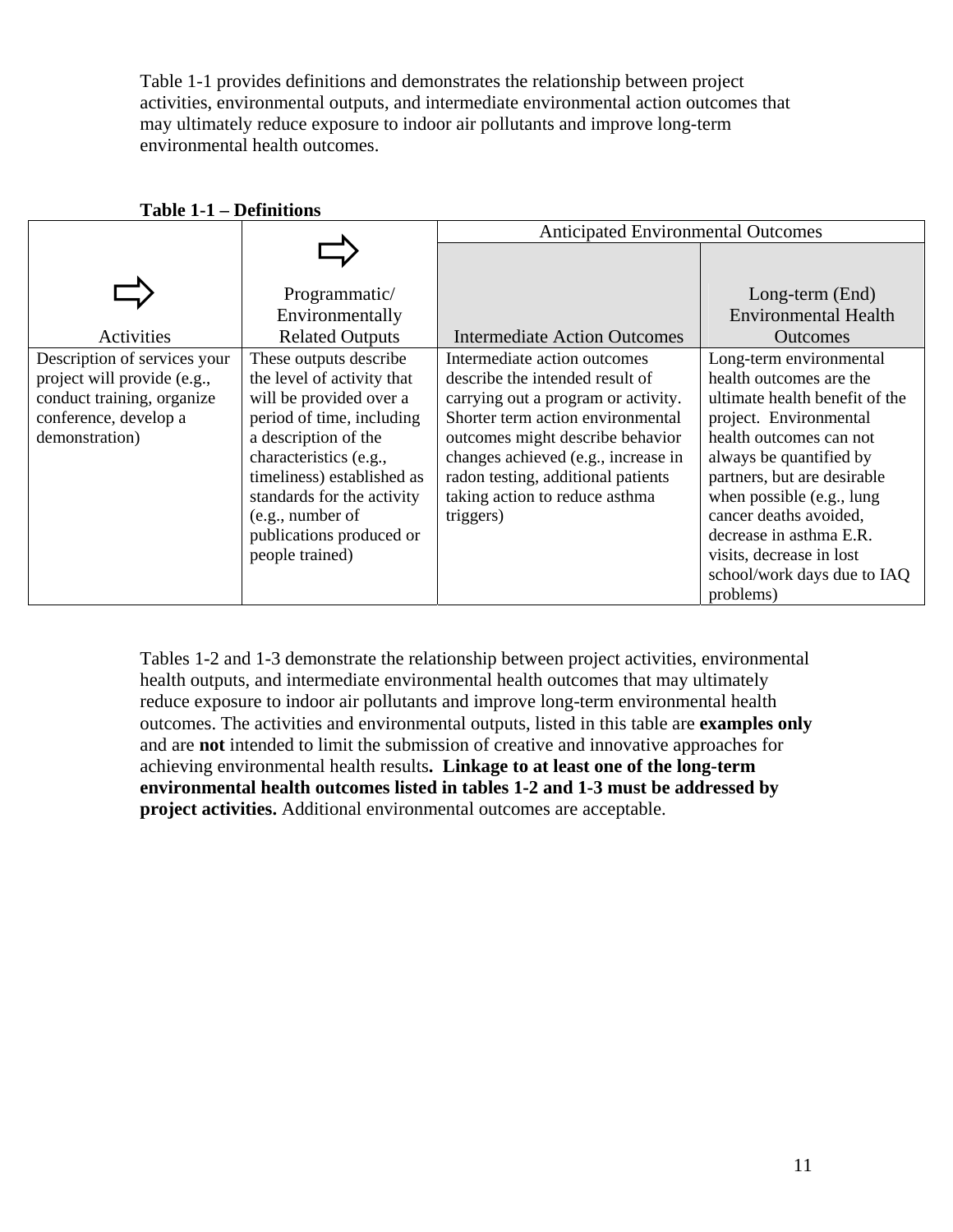# **Table 1-2 INDOOR AIR POLLUTANTS**

|                                                                                                                                                                                                                                                                                                                                              |                                                                                                                                                                                                                                                                                                                                                                                                                | <b>Example Anticipated Environmental Outcomes</b>                                                                                                                                                                                                                                                                                                                                                                |                                                                                                                                                                                                                                                                                                                                                                          |
|----------------------------------------------------------------------------------------------------------------------------------------------------------------------------------------------------------------------------------------------------------------------------------------------------------------------------------------------|----------------------------------------------------------------------------------------------------------------------------------------------------------------------------------------------------------------------------------------------------------------------------------------------------------------------------------------------------------------------------------------------------------------|------------------------------------------------------------------------------------------------------------------------------------------------------------------------------------------------------------------------------------------------------------------------------------------------------------------------------------------------------------------------------------------------------------------|--------------------------------------------------------------------------------------------------------------------------------------------------------------------------------------------------------------------------------------------------------------------------------------------------------------------------------------------------------------------------|
|                                                                                                                                                                                                                                                                                                                                              |                                                                                                                                                                                                                                                                                                                                                                                                                |                                                                                                                                                                                                                                                                                                                                                                                                                  |                                                                                                                                                                                                                                                                                                                                                                          |
| <b>Example Activities</b>                                                                                                                                                                                                                                                                                                                    | Example Programmatic/<br><b>Environmentally Related</b><br>Outputs                                                                                                                                                                                                                                                                                                                                             | <b>Intermediate Action</b><br><b>Outcomes</b>                                                                                                                                                                                                                                                                                                                                                                    | Long-term (End)<br><b>Environmental Health</b><br><b>Outcomes</b>                                                                                                                                                                                                                                                                                                        |
| <b>RADON</b>                                                                                                                                                                                                                                                                                                                                 |                                                                                                                                                                                                                                                                                                                                                                                                                |                                                                                                                                                                                                                                                                                                                                                                                                                  |                                                                                                                                                                                                                                                                                                                                                                          |
| Train builders on radon<br>resistant new construction<br>techniques                                                                                                                                                                                                                                                                          | Number of trainings and<br>builders trained                                                                                                                                                                                                                                                                                                                                                                    | Number of houses and<br>schools built with radon<br>resistant new construction                                                                                                                                                                                                                                                                                                                                   | Reduction in lung cancer due<br>to radon resistant new<br>construction                                                                                                                                                                                                                                                                                                   |
| Partner with industry and<br>community to increase radon<br>testing and mitigation                                                                                                                                                                                                                                                           | Number of people educated<br>on the environmental health<br>risks of radon and actions<br>that they can take to reduce<br>the risk                                                                                                                                                                                                                                                                             | Number of additional radon<br>tests performed and resulting<br>mitigations                                                                                                                                                                                                                                                                                                                                       | Reduction in lung cancer due<br>to increased radon mitigations                                                                                                                                                                                                                                                                                                           |
| Educate state, local, and tribal<br>officials on environmental<br>health risks of radon and ways<br>to reduce risks                                                                                                                                                                                                                          | Number of officials<br>educated                                                                                                                                                                                                                                                                                                                                                                                | Number of state and<br>$\bullet$<br>local laws, ordinances,<br>regulations and/or<br>policies promoting radon<br>information disclosure,<br>testing, and/or mitigation<br><b>Estimated resulting</b><br>$\bullet$<br>mitigations<br>Number of tribal<br>members or<br>communities testing<br>their home(s) for radon<br>and mitigating high<br>levels                                                            | Reduction in lung cancer due<br>to increased radon mitigations                                                                                                                                                                                                                                                                                                           |
| <b>ASTHMA</b>                                                                                                                                                                                                                                                                                                                                |                                                                                                                                                                                                                                                                                                                                                                                                                |                                                                                                                                                                                                                                                                                                                                                                                                                  |                                                                                                                                                                                                                                                                                                                                                                          |
| Identify, develop and<br>disseminate new or existing<br>education and outreach<br>products and services (e.g.<br>training) targeted toward<br>asthma patients and caregivers<br>that will encourage individuals<br>to take action to reduce<br>exposure to indoor<br>environmental asthma triggers<br>in homes, schools and/or<br>workplaces | Number of products and<br>$\bullet$<br>services developed<br>and/or or disseminated<br>Number of children and<br>$\bullet$<br>low-income adults<br>educated about indoor<br>environmental asthma<br>triggers and mitigation<br>solutions<br>Number of child care<br>$\bullet$<br>providers and/or school<br>personnel educated<br>about indoor<br>environmental asthma<br>triggers and mitigation<br>solutions | Number of people<br>demonstrating increased<br>knowledge of indoor<br>environmental asthma<br>triggers and mitigation<br>solutions<br>Number of people with<br>$\bullet$<br>asthma reducing their<br>exposure to their<br>environmental asthma<br>triggers in their homes,<br>schools and/or<br>workplaces<br>Number of schools<br>$\bullet$<br>and/or childcare<br>providers reducing<br>environmental triggers | Reduction in number of<br>$\bullet$<br>emergency room visits<br>Reduction in other<br>$\bullet$<br>indicators of asthma<br>morbidity such as number<br>of inpatient hospital<br>admissions, sick visits to<br>primary care physicians<br>for asthma, school days<br>missed, symptom days,<br>rescue medication used,<br>and improvement in<br>quality of life indicators |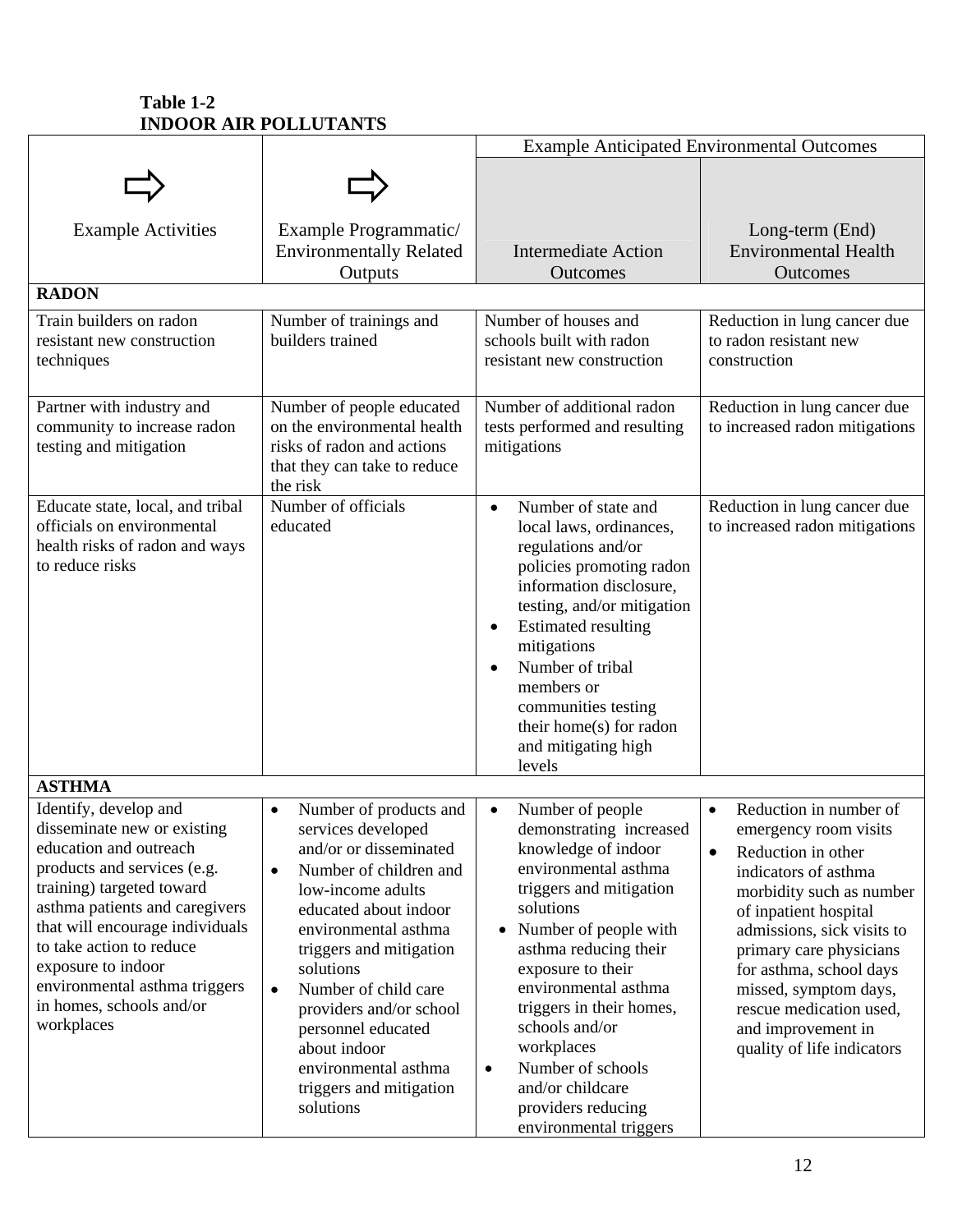|                                                                                                                                                                                                                                                                                                                                                                                                                                                                           |                                                                                                                                                                                                                                 | <b>Example Anticipated Environmental Outcomes</b>                                                                                                                                                                                                                                                                                                                                                                                                                                                                                                                       |                                                                                                                                                                                                                                                                                                                                                                             |
|---------------------------------------------------------------------------------------------------------------------------------------------------------------------------------------------------------------------------------------------------------------------------------------------------------------------------------------------------------------------------------------------------------------------------------------------------------------------------|---------------------------------------------------------------------------------------------------------------------------------------------------------------------------------------------------------------------------------|-------------------------------------------------------------------------------------------------------------------------------------------------------------------------------------------------------------------------------------------------------------------------------------------------------------------------------------------------------------------------------------------------------------------------------------------------------------------------------------------------------------------------------------------------------------------------|-----------------------------------------------------------------------------------------------------------------------------------------------------------------------------------------------------------------------------------------------------------------------------------------------------------------------------------------------------------------------------|
|                                                                                                                                                                                                                                                                                                                                                                                                                                                                           |                                                                                                                                                                                                                                 |                                                                                                                                                                                                                                                                                                                                                                                                                                                                                                                                                                         |                                                                                                                                                                                                                                                                                                                                                                             |
| <b>Example Activities</b>                                                                                                                                                                                                                                                                                                                                                                                                                                                 | Example Programmatic/<br><b>Environmentally Related</b>                                                                                                                                                                         | <b>Intermediate Action</b>                                                                                                                                                                                                                                                                                                                                                                                                                                                                                                                                              | Long-term (End)<br><b>Environmental Health</b>                                                                                                                                                                                                                                                                                                                              |
|                                                                                                                                                                                                                                                                                                                                                                                                                                                                           | Outputs                                                                                                                                                                                                                         | Outcomes                                                                                                                                                                                                                                                                                                                                                                                                                                                                                                                                                                | Outcomes                                                                                                                                                                                                                                                                                                                                                                    |
|                                                                                                                                                                                                                                                                                                                                                                                                                                                                           |                                                                                                                                                                                                                                 | of asthma in their<br>facilities                                                                                                                                                                                                                                                                                                                                                                                                                                                                                                                                        |                                                                                                                                                                                                                                                                                                                                                                             |
| Identify, develop and<br>disseminate new or existing<br>education and outreach<br>products and services (e.g.,<br>training, economic<br>information, trigger reduction<br>recommendations) targeted<br>toward healthcare community<br>(e.g., doctors, respiratory<br>therapists, school nurses, case<br>managers, lay health educators,<br>and private and public health<br>plans) that will support<br>incorporation of environmental<br>controls into standards of care | Number of products and<br>$\bullet$<br>services developed<br>and/or disseminated<br>Number of healthcare<br>$\bullet$<br>professionals educated<br>about indoor<br>environmental asthma<br>triggers and mitigation<br>solutions | Number of healthcare<br>$\bullet$<br>professionals<br>demonstrating increased<br>knowledge of indoor<br>environmental asthma<br>triggers and mitigation<br>solutions<br>Number of healthcare<br>$\bullet$<br>providers delivering<br>comprehensive asthma<br>education and care to<br>patients<br>Number of health plans<br>$\bullet$<br>incorporating<br>environmental asthma<br>trigger management<br>Estimated number of<br>$\bullet$<br>asthma patients reducing<br>exposure to<br>environmental asthma<br>triggers in their homes,<br>schools and/or<br>workplaces | Reduction in number of<br>$\bullet$<br>emergency room visits<br>Reduction in other<br>$\bullet$<br>indicators of asthma<br>morbidity such as number<br>of inpatient hospital<br>admissions, sick visits to<br>primary care physicians<br>for asthma, school days<br>missed, symptom days,<br>rescue medication used,<br>and improvement in<br>quality of life indicators    |
| Identify, develop and<br>disseminate new or existing<br>methods for communities to<br>facilitate comprehensive<br>asthma management                                                                                                                                                                                                                                                                                                                                       | Number of people educated<br>about community<br>approaches for facilitating<br>comprehensive asthma<br>management                                                                                                               | Number of community<br>$\bullet$<br>policies or guidance<br>supporting<br>comprehensive asthma<br>management<br>Estimated number of<br>$\bullet$<br>people with asthma with<br>reduced exposure to<br>environmental asthma<br>triggers in their homes,<br>schools and/or workplaces                                                                                                                                                                                                                                                                                     | Reduction in number of<br>$\bullet$<br>emergency room visits<br>Reduction in other<br>$\bullet$<br>indicators of asthma<br>morbidity such as<br>number of inpatient<br>hospital admissions, sick<br>visits to primary care<br>physicians for asthma,<br>school days missed,<br>symptom days, rescue<br>medication used, and<br>improvement in quality<br>of life indicators |
| <b>ENVIRONMENTAL TOBACCO SMOKE (ETS)</b>                                                                                                                                                                                                                                                                                                                                                                                                                                  |                                                                                                                                                                                                                                 |                                                                                                                                                                                                                                                                                                                                                                                                                                                                                                                                                                         |                                                                                                                                                                                                                                                                                                                                                                             |
| Identify and implement<br>changes through various levels<br>in health care systems to<br>educate parent(s) and<br>caregivers about the dangers of<br>ETS exposure to children                                                                                                                                                                                                                                                                                             | Number of health care<br>$\bullet$<br>systems educating<br>parent(s) and caregivers<br>about the dangers of<br>ETS exposure to<br>children                                                                                      | Number of parent(s)<br>$\bullet$<br>and/or caregivers with<br>increased knowledge<br>about the dangers of<br>ETS exposure to<br>children                                                                                                                                                                                                                                                                                                                                                                                                                                | Reduction in the number<br>$\bullet$<br>of medical office visits<br>due to inner ear<br>infection, bronchitis,<br>asthma, and pneumonia<br>induced from children's                                                                                                                                                                                                          |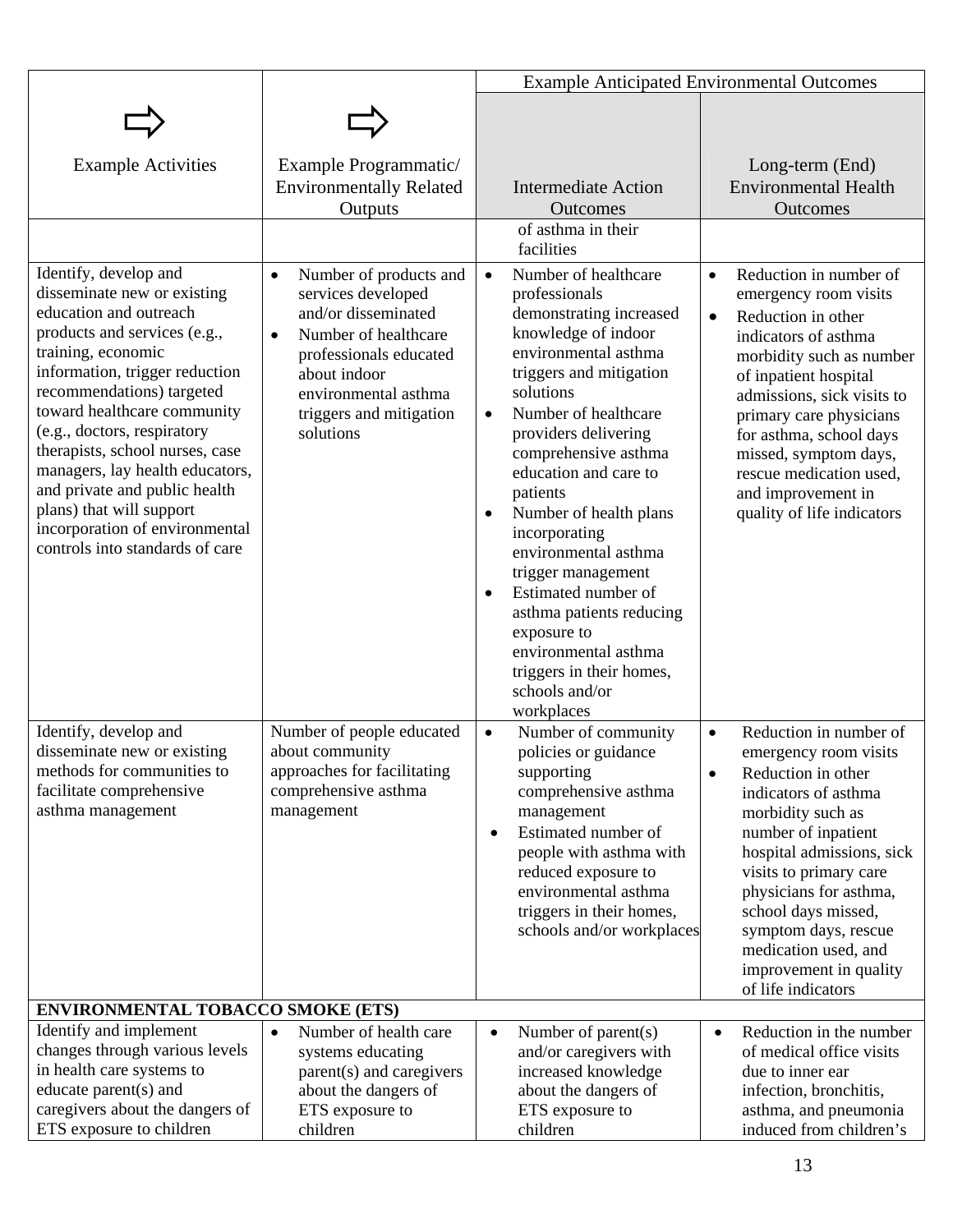|                                                                                                                                                                                                                                                          |                                                                                                                                                                                                                                                                                                                                                                                                                                                                                                                     | <b>Example Anticipated Environmental Outcomes</b>                                                                                                                                                                                                                                  |                                                                                                                                                                                                                                                                                                                     |
|----------------------------------------------------------------------------------------------------------------------------------------------------------------------------------------------------------------------------------------------------------|---------------------------------------------------------------------------------------------------------------------------------------------------------------------------------------------------------------------------------------------------------------------------------------------------------------------------------------------------------------------------------------------------------------------------------------------------------------------------------------------------------------------|------------------------------------------------------------------------------------------------------------------------------------------------------------------------------------------------------------------------------------------------------------------------------------|---------------------------------------------------------------------------------------------------------------------------------------------------------------------------------------------------------------------------------------------------------------------------------------------------------------------|
| <b>Example Activities</b>                                                                                                                                                                                                                                | Example Programmatic/<br><b>Environmentally Related</b><br>Outputs<br>Number parent(s)<br>$\bullet$<br>educated through health<br>care systems about the<br>dangers of ETS<br>exposure to children                                                                                                                                                                                                                                                                                                                  | <b>Intermediate Action</b><br>Outcomes<br>Number of people<br>$\bullet$<br>committed not to smoke<br>around children<br>Reduction in children's<br>$\bullet$<br>exposure to ETS                                                                                                    | Long-term (End)<br><b>Environmental Health</b><br>Outcomes<br>exposure to ETS<br>Reduction in number of<br>$\bullet$<br>episodes of inner ear<br>infection, bronchitis,<br>asthma, cases of<br>pneumonia                                                                                                            |
| Identify and implement<br>systems changes in child-<br>focused organizations and<br>buildings (i.e., schools and<br>child-care facilities) that<br>include education for parent(s)<br>and caregivers about the<br>dangers of ETS exposure to<br>children | Number of child-<br>$\bullet$<br>focused organizations<br>committed to create,<br>maintain and sustain<br>smoke-free<br>environments for<br>children<br>Number of<br>$\bullet$<br>professionals in child-<br>focused buildings<br>and/or facilities,<br>especially schools and<br>child-care facilities<br>promoting, partnering<br>and collaborating with<br>social services<br>organizations and<br>culturally-diverse<br>community-based<br>organizations to educate<br>low-education/low-<br>income communities | Number of parent(s) and<br>$\bullet$<br>caregivers with<br>increased knowledge<br>about the dangers of<br>ETS exposure to<br>children<br>Number of people<br>$\bullet$<br>committed not to smoke<br>around the children<br>Reduction in children's<br>$\bullet$<br>exposure to ETS | Reduction in the<br>$\bullet$<br>number of medical<br>office visits due to<br>inner ear infection,<br>bronchitis, asthma, and<br>pneumonia induced<br>from children's<br>exposure to ETS<br>Reduction in number<br>$\bullet$<br>of episodes of inner<br>ear infection,<br>bronchitis, asthma,<br>cases of pneumonia |
| Disseminate, promote and<br>conduct outreach and education<br>through various culturally-<br>diverse community-based<br>groups about the dangers of<br>ETS exposure to children                                                                          | Number of culturally-<br>$\bullet$<br>diverse community-<br>based organizations<br>educating low-<br>education/low-income<br>populations<br>Number of communities<br>$\bullet$<br>committed to create,<br>maintain and sustain<br>smoke-free<br>environments for<br>children;                                                                                                                                                                                                                                       | Number of culturally<br>$\bullet$<br>diverse communities<br>with increased<br>knowledge about the<br>dangers of ETS exposure<br>to children<br>Number of people<br>$\bullet$<br>committed not to smoke<br>around the children                                                      | Reduction in the<br>$\bullet$<br>number of medical<br>office visits due to<br>inner ear infection,<br>bronchitis, asthma,<br>and pneumonia<br>induced from<br>children's exposure<br>to ETS<br>Reduction in number<br>of episodes of inner<br>ear infection,<br>bronchitis, asthma,<br>cases of pneumonia           |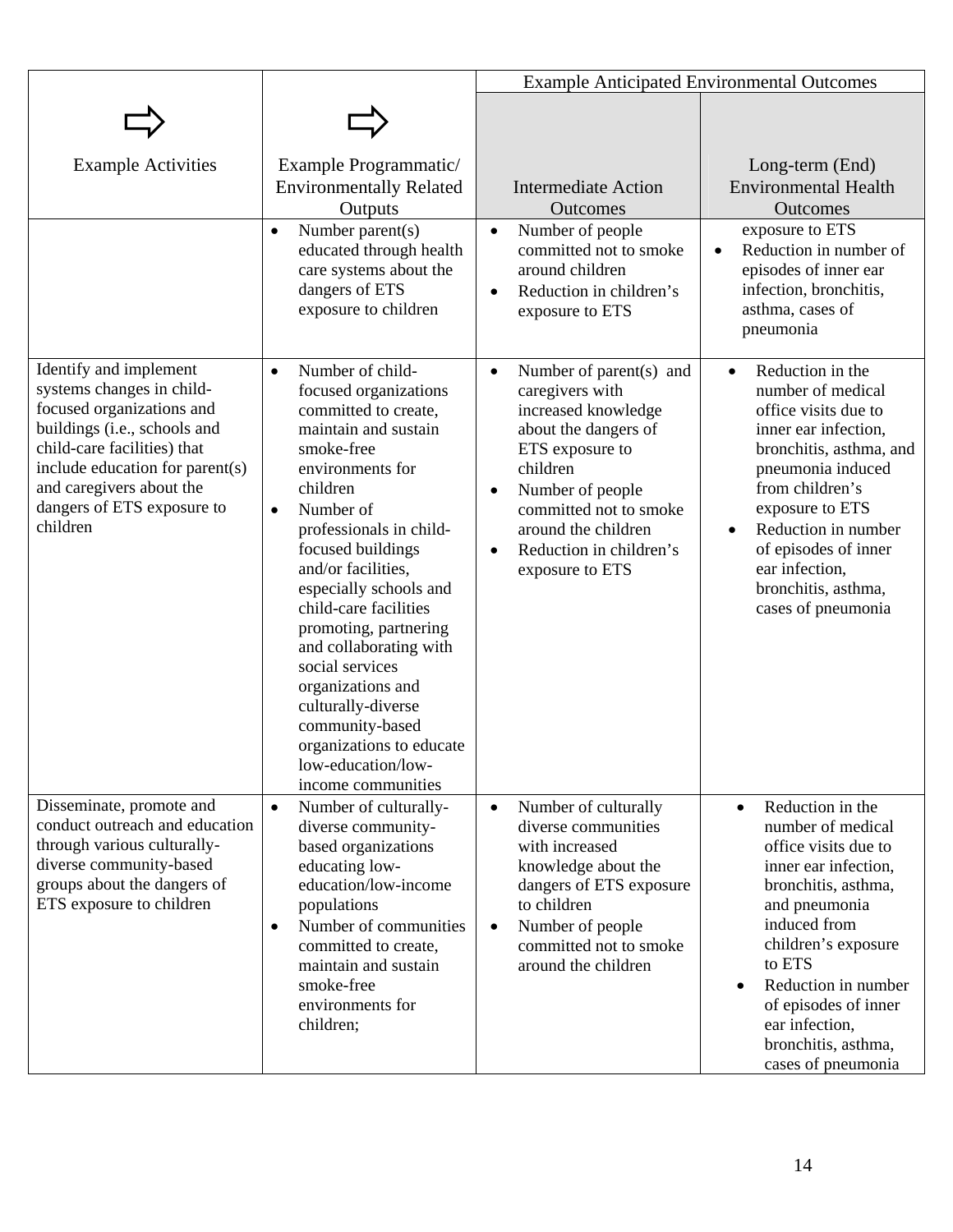|                                                                                                                                                                                                             |                                                                                                                                                                                                                       |                                                                                                                                                                                                                                                                                                                                                                                                                                                                                                               | <b>Example Anticipated Environmental Outcomes</b>                                                                                                                                                                                                                                               |
|-------------------------------------------------------------------------------------------------------------------------------------------------------------------------------------------------------------|-----------------------------------------------------------------------------------------------------------------------------------------------------------------------------------------------------------------------|---------------------------------------------------------------------------------------------------------------------------------------------------------------------------------------------------------------------------------------------------------------------------------------------------------------------------------------------------------------------------------------------------------------------------------------------------------------------------------------------------------------|-------------------------------------------------------------------------------------------------------------------------------------------------------------------------------------------------------------------------------------------------------------------------------------------------|
|                                                                                                                                                                                                             |                                                                                                                                                                                                                       |                                                                                                                                                                                                                                                                                                                                                                                                                                                                                                               |                                                                                                                                                                                                                                                                                                 |
| <b>Example Activities</b>                                                                                                                                                                                   | Example Programmatic/<br><b>Environmentally Related</b><br>Outputs                                                                                                                                                    | <b>Intermediate Action</b><br>Outcomes                                                                                                                                                                                                                                                                                                                                                                                                                                                                        | Long-term (End)<br><b>Environmental Health</b><br>Outcomes                                                                                                                                                                                                                                      |
| Institutionalize messages and<br>standards of practice/service in<br>federal, state and local<br>programs/system to educate<br>parent(s) and caregivers about<br>the dangers of ETS exposure to<br>children | Number of<br>$\bullet$<br>programs/systems that<br>institutionalized<br>messages and<br>education of the<br>dangers of ETS<br>exposure to children                                                                    | Number of people in the<br>$\bullet$<br>programs/systems<br>receiving messages<br>and/or educations about<br>ETS and children                                                                                                                                                                                                                                                                                                                                                                                 | Reduction in the<br>$\bullet$<br>number of medical<br>office visits due to<br>ear infections and<br>asthma episodes<br>induced from<br>children's exposure<br>to ETS<br>Reduction in number<br>$\bullet$<br>of episodes of inner<br>ear infection,<br>bronchitis, asthma,<br>cases of pneumonia |
| Develop and disseminate<br>educational videos,<br>publications, and or other tools<br>to medical and healthcare<br>professionals that provide<br>instruction on how to reduce<br>children's exposure to ETS | Number of outreach<br>$\bullet$<br>products and services<br>developed and<br>disseminated that<br>provide instruction on<br>how to reduce<br>children's exposure to<br>ETS to medical and<br>healthcare professionals | Number of medical and<br>$\bullet$<br>healthcare professionals<br>with increased<br>knowledge about the<br>dangers of ETS exposure<br>to children<br>Number of health plan<br>providers that have<br>strengthened provisions<br>in their plans or<br>guidance related to<br>reducing children's<br>exposure to ETS<br>Number families reached<br>through collaboration<br>with healthcare delivery<br>systems, healthcare<br>professionals, and/or<br>educators<br>Reduction in children's<br>exposure to ETS | • Reduction in number of<br>episodes of inner ear<br>infection, bronchitis,<br>asthma, cases of<br>pneumonia                                                                                                                                                                                    |
| <b>Air Toxics</b><br>Design a community-based                                                                                                                                                               | Number of community<br>$\bullet$                                                                                                                                                                                      | Reduction in exposure to<br>$\bullet$                                                                                                                                                                                                                                                                                                                                                                                                                                                                         | • Reduction in lung cancer                                                                                                                                                                                                                                                                      |
| toxics reduction program that<br>addresses indoor air quality<br>(but also may include outdoor<br>air components)                                                                                           | based air toxics<br>reduction programs that<br>address IAQ                                                                                                                                                            | air toxics<br>Number of lbs/tons of<br>$\bullet$<br>toxics reduced in the<br>community through<br>radon reduction, good<br>IAQ practices in schools<br>(such as TfS), and ETS<br>projects in coordination<br>with outdoor stationary                                                                                                                                                                                                                                                                          | due to increased radon<br>mitigations<br>• Reduction in number of<br>episodes of inner ear<br>infection, bronchitis,<br>asthma, cases of<br>pneumonia                                                                                                                                           |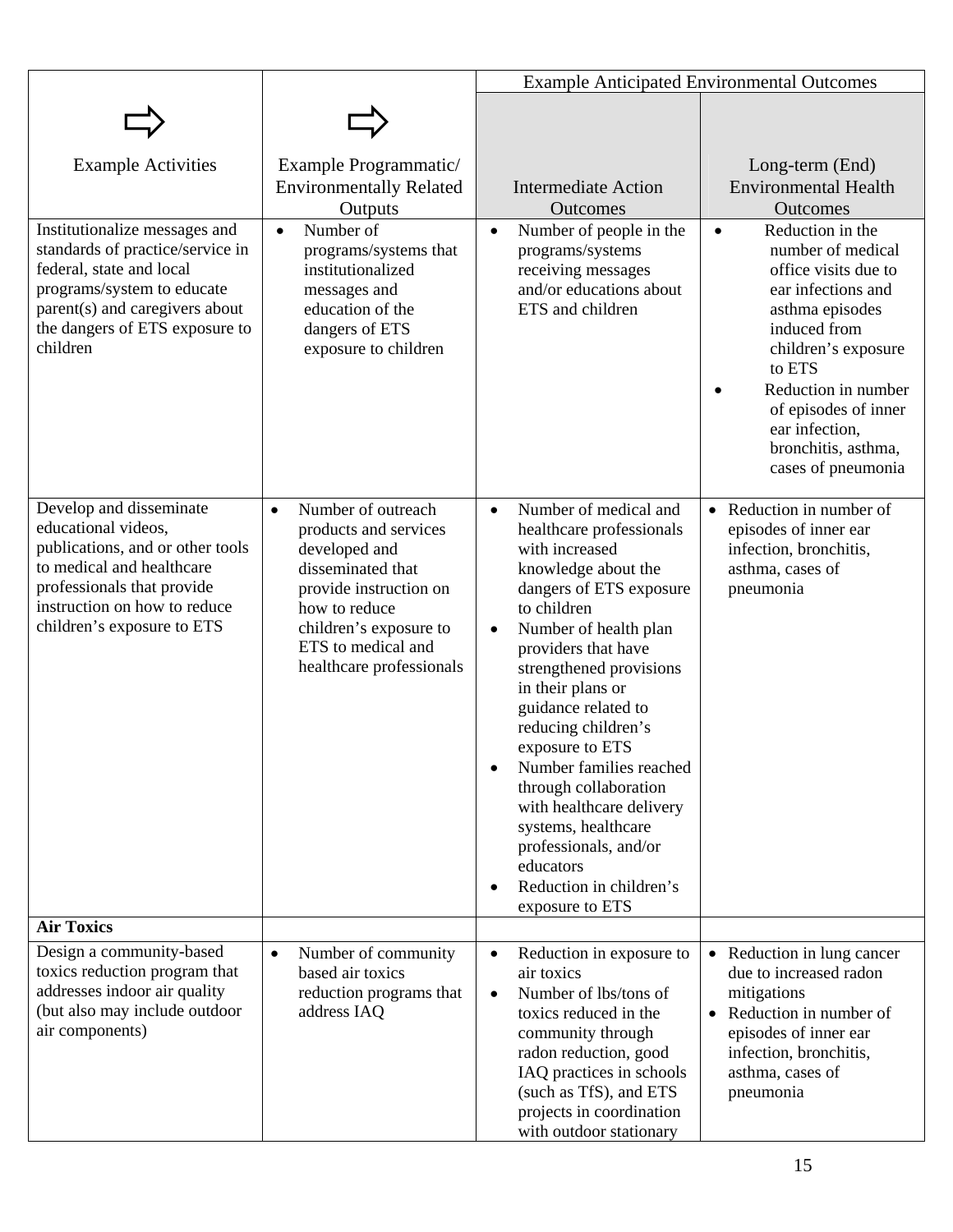|                           |                                | <b>Example Anticipated Environmental Outcomes</b> |                             |
|---------------------------|--------------------------------|---------------------------------------------------|-----------------------------|
|                           |                                |                                                   |                             |
| <b>Example Activities</b> | Example Programmatic/          |                                                   | Long-term (End)             |
|                           | <b>Environmentally Related</b> | <b>Intermediate Action</b>                        | <b>Environmental Health</b> |
|                           | Outputs                        | <b>Outcomes</b>                                   | <b>Outcomes</b>             |
|                           |                                | and mobile source risk                            |                             |
|                           |                                | reduction projects                                |                             |
|                           |                                | Number of tribal homes<br>$\bullet$               |                             |
|                           |                                | adopting IAQ                                      |                             |
|                           |                                | management methods to                             |                             |
|                           |                                | reduce indoor air toxics                          |                             |

# **Table 1-3 TYPES OF BUILDINGS**

| I I I LO UF DUILDINGO                                                                                                                                                                                                          |                                                                                                                                                                                                                                                                                                              | <b>Example Anticipated Environmental Outcomes</b>                                                                                                                                                                                                                                                                                                                                                                                                                                                                                                                     |                                                                                                                                                                                                                                                                                             |
|--------------------------------------------------------------------------------------------------------------------------------------------------------------------------------------------------------------------------------|--------------------------------------------------------------------------------------------------------------------------------------------------------------------------------------------------------------------------------------------------------------------------------------------------------------|-----------------------------------------------------------------------------------------------------------------------------------------------------------------------------------------------------------------------------------------------------------------------------------------------------------------------------------------------------------------------------------------------------------------------------------------------------------------------------------------------------------------------------------------------------------------------|---------------------------------------------------------------------------------------------------------------------------------------------------------------------------------------------------------------------------------------------------------------------------------------------|
|                                                                                                                                                                                                                                |                                                                                                                                                                                                                                                                                                              |                                                                                                                                                                                                                                                                                                                                                                                                                                                                                                                                                                       |                                                                                                                                                                                                                                                                                             |
| <b>Example Activities</b><br><b>SCHOOL</b>                                                                                                                                                                                     | Example Programmatic/<br><b>Environmentally Related</b><br>Outputs                                                                                                                                                                                                                                           | <b>Intermediate Action</b><br><b>Outcomes</b>                                                                                                                                                                                                                                                                                                                                                                                                                                                                                                                         | Long-term (End)<br><b>Environmental Health</b><br><b>Outcomes</b>                                                                                                                                                                                                                           |
| Identify, develop and<br>disseminate new or existing<br>education and outreach<br>products and services (e.g.,<br>training, curriculum<br>development) targeted toward<br>school district personnel and/or<br>school advocates | Number of products<br>$\bullet$<br>and services developed<br>and/or disseminated<br>Number of school<br>$\bullet$<br>district personnel<br>and/or school advocates<br>educated about good<br>indoor air quality(IAQ)<br>management practices<br>in schools consistent<br>with IAQ Tools for<br>Schools (TfS) | Number of school district<br>$\bullet$<br>personnel and/or school<br>advocates demonstrating<br>increased knowledge<br>about good indoor air<br>quality management<br>practices in schools<br>consistent with IAQ TfS<br>Number of schools<br>$\bullet$<br>implementing good<br>indoor air quality<br>management practices<br>consistent with IAQ TfS<br>Reduction in exposure to<br>$\bullet$<br>indoor air pollutants in<br>schools of staff and<br>students<br>Number of district and/or<br>$\bullet$<br>statewide IAQ policies<br>developed and/or<br>implemented | Reduction in staff and<br>$\bullet$<br>student absenteeism<br>Reduction in number of<br>$\bullet$<br>asthma attacks, allergic<br>reactions, and other IAQ<br>related symptoms<br>Increase in occupant<br>$\bullet$<br>performance and<br>productivity attributable<br>to IAQ best practices |
| Conduct education and outreach<br>activities in support of EPA's<br>national IAQ TfS Symposium                                                                                                                                 | Number of<br>$\bullet$<br>attendees recruited<br>to IAQ TfS<br>Symposium<br>Number of follow-<br>ups to support good<br>IAQ management<br>practices with                                                                                                                                                     | Number of schools<br>$\bullet$<br>implementing good<br>indoor air quality<br>management practices<br>consistent with $IAQ$<br>Tools for Schools<br>Reduction in student and<br>staff exposure to indoor                                                                                                                                                                                                                                                                                                                                                               | Reduction in staff and<br>$\bullet$<br>student absenteeism<br>Reduction in asthma<br>$\bullet$<br>attacks, allergies, and<br>other IAQ related<br>symptoms<br>Increase in occupant<br>performance and                                                                                       |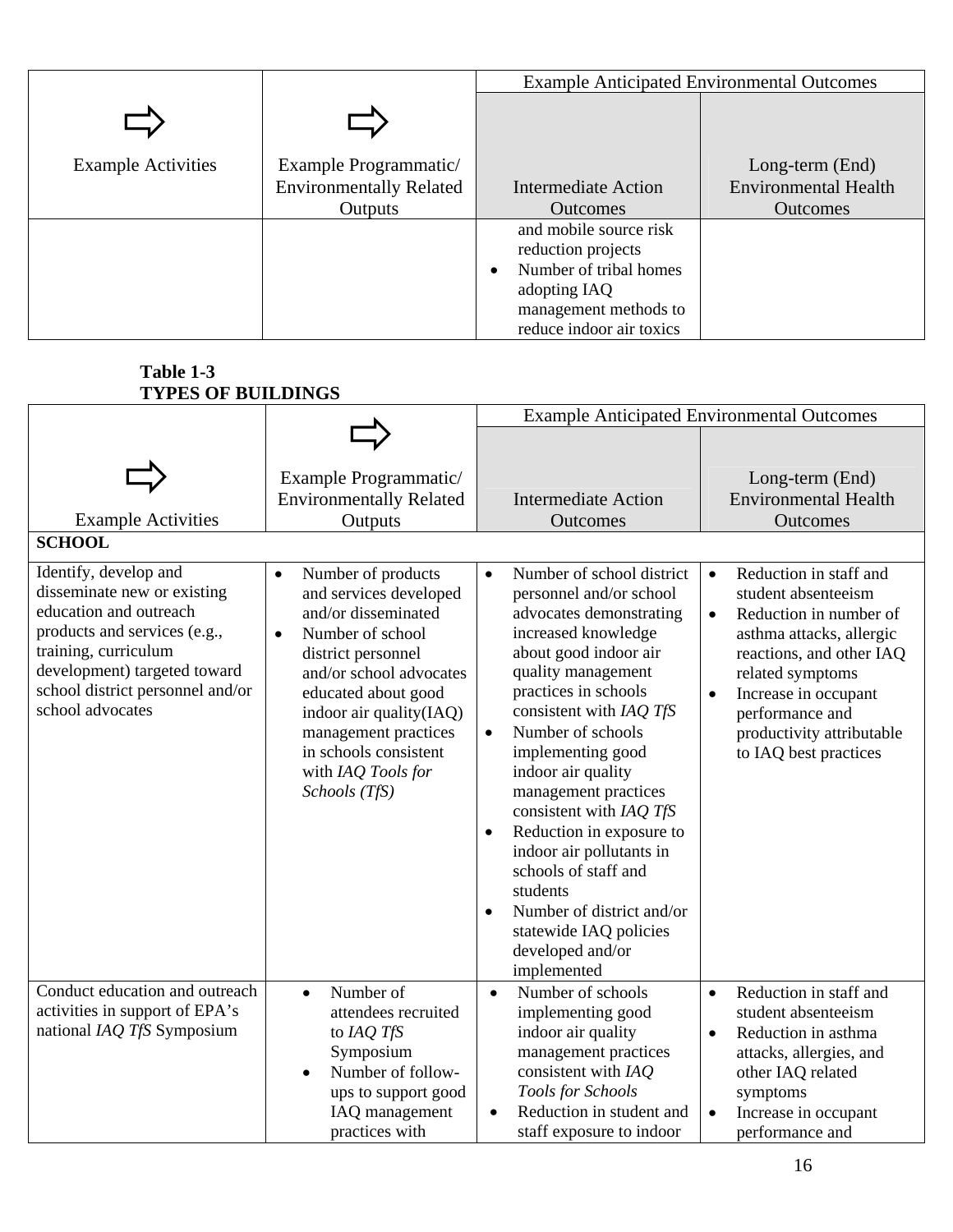|                                                                                                                                                                                                                                                                                                     | sponsored attendees                                                                                                                                                                                                                                                                                                              | air pollutants                                                                                                                                                                                                                                                                                                                                                                                                                               | productivity attributable<br>to IAQ best practices                                                                                                                                                                                                                                                                                            |
|-----------------------------------------------------------------------------------------------------------------------------------------------------------------------------------------------------------------------------------------------------------------------------------------------------|----------------------------------------------------------------------------------------------------------------------------------------------------------------------------------------------------------------------------------------------------------------------------------------------------------------------------------|----------------------------------------------------------------------------------------------------------------------------------------------------------------------------------------------------------------------------------------------------------------------------------------------------------------------------------------------------------------------------------------------------------------------------------------------|-----------------------------------------------------------------------------------------------------------------------------------------------------------------------------------------------------------------------------------------------------------------------------------------------------------------------------------------------|
| Identify, develop and<br>disseminate new or existing<br>education and outreach<br>products and services (e.g.<br>training) addressing the specific<br>needs of urban, rural and tribal<br>schools and/or schools whose<br>students are disproportionately<br>affected by poor indoor air<br>quality | Number of products<br>$\bullet$<br>and services developed<br>and/or disseminated<br>Number of school<br>$\bullet$<br>district personnel<br>and/or school advocates<br>educated about good<br>indoor air quality(IAQ)<br>management practices<br>in schools consistent<br>with IAQ TfS                                            | Number of school district<br>$\bullet$<br>personnel and/or school<br>advocates demonstrating<br>increased knowledge<br>about good indoor air<br>quality management<br>practices in schools<br>consistent with IAQ TfS<br>Number of schools<br>$\bullet$<br>implementing good<br>indoor air quality<br>management practices<br>consistent with IAQ TfS<br>Reduction in student and<br>$\bullet$<br>staff exposure to indoor<br>air pollutants | Reduction in staff and<br>$\bullet$<br>student absenteeism<br>Reduction in asthma<br>$\bullet$<br>attacks, allergies, and<br>other IAQ related<br>symptoms<br>Increase in occupant<br>$\bullet$<br>performance and<br>productivity attributable<br>to IAQ best practices                                                                      |
| Develop, promote, and conduct<br>outreach and training for school<br>districts building professionals<br>and others about design and<br>construction practices for<br>schools consistent with IAQ<br>Design Tools for Schools                                                                       | Number of school<br>$\bullet$<br>districts building<br>professionals and others<br>trained about design<br>and construction<br>practices for schools<br>Number of products<br>$\bullet$<br>and services developed<br>and/or disseminated                                                                                         | Number of school<br>$\bullet$<br>districts building<br>professionals and others<br>demonstrating increased<br>knowledge about good<br>indoor air quality<br>management practices in<br>schools<br>Number of schools<br>$\bullet$<br>implementing<br>construction practices<br>consistent with $IAQ$<br>Design Tools for Schools<br>Reduction in exposure to<br>$\bullet$<br>indoor air pollutants in<br>schools of staff and<br>students     | Reduction in staff and<br>$\bullet$<br>student absenteeism<br>Reduction in asthma<br>$\bullet$<br>attacks, allergic reactions,<br>and other IAQ related<br>symptoms<br>Increase in occupant<br>$\bullet$<br>performance and<br>productivity attributable<br>to IAQ best practices                                                             |
| PUBLIC and COMMERCIAL BUILDINGS                                                                                                                                                                                                                                                                     |                                                                                                                                                                                                                                                                                                                                  |                                                                                                                                                                                                                                                                                                                                                                                                                                              |                                                                                                                                                                                                                                                                                                                                               |
| Provide technical assistance,<br>and/or conduct outreach and<br>training to building design,<br>construction, operations and/or<br>maintenance professionals on<br>IAQ best practices and protocols<br>consistent with EPA guidance                                                                 | Number of building<br>$\bullet$<br>professionals trained<br>about design,<br>construction,<br>operation, and/or<br>maintenance IAQ<br>best practices<br>Number of relevant<br>$\bullet$<br>products and services<br>developed and/or<br>disseminated<br>Number of building<br>professionals<br>receiving technical<br>assistance | Number of building<br>$\bullet$<br>professionals and others<br>demonstrating increased<br>knowledge about IAQ<br>best practices<br>Number of buildings that<br>$\bullet$<br>use design, construction,<br>operation and/or<br>maintenance practices<br>that improve IAQ<br>Number and significance<br>$\bullet$<br>of model specifications,<br>contracts and similar<br>vehicles including IEQ<br>best practices                              | Reduction in occupant<br>$\bullet$<br>exposure to indoor air<br>pollutants<br>Reduction in occupant<br>$\bullet$<br>absenteeism, turnover and<br>complaints attributable to<br>IAQ, and reduction in<br>negative health effects<br>Increase in occupant<br>$\bullet$<br>performance and<br>productivity attributable<br>to IAQ best practices |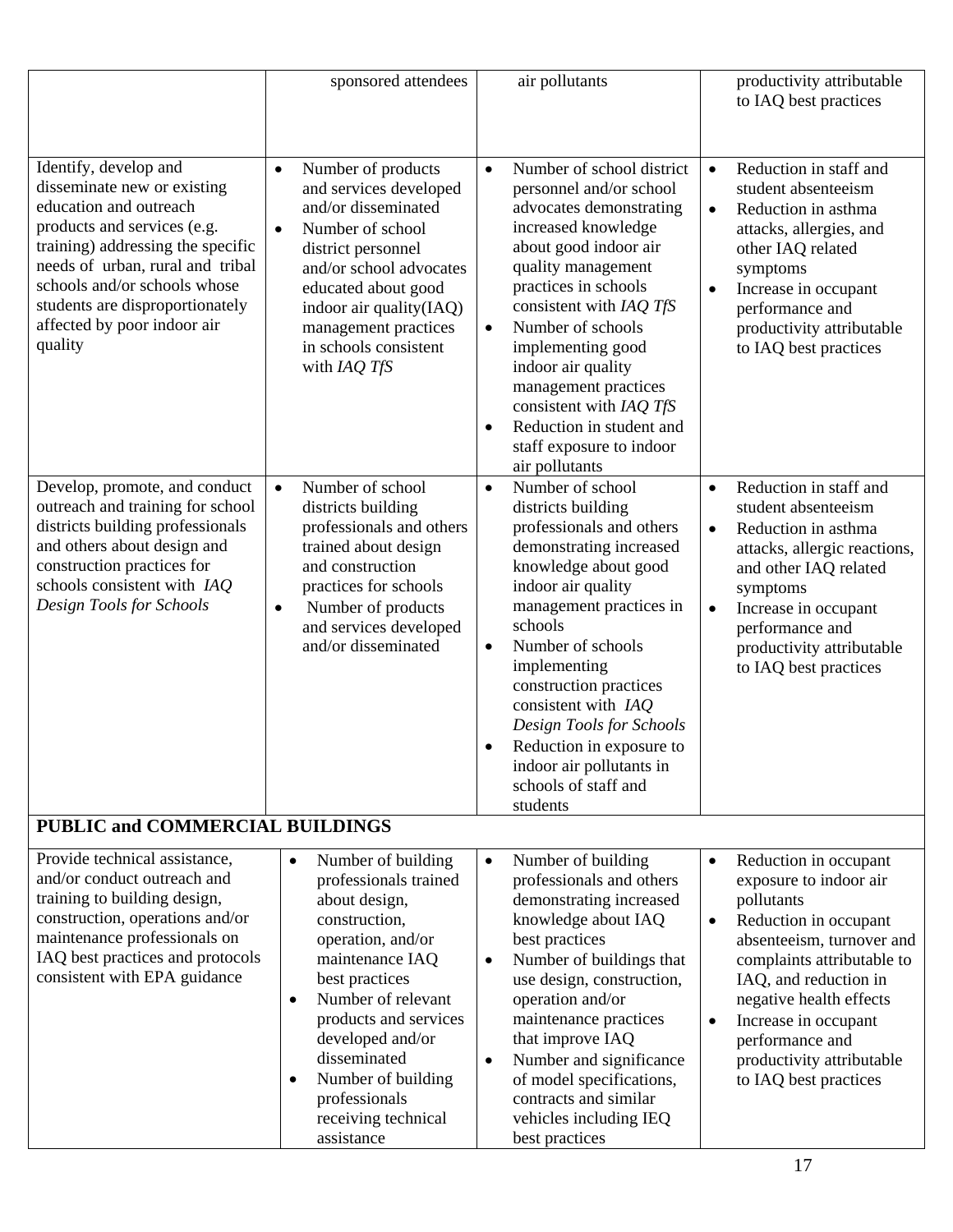| Conduct one or more case studies<br>to demonstrate best practices for<br>IAQ consistent with EPA IAQ<br>guidance in design and<br>construction of a new building<br>and/or operation and maintenance<br>in an existing building and widely<br>disseminate results                                                                                                                                                                                                            | Number of high-<br>$\bullet$<br>quality, useful case<br>study reports<br>distributed<br>Number of<br>$\bullet$<br>publications,<br>websites, and other<br>outlets in which the<br>reports are published,<br>linked to, described<br>and/or publicized.                                | Number of building<br>$\bullet$<br>professionals, building<br>organizations and others<br>demonstrating awareness<br>of the case study results<br>Number of buildings<br>$\bullet$<br>and/or building<br>professionals using the<br>case study results to<br>justify, develop and<br>implement IAQ                                      | Reduction in building<br>$\bullet$<br>occupant exposure to<br>indoor air pollution<br>Reduction in occupant<br>$\bullet$<br>absenteeism, turnover and<br>complaints attributable to<br>IAQ, and reduction in<br>negative health effects<br>Increase in occupant<br>$\bullet$<br>performance and<br>productivity attributable<br>to IAQ best practices |
|------------------------------------------------------------------------------------------------------------------------------------------------------------------------------------------------------------------------------------------------------------------------------------------------------------------------------------------------------------------------------------------------------------------------------------------------------------------------------|---------------------------------------------------------------------------------------------------------------------------------------------------------------------------------------------------------------------------------------------------------------------------------------|-----------------------------------------------------------------------------------------------------------------------------------------------------------------------------------------------------------------------------------------------------------------------------------------------------------------------------------------|-------------------------------------------------------------------------------------------------------------------------------------------------------------------------------------------------------------------------------------------------------------------------------------------------------------------------------------------------------|
| Education, training, and<br>outreach on IAQ which<br>includes substantial content on<br>moisture control, mold<br>prevention, and mold<br>remediation consistent with<br>EPA guidance found in EPA<br>publications such as: Mold<br>Remediation in Schools and<br>Commercial Buildings on<br>www.epa.gov/mold, IAQ<br>Tools for Schools on<br>$\frac{www.epa.gov/iaq}{w}$ , or <i>IAQ</i><br><b>Building Education and</b><br>Assessment Tool (I-BEAM) on<br>www.epa.gov/iaq | Number of public<br>health, environmental<br>health, or other<br>professionals who<br>manage IAQ programs<br>in public/commercial<br>buildings including<br>schools, who are<br>trained or educated<br>about moisture control,<br>mold prevention, and<br>mold remediation            | Number of IAQ programs<br>incorporating substantial<br>content on moisture<br>control, mold prevention,<br>and mold remediation                                                                                                                                                                                                         | Reduction of exposure of<br>the public to mold and<br>other pollutants from damp<br>indoor environments                                                                                                                                                                                                                                               |
| <b>HOMES</b><br>Develop new design, and<br>construction protocols, and/or<br>expand existing protocols, along<br>with a training, demonstration<br>and/or outreach program to<br>disseminate them, in a manner<br>consistent with EPA guidance for<br>improving Indoor Air Quality<br>(IAQ) during home retrofit,<br>remodeling, or improvement<br>projects.                                                                                                                 | Number of high-<br>$\bullet$<br>quality, useful<br>protocols developed<br>and/or expanded<br>Number of copies of<br>$\bullet$<br>protocols<br>disseminated to<br>homebuilding<br>professionals<br>Number of<br>$\bullet$<br>homebuilding<br>professionals trained<br>on IAQ protocols | Number of building<br>$\bullet$<br>professionals and others<br>demonstrating increased<br>knowledge about IAQ<br>best practices<br>Number of home retrofit,<br>$\bullet$<br>remodeling, and/or<br>improvement programs<br>adopting IAQ protocols<br>Number of homes with<br>$\bullet$<br>improved IAQ, based on<br>use of IAQ protocols | Reduction in occupant<br>$\bullet$<br>exposure to indoor air<br>pollutants<br>Reduction in measurable<br>health impacts<br>attributable to IAQ best<br>practices (e.g. reduced<br>emergency room (ER)<br>visits, sick days, etc.)                                                                                                                     |
| Conduct demonstration projects<br>to test feasibility of the Energy<br>Star with Indoor Air Package<br>recommended specifications<br>and/or equivalent guidance,<br>especially in underserved and/or<br>high risk sectors (e.g.<br>communities with high incidence<br>of respiratory disease)                                                                                                                                                                                | Number of high<br>$\bullet$<br>quality, useful case<br>study reports,<br>articles, and/or other<br>high visibility public<br>relation coverage<br>Number of<br>$\bullet$<br>publications,                                                                                             | Number of building<br>$\bullet$<br>professionals, building<br>organizations, and/or<br>others demonstrating<br>awareness of the case<br>study results<br>Number of programs<br>$\bullet$<br>and/or building                                                                                                                             | Reduction in occupant<br>$\bullet$<br>exposure to indoor air<br>pollutants, particularly in<br>high risk and/or<br>underserved populations<br>Reduction in measurable<br>$\bullet$<br>health impacts<br>attributable to IAQ best                                                                                                                      |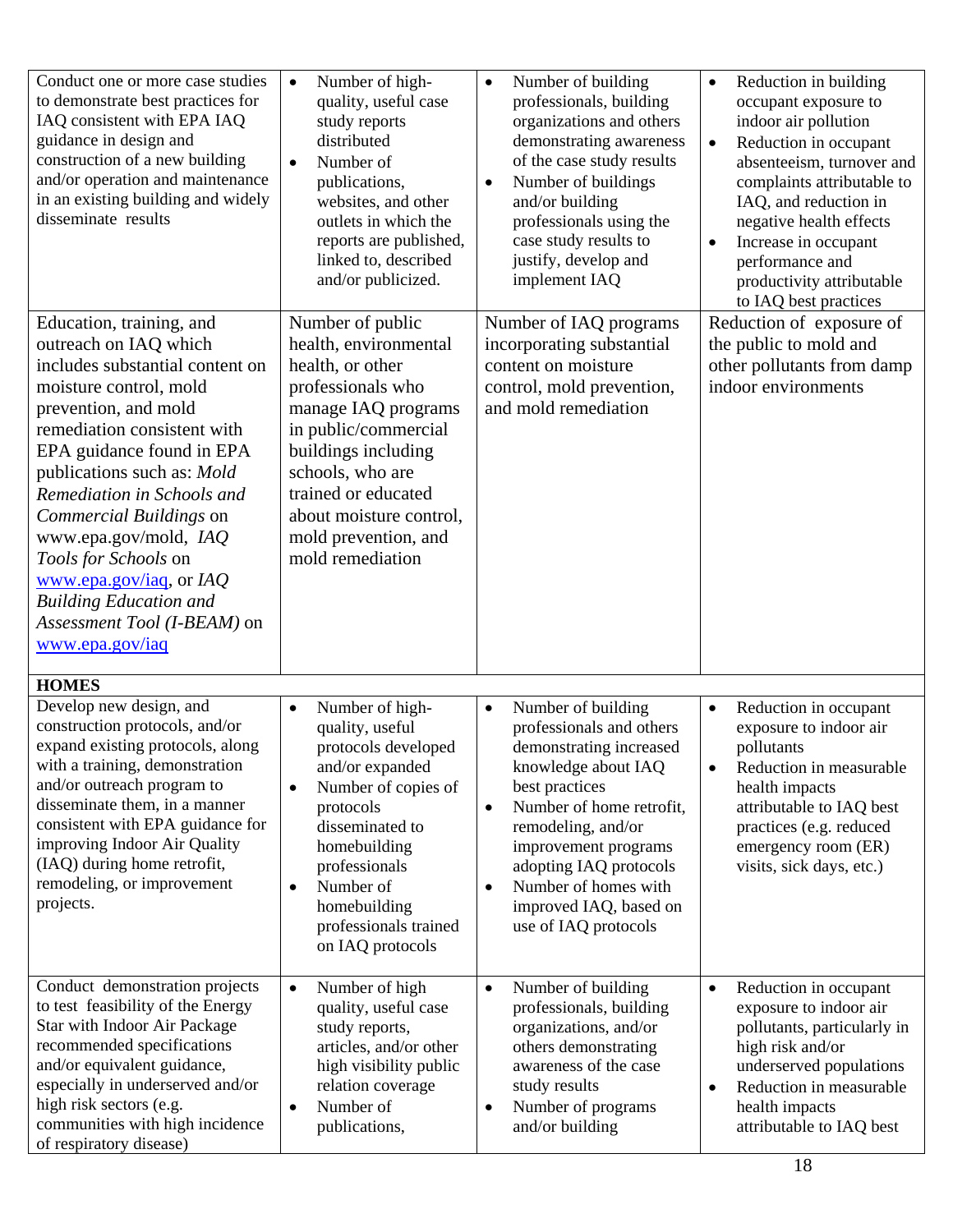|                                                                                                                                                                                                                                                                                                                                                                                                                                                                               | websites, and/or other<br>outlets in which the<br>reports are published,<br>linked to, described<br>and/or publicized.                                                                              | professionals using the<br>case study results to<br>justify, develop, and<br>implement IAQ best<br>practices<br>Number of homes built<br>$\bullet$<br>consistent with EPA<br><b>Indoor Air Package</b><br>recommended<br>specifications.        | practices (e.g. reduced<br>ER visits, sick days, etc.)                                                                  |
|-------------------------------------------------------------------------------------------------------------------------------------------------------------------------------------------------------------------------------------------------------------------------------------------------------------------------------------------------------------------------------------------------------------------------------------------------------------------------------|-----------------------------------------------------------------------------------------------------------------------------------------------------------------------------------------------------|-------------------------------------------------------------------------------------------------------------------------------------------------------------------------------------------------------------------------------------------------|-------------------------------------------------------------------------------------------------------------------------|
| Education, training, and<br>outreach to homeowners,<br>renters, and/or<br>landlords/property managers<br>on reducing indoor mold,<br>moisture control, mold<br>prevention, and mold<br>remediation consistent with<br>EPA guidance found in EPA<br>publications such as: A Brief<br>Guide to Mold, Moisture, and<br>Your Home on<br>www.epa.gov/mold, or Clear<br>Your Home of Asthma<br>Triggers: Your Children Will<br><b>Breathe Easier on</b><br>http://www.epa.gov/iaq/. | Number of<br>$\bullet$<br>homeowners,<br>renters, and/or<br>landlords/property<br>managers educated<br>on reducing indoor<br>mold, moisture<br>control, mold<br>prevention, and<br>mold remediation | Number of<br>$\bullet$<br>homeowners, renters,<br>and/or<br>landlords/property<br>managers<br>starting/expanding<br>IAQ maintenance<br>programs with<br>substantial content on<br>moisture control, mold<br>prevention, and mold<br>remediation | Reduction in exposure<br>$\bullet$<br>of the public to mold<br>and other pollutants<br>from damp indoor<br>environments |
| Collaborate with urban, rural,                                                                                                                                                                                                                                                                                                                                                                                                                                                | Number of<br>$\bullet$                                                                                                                                                                              | Number of families<br>$\bullet$                                                                                                                                                                                                                 | Reduction in<br>$\bullet$                                                                                               |
| or tribal community based                                                                                                                                                                                                                                                                                                                                                                                                                                                     | building health,                                                                                                                                                                                    | taking action to reduce                                                                                                                                                                                                                         | occupant's exposure to                                                                                                  |
| programs to educate families                                                                                                                                                                                                                                                                                                                                                                                                                                                  | local officials                                                                                                                                                                                     | indoor air quality risks                                                                                                                                                                                                                        | indoor pollutants                                                                                                       |
| about indoor air risks and                                                                                                                                                                                                                                                                                                                                                                                                                                                    | trained                                                                                                                                                                                             |                                                                                                                                                                                                                                                 |                                                                                                                         |
| actions to address those risk in                                                                                                                                                                                                                                                                                                                                                                                                                                              | Number of trainees<br>$\bullet$                                                                                                                                                                     |                                                                                                                                                                                                                                                 |                                                                                                                         |
| homes                                                                                                                                                                                                                                                                                                                                                                                                                                                                         | enrolled                                                                                                                                                                                            |                                                                                                                                                                                                                                                 |                                                                                                                         |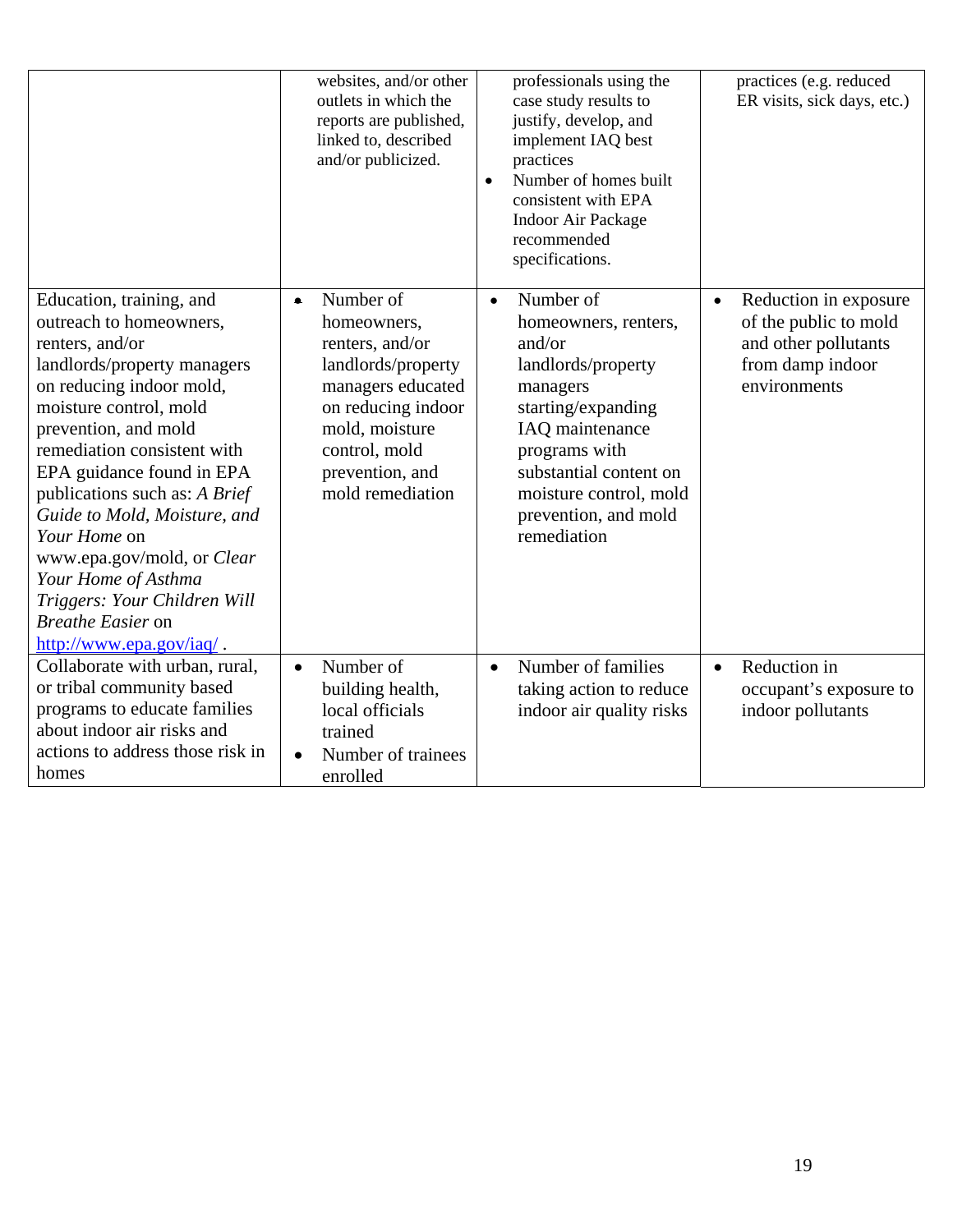#### **D. Supplementary Information**

The statutory authority for this action is Clean Air Act (CAA) §103 which authorizes the award of grants for research, investigations, experiments, demonstrations, surveys, studies, and training related to projects that reduce exposure to indoor air pollutants and yield measurable environmental outcomes/results. For detailed information on the CAA go to http://www.epa.gov/oar/caa/caa103.txt

# **II. AWARD INFORMATION**

# **A. What is the amount of funding available?**

The total estimated funding for this competitive opportunity is approximately \$3-4 million.

# **B. How many agreements will EPA award in this competition?**

EPA anticipates awarding 20-25 cooperative agreement(s) resulting from this announcement totaling between \$3-4 million per year, subject to the availability of funds with project periods up to 3 years or 36 months, and depending on the quality of applications submitted.

Applications evaluated but not selected for funding may be retained for a period of 4 months for possible future award under this announcement, subject to the availability of additional funds. EPA reserves the right to make no awards under this funding opportunity.

Cooperative agreements permit substantial involvement between the EPA Project Officer and the selected applicants in the performance of the work supported. Although EPA will negotiate precise terms and conditions relating to its substantial involvement as part of the award process, the anticipated substantial federal involvement during this agreement may be:

- 1. close monitoring of the successful applicant's performance to verify the results proposed by the applicant;
- 2. collaboration during performance of the scope of work;
- 3. in accordance with 40 CFR  $31.36(g)$ , review of proposed procurements
- 4. approving qualifications of key personnel (EPA will not select employees or contractors employed by the award recipient);
- 5. review, comment, and acceptance of reports prepared under the cooperative agreement (the final decision on the content of reports rests with the recipient); and
- 6. approving proposed changes to work plan and/or budgets

# **C. What is the budget and project period for award(s) resulting from this solicitation?**

The estimated budget and project period for awards resulting from this solicitation is 10/01/06 to 09/30/09. All projects must be completed within the negotiated project performance period of 3 years or 36 months.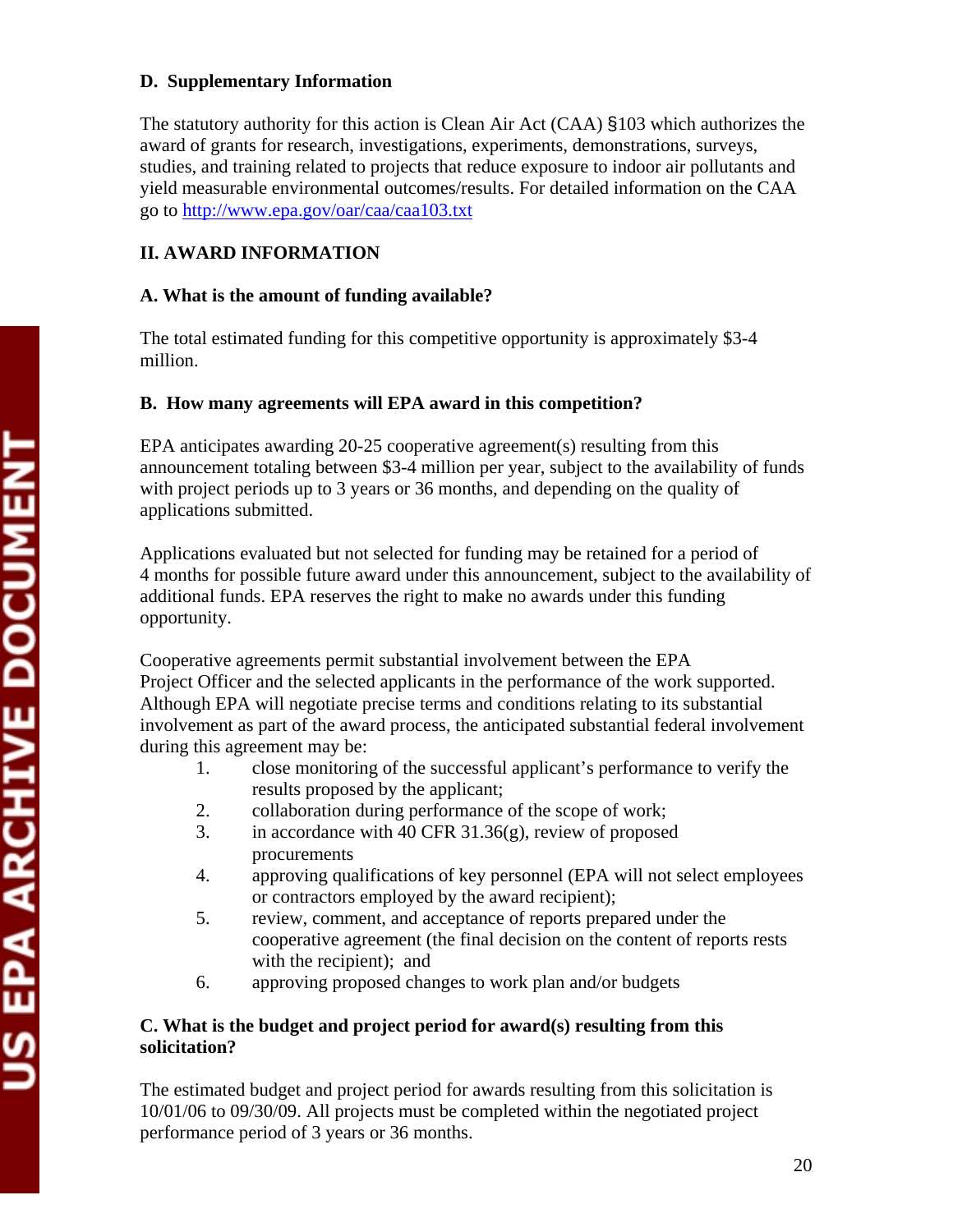#### **D. Can funding be used to acquire services or fund partnerships?**

Funding may be used to acquire services or fund partnerships, provided the recipient follows procurement and subaward or subgrant procedures contained in 40 CFR Parts 30 or 31, as applicable. Selected applicants must complete contracts for services and products and conduct cost and price analysis to the extent required by these regulations. The regulations also contain limitations on consultant compensation. Applicants are not required to identify contractors or consultants in their concept proposal. Moreover, the fact that a selected applicant has named a specific contractor or consultant in the concept proposal EPA approves does not relieve it of its obligations to comply with competitive procurement requirements.

Sub-grants or sub-awards may be used to fund partnerships with universities and nonprofit organizations. Successful applicants cannot use sub-grants or sub-awards to avoid requirements in EPA grant regulations for competitive procurement by using these instruments to acquire commercial services or products to carry out its cooperative agreement. The nature of the transaction between the recipient and the sub-grantee must be consistent with the standards for distinguishing between vendor transactions and subrecipient assistance under Sub-part B Section .210 of OMB Circular A-133, and the definitions of "sub-award" at 40 CFR 30.2(ff) or "sub-grant" at 40 CFR 31.3, as applicable. EPA will not be a party to these transactions.

# **E. Will EPA consider partial funding for projects?**

Yes. EPA reserves the right to partially fund proposals/applications by funding discrete activities, portions, or phases of the proposed project. If EPA decides to partially fund the proposal/application, it will do so in a manner that does not prejudice any applicants or affect the basis upon which the proposal/application, or portion thereof, was evaluated and selected for award, and that maintains the integrity of the competition and the evaluation/selection process. In order to ensure appropriate funding is provided for partially funded projects, EPA requests that applicants provide an approximation of the percentage of the budget designated for each major activity.

# **III. ELIGIBILITY INFORMATION**

# **A. Eligible Entities**

Proposals will be accepted from universities, States, territories, Indian Tribes, and possessions of the U.S., including District of Columbia; international organizations; public and private universities and colleges; hospitals; laboratories; and other public or private nonprofit institutions, which submit applications proposing projects with significant technical merit and relevance to EPA's Office of Air and Radiation's mission.

Nonprofit organization, as defined by OMB Circular A-122, means any corporation, trust, association, cooperative, or other organization which: (1) is operated primarily for scientific, educational, service, charitable, or similar purposes in the public interest; (2) is not organized primarily for profit; and (3) uses its net proceeds to maintain, improve, and/or expand its operations. Note that OMB Circular A-122 specifically excludes the following types of organizations from the definition of "nonprofit organization" because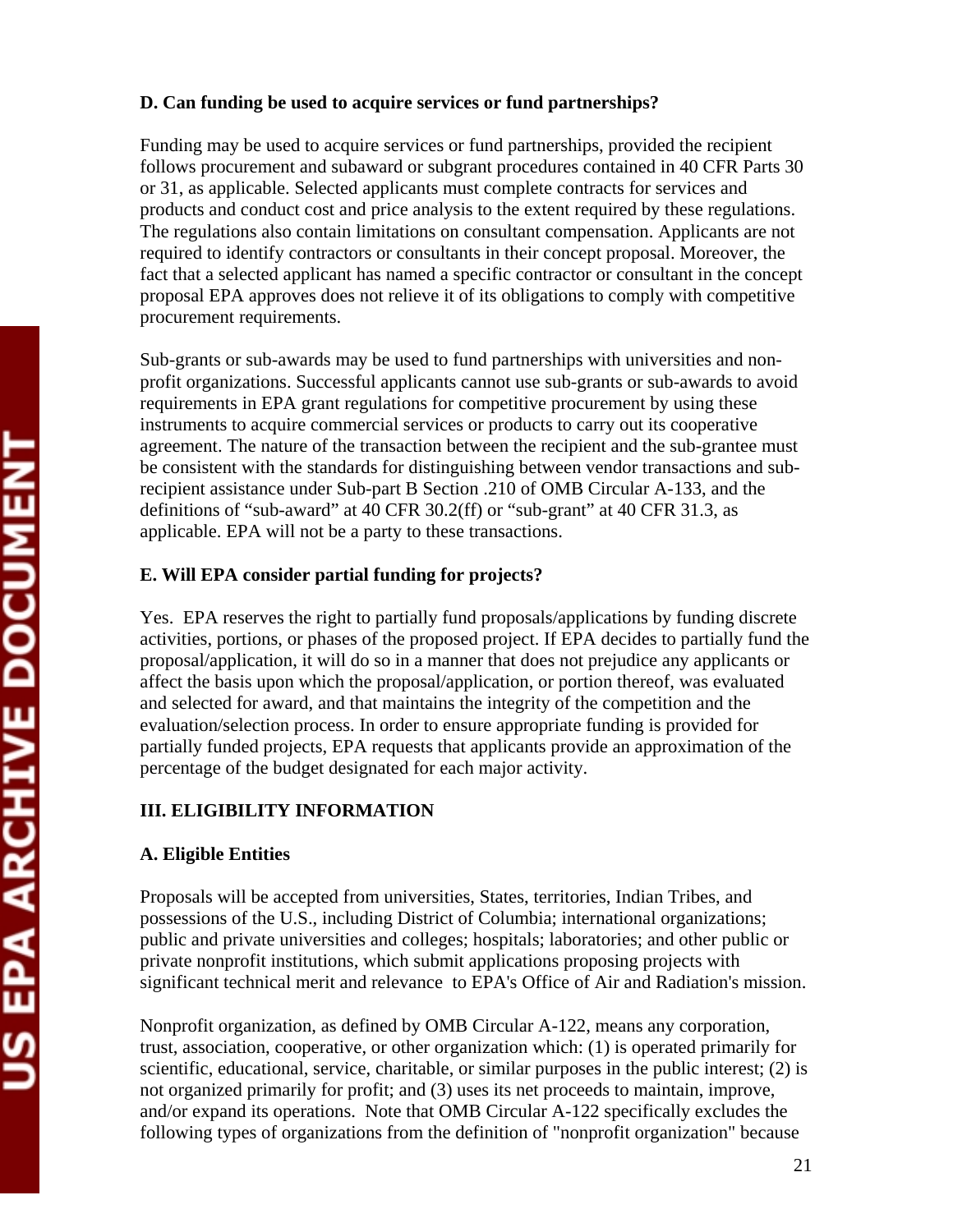they are separately defined in the Circular:(i) colleges and universities; (ii) hospitals; (iii) state, local, and federally-recognized Indian tribal governments; and (iv) those non-profit organizations which are excluded from coverage of this Circular in accordance with paragraph 5 of the Circular. While not considered to be "nonprofit organization(s)" as defined by OMB-Circular A-122, colleges and universities; hospitals; state, local, and federally-recognized Indian tribal governments are, nevertheless, eligible to submit applications under OMB Circular A-122 and this RFA.

Nonprofit organizations described in Section  $501(c)(4)$  of the Internal Revenue Code that engage in lobbying activities as defined in Section 3 of the Lobbying Disclosure Act of 1995 are not eligible to apply.

### **Are matching funds required?**

No. Although cost-sharing or matching is not required, as a condition of eligibility, or otherwise, proposals from applicants proposing a voluntary financial or in-kind commitment or resources may improve their score under Section V. Evaluation Criteria, VI.2. Under this criteria, applicants will be evaluated based on the extent they demonstrate (i) how they will coordinate the use of EPA funding with other Federal and/or non Federal sources of funds to leverage additional resources to carry out the proposed project(s) and/or (ii) that EPA funding will compliment activities relevant to the proposed project(s) carried out by the applicant with other sources of funds or resources.

Applicants may use their own funds or other resources for a voluntary match or cost share if the standards at 40 CFR 30.23 or 40 CFR 31.24, as applicable, are met. Only eligible and allowable costs may be used for matches or cost shares. Other Federal grants may not be used as matches or cost shares without specific statutory authority (e.g. HUD's Community Development Block Grants). In addition, applicants will be evaluated on how the project will be managed if leveraging, in-kind or cost sharing if proposed.

# **IV. APPLICATION AND SUBMISSION PROCESS**

The application process involves:

- **Stage 1:** Participate in optional pre-proposal conference call
- **Stage 2:** Submit Cover Letter, Concept Proposal (attached as a project narrative attachment form in Grants.gov), and SF-424, 424A, and 424B
- **Stage 3:** Invitation to Submit Formal SF-424 Package -- EPA will review concept proposals (attached as a project narrative attachment form in Grants.gov) and invite a select number of applicants to submit a full application package. Applicants chosen to complete this process will receive a formal letter of invitation requesting them to:
- **Stage 4:** Participate in a conference call to discuss the formal submission process, to answer questions about the full application package. Internal award recommendations do not constitute a commitment on the part of EPA to award a cooperative agreement to those invited to submit formal applications.
- **Stage 5:** Submit a Formal SF-424 Application Package including all supporting documentation after those selected for internal award recommendations have been notified.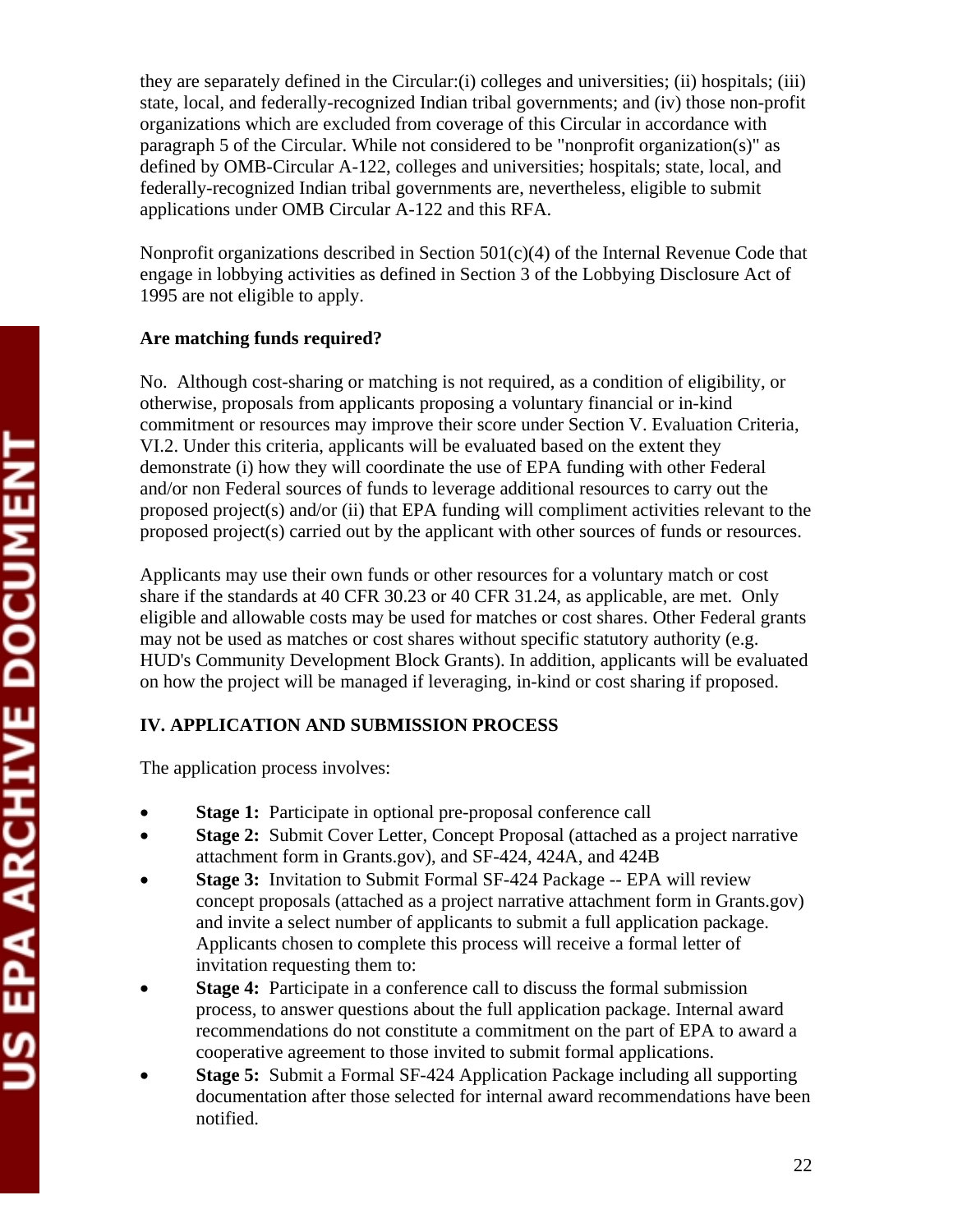#### **Stage 1: Pre-proposal Conference Call**

The pre-proposal conference call will be held **Tuesday, October 25, 2005 from 2:00 PM to 4:00 PM EST.** The purpose of this call is to answer any questions potential applicants may have concerning eligibility, scope of work, budget, formal application for federal assistance awards, project monitoring, etc. Participation is strongly encouraged, but not required. If your organization is interested in participating in the pre-proposal conference call, please e-mail EPA at iaq.rfa@epa.gov by **Wednesday, October 19, 2005**. In your e-mail please provide the organization's contact information including: the name of the organization; a contact person's name; e-mail address; and phone and fax number. The questions and answers from this call will be posted on the OAR website http://www.epa.gov/air/grants\_funding.html.

#### **Stage 2: Cover Letter, Concept Proposal and SF-424, 424A and 424B Submission**

In addition to completing SF-424, 424A and 424B, applicants must complete a **cover letter** (maximum 2 pages) and **concept proposal** (maximum 12 pages, attached as a project narrative attachment form in Grants.gov) as described below. Only the concept proposal will be evaluated using the evaluation criteria set forth in Section V. of this RFA.

This information must be received **no later than Monday, December 12, 2005, 4:00 pm EST to Shelley Blake.** Proposals received after this deadline will not be considered.

### **How to Submit your Stage 2 Package Electronically**:

The electronic submission of your application must be made by an official representative of your institution who is registered with Grants.gov. For more information, go to http://www.grants.gov and click on "Get Started," and then "Authorized Organization Representative (AOR)." *Note that the registration process may take a week or longer* to complete*.* If your organization is not currently registered with Grants.gov, please encourage your office to designate an AOR and ask that individual to begin the registration process as soon as possible.

To begin the application process for this grant program, go to http://www.grants.gov and click on "Apply for Grants." Then click on "Apply Step 1: Download a Grant Application Package and Application Instructions" to download the PureEdge viewer and obtain the application package https://apply.grants.gov/forms\_apps\_idx.html. Please note that the cover letter and concept proposal are attached as part of the project narrative attachment form in Grants.Gov. You may retrieve the application package by entering the Funding Opportunity Number, EPA-OAR-IED-05-21, in the space provided. You may also access the application package by clicking on the button at the bottom right side of the Find synopsis that says **Apply for Grant Electronically**.

**How to Submit your Stage 2 Package via Mail:** 

If you choice to submit your Stage 2 Package via Mail your package must be received **no later than Monday, December 12, 2005, 4:00 pm EST to Shelley Blake.** Mailing address below: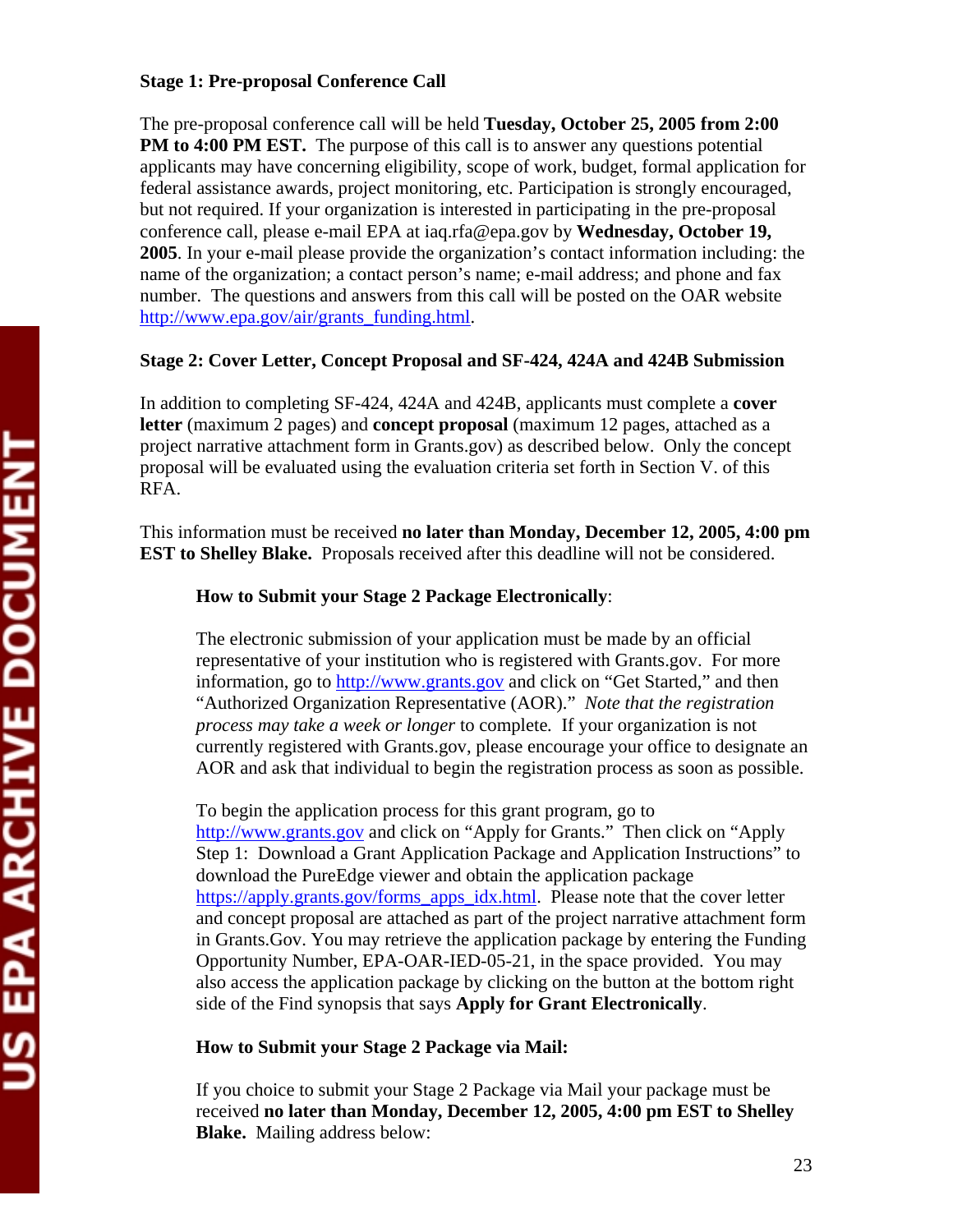#### **Regular Mail Delivery Address (U.S. Postal Service)**

U.S.EPA Attn: Shelley Blake 1200 Pennsylvania Avenue, NW (Mail Code 6609J) Washington, DC 20460 Phone: (202) 343-9819

#### **Express Delivery Address (i.e., FedEx, UPS, DHL, etc.)**

U.S.EPA Attn: Shelley Blake 1310 L Street, NW, Room 413J Washington, DC 20005 Phone: (202) 343-9819

**Elements of the Cover Letter (**will be attached as part of the project narrative attachment form in grants.gov)

The maximum two page cover letter will not be evaluated but must provide all of the following information:

1) Contact information for the organization:

- a) Name of organization
- b) Contact person's name
- c) Mailing address (express mail address if different than mailing address)
- d) E-mail address
- e) Phone and fax numbers
- 2) A statement that your organization has eligibility status (see Section III. A)
- 3) A description of your organization and its mission

4) Identification of the indoor air quality priority area(s) that the concept proposal addresses.

**Elements of the Concept Proposal (**attached as part of the project narrative attachment form in grants.gov)

In addition to the cover letter, SF-424, 424A and B, organizations must submit a maximum **12** page concept proposal, including detailed budget; **any pages exceeding this page limit will not be considered**.

Each page of the cover letter and concept proposal should identify the name of the applicant organization.

The concept proposal should address the elements listed below in the indicated order. These elements will be evaluated according to the point distribution listed in section V.A.

- A. Project Title
- B. Project Goals and Objectives

Discuss how goals and objectives:

- align with EPA's Strategic Plan and indoor air quality priority area goals identified in Section I.C.1 of this RFA
- address one or multiple EPA indoor air program priority objectives and goals where appropriate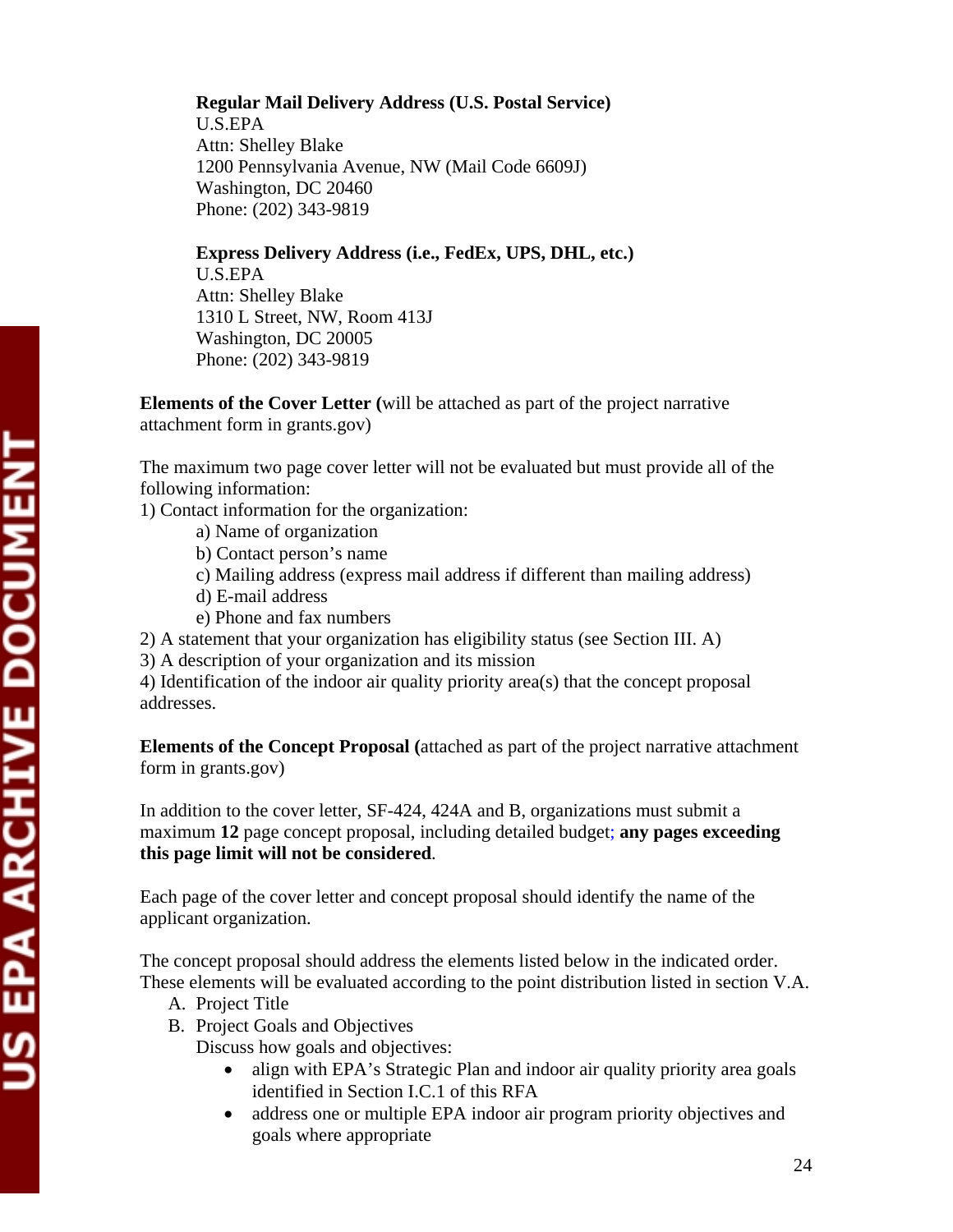- demonstrate innovative approaches
- address disproportionately impacted audiences
- C. Narrative workplan
	- The narrative workplan should:
		- address activities including a detailed description of methods and materials used over the entire project period
		- demonstrate the practicality and feasibility of the project
		- identify intended audience and demonstrate that the project is appropriate for that audience
		- demonstrate that collaborations and partnerships will be developed
		- provide a timeline of these activities, including milestones, as well as projected timeframes of environmental outputs and environmental outcomes for the entire project period as detailed in Tables 1.1 through 1.3, Section I.C of this RFA
		- quality assurance plan if proposed project activities require one
- D. Organizational Experience and Past Performance

The work experience and staff section provide descriptions of:

- past performance in successfully completing projects similar in size, scope, and relevance to the proposed project
- organizational experience and plan for timely and successfully achieving the objectives of the project
- staff expertise/qualifications, staff knowledge, and resources or the ability to obtain them, to successfully achieve the goals of the project**.** In addition to evaluating applicants for programmatic capability purposes, EPA will consider information provided by the applicant in their application/proposal as well as information from other sources including Agency files.
- E. Sustainability and Replication

The sustainability and replication section should provide an explanation of:

- the applicant's ability to sustain their efforts beyond the conclusion of the EPA assistance agreement
- the impacted audience's ability to sustain their efforts beyond the conclusion of the EPA assistance agreement
- the applicant's ability to demonstrate that activities are replicable and can yield large scale impacts
- F. Monitoring and Evaluating Progress and Results

The monitoring and evaluating progress and results section should provide:

- a practical approach to identifying, measuring, and evaluating programmatic outputs and programmatic and/or environmental outcomes
- a baseline the starting point from which progress is measured and targets are set. The baseline proposed should incorporate the most recent information available prior to the start of the project. Baselines can be based on organizational experience, estimates from past performance, national data, or expert opinion. Examples of baselines and corresponding targets:

-As of 2004, 100 homes in the target area had been mitigated for radon, out of an estimated 1,000 with elevated levels. Our proposed outreach activities will increase the homes mitigated to 300.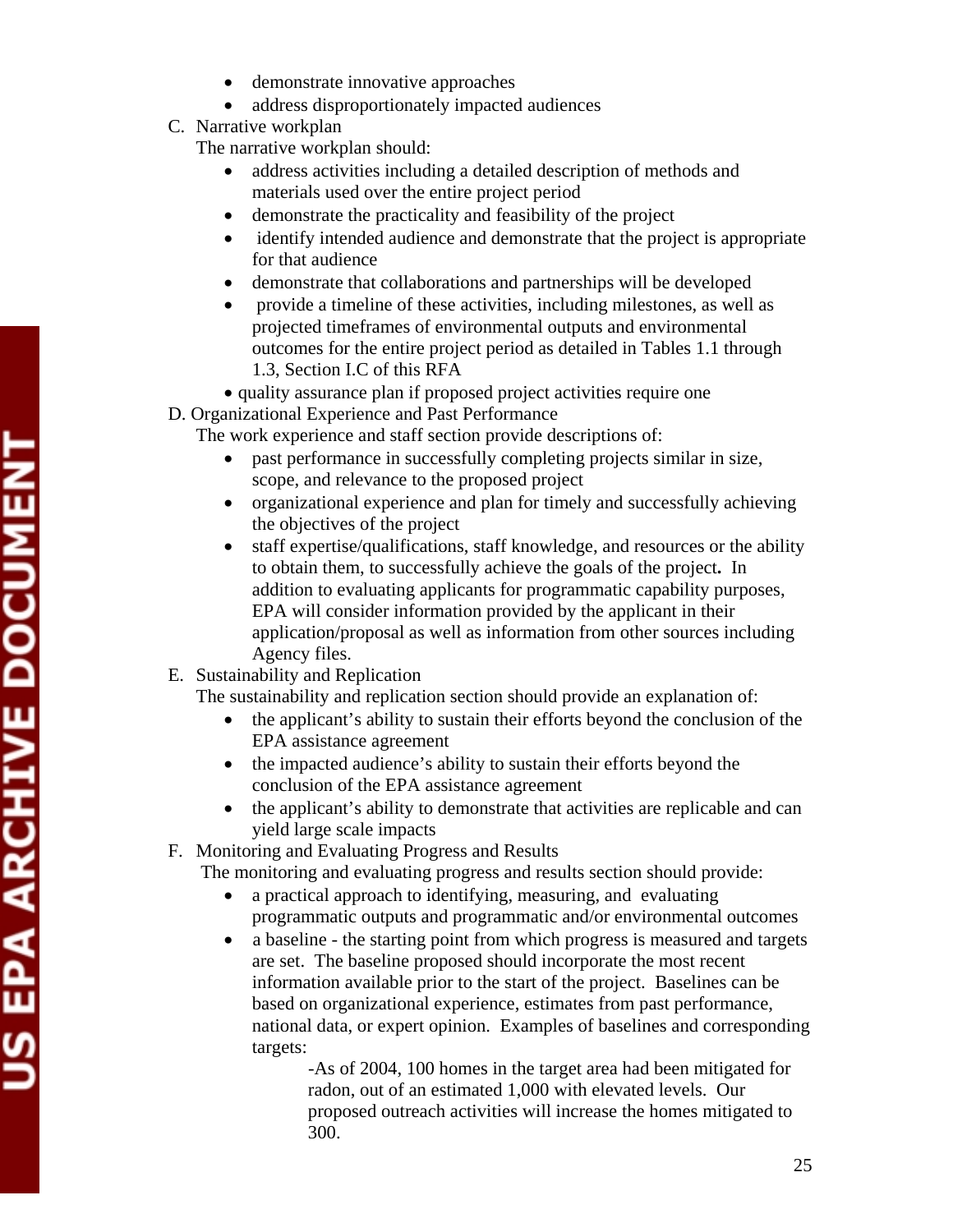-From 2000-2004 the organization educated 2,000 of its 15,000 nurse members on environmental asthma triggers such as ETS. We propose to educate an additional 2,000 nurses during the grant period.

-Based on commitments from district officials in each of the 50 school districts in our target area, none were using an effective IAQ management plan. Our demonstration project will attempt to implement IAQ plans consistent with EPA guidance in 10 of these districts.

• a tracking method to evaluate progress toward achieving goals, objectives, and measurable environmental outputs/environmental outcomes identified in Section I.C.3 of this RFA. No EPA funds may be used to conduct a survey under this funding opportunity.

EPA will work with applicant to determine acceptable tracking activities that adhere to Federal Policies

G. Budget/Detailed Itemized Budget

Provide an appropriate budget for the following categories, specifying unit costs:

- Personnel
- Fringe Benefits
- Contractual Costs
- Travel
- Equipment
- Supplies
- Other
- Total Direct Costs
- Total Indirect Costs: must include documentation of accepted indirect rate
- Total Cost
- Total Project Cost. Specify total cost of the project (EPA funding and cost-share if any). Identify funding from other sources including any inkind or leveraging of resources. Describe your ability to leverage funding for this project including any special measures to maximize cost effectiveness in implementing the project.
- Project period/Budget period. Provide beginning and ending dates (for planning purposes, applicants should assume funds will be available in October 1, 2006 through September 30, 2009).

Budget narrative should include an approximation of the percent of the budget used for each major activity proposed:

#### **For Example**:

Training health care providers on Asthma= 15% of budget allotted Developing tools for health care providers  $= 20\%$  of budget allotted Schools outreach= 30 % of budget allotted

The two-page cover letter, SF-424, 424A and B and **12** page concept proposal (known as a project narrative attachment form in Grants.gov) with the scope of work, budget and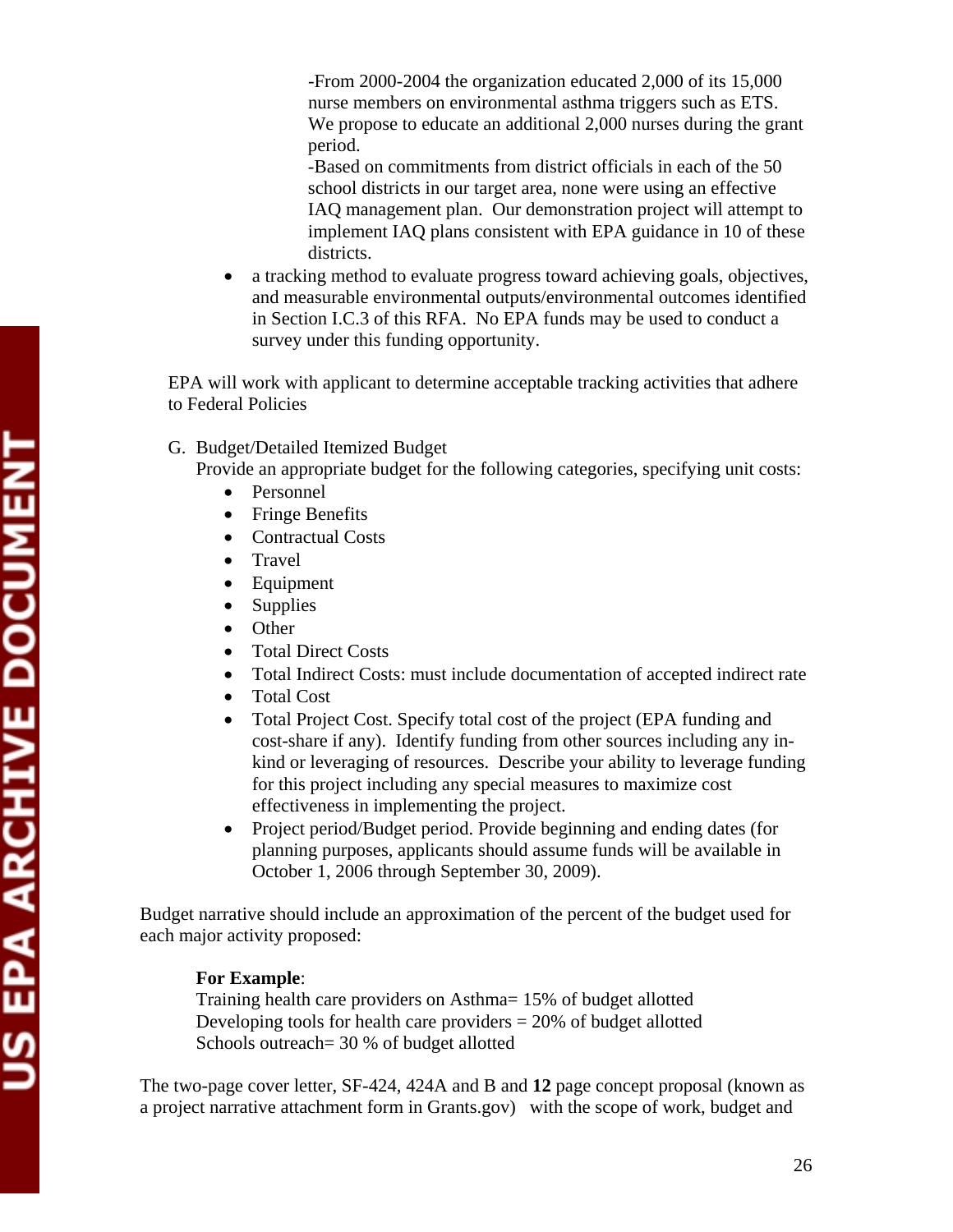#### key personnel must be submitted no later than **Monday, December 12, 2005, 4:00 pm EST to Shelley Blake. No late proposals will be considered.**

Applicants are to avoid submission of extraneous materials. Pages exceeding the maximum length will not be considered. The maximum page length includes any pieces that may be submitted by a third party (e.g., references or letters confirming commitments). All application materials must be completed in English to be considered for award under this solicitation.

Applicants must submit information relating to the programmatic capability criteria to be evaluated under the ranking factor(s) in section V of the announcement. EPA will consider information provided by the applicant and may consider information from other sources including Agency files.

# **Stage 3: Invitation to Submit Full Application Package**

EPA anticipates notifying the applicants selected for award recommendation within 15 days after recommendation decisions are made. At that time selected applicants will be invited to submit a complete full application package and all required supporting documentation.

### **Stage 4: Participate in a Conference Call Detailing the Formal Submission Process**

The intent of the formal application assistance conference call is to answer any questions selected applicants for award recommendation may have about the federal assistance application process. Instructions will be e-mailed on how to participate in the conference call. This call will be scheduled on **Tuesday, February 7, 2006 from 1:00 PM to 3:00 pm EST to Shelley Blake**.

### **Stage 5: Submit a Full Application Package including all Supporting Documentation**

When submitting the formal SF-424 "Request for Federal Assistance" application, it must be consistent with the selected concept proposal. Formal SF-424 applications and all supporting documentation from selected applicants are due on or before **Monday, February 27, 2006 at 4:00 pm EST to Shelley Blake.** 

The complete grants application (Formal SF-424 "Application Kit for Federal Assistance" package) for selected applicant(s) can be downloaded from EPA's Office of Grants and Debarment website at: http://www.epa.gov/ogd/AppKit/application.htm or http://www.epa.gov/ogd/grants/how\_to\_apply.htm. Applicants selected for award recommendation may request a paper copy of the application package by contacting the agency contact person listed in Section VII of this announcement.

# **Full Application Package Instructions and Submission Dates and Time**

# **How to Submit your Full Application Package Electronically**:

The electronic submission of your application should be made by an official representative of your institution who is registered with Grants.gov. For more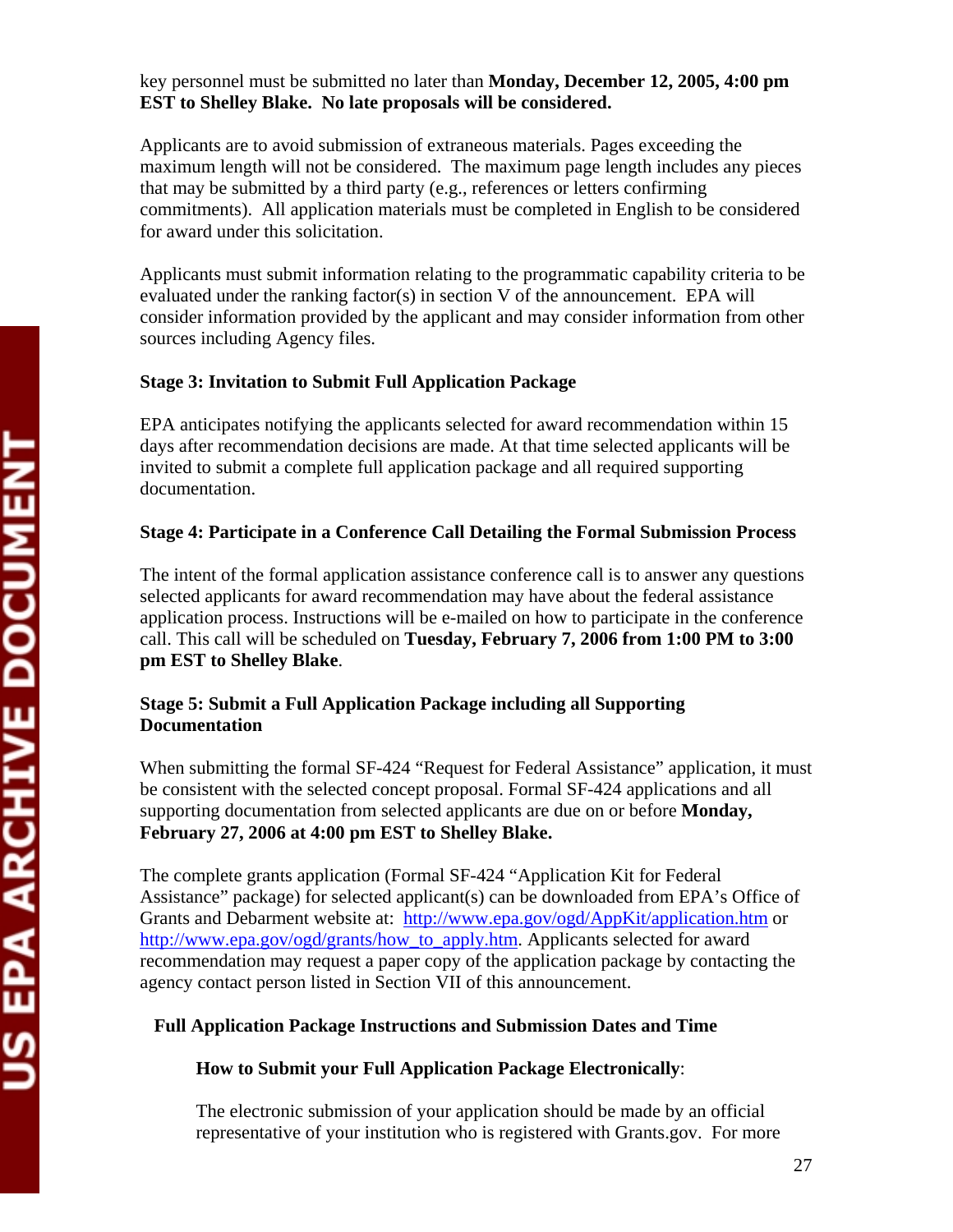information, go to http://www.grants.gov and click on "Get Started," and then "Authorized Organization Representative (AOR)." *Note that the registration process may take a week or longer.* If your organization is not currently registered with Grants.gov, please encourage your office to designate an AOR and ask that individual to begin the registration process as soon as possible.

To begin the application process for this grant program, go to http://www.grants.gov and click on "Apply for Grants." Then click on "Apply Step 1: Download a Grant Application Package and Application Instructions" to download the PureEdge viewer and obtain the application package https://apply.grants.gov/forms\_apps\_idx.html. Please note that the concept proposal is equivalent to the project narrative attachment form in Grants.Gov. You may retrieve the application package by entering the Funding Opportunity Number, EPA-OAR-IED-05-21, in the space provided. You may also access the application package by clicking on the button at the bottom right side of the Find synopsis that says **Apply for Grant Electronically**.

**Application Submission Deadline:** Your organization's AOR must submit your complete application electronically to EPA through Grants.gov (http://www.grants.gov) no later than **Monday, February 27, 2006, 4:00 pm EST to Shelley Blake**. Applications received after the deadline will not be considered for funding.

Please submit *all* of the application materials described below.

# **Application Materials**

#### **The following forms and documents are required under this announcement:**

- 1. Application for Federal Assistance (SF-424)
- 2. Budget Information for Non-Construction Programs (SF-424A)
- 3. EPA Key Contacts Form 5700-54
- 4. Assurances for Non-Construction Programs (SF-424B)
- 5. Grants.gov Lobbying Form
- 6. EPA Form 4700-4 Preaward Compliance Review Report
- 7. Concept Proposal/Project Narrative Attachment Form (Work Plan)
- 8. Budget Narrative Attachment Form (Budget Detail)
- 9. Disclosure of Lobbying Activities (SF-LLL), if applicable

 **Deadline for Submission.** The deadline for submission of the completed formal application package is **Monday, February 27, 2006, 4:00 pm EST to Shelley Blake**. All application packages must be received in the program office listed below by the deadline. Applications received after the deadline will not be considered for funding.

**Confidential Business Information.** In accordance with 40 CFR 2.203, applicants may claim all or a portion of their application/proposal as confidential business information. EPA will evaluate confidential claims in accordance with 40 CFR Part 2. Applicants must clearly mark applications/proposals or portions of applications/proposals they claim as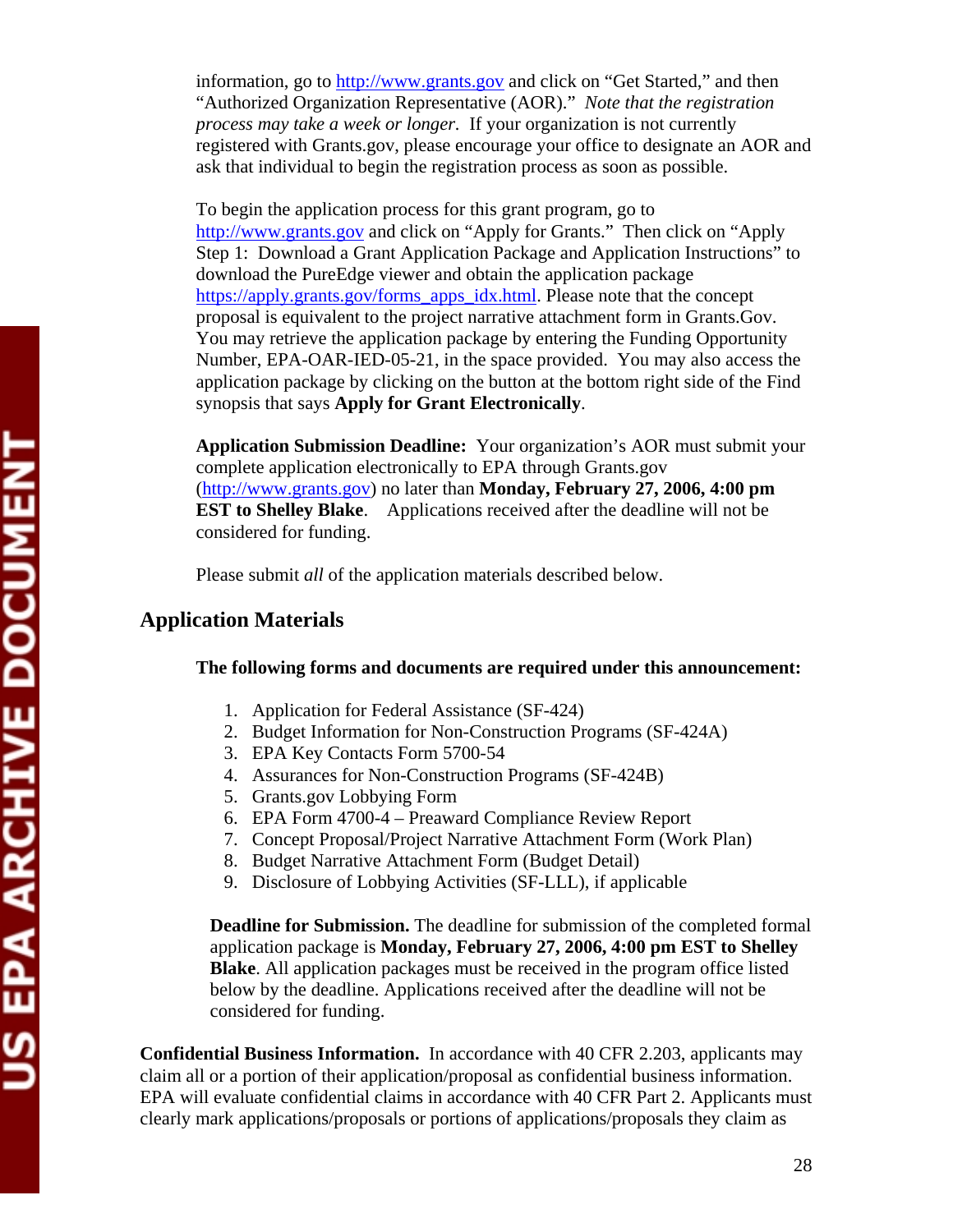confidential. If no claim of confidentiality is made, EPA is not required to make the inquiry to the applicant otherwise required by 40 CFR 2.204 (c)(2) prior to disclosure.

**NOTE:** Due to the unique circumstances involving U.S. postal mail screening *(that can delay delivery by several weeks),* the Agency strongly **recommends** that applicants use an express mail option (i.e., FedEx, UPS, DHL, etc.) to submit their concept proposals and full applications. **No late proposals will be considered.** Applicants must provide an original signed proposal and two copies to:

#### **Regular Mail Delivery Address (U.S. Postal Service)**

U.S.EPA Attn: Shelley Blake 1200 Pennsylvania Avenue, NW (Mail Code 6609J) Washington, DC 20460 Phone: (202) 343-9819

### **Express Delivery Address (i.e., FedEx, UPS, DHL, etc.)**

U.S.EPA Attn: Shelley Blake 1310 L Street, NW, Room 413J Washington, DC 20005 Phone: (202) 343-9819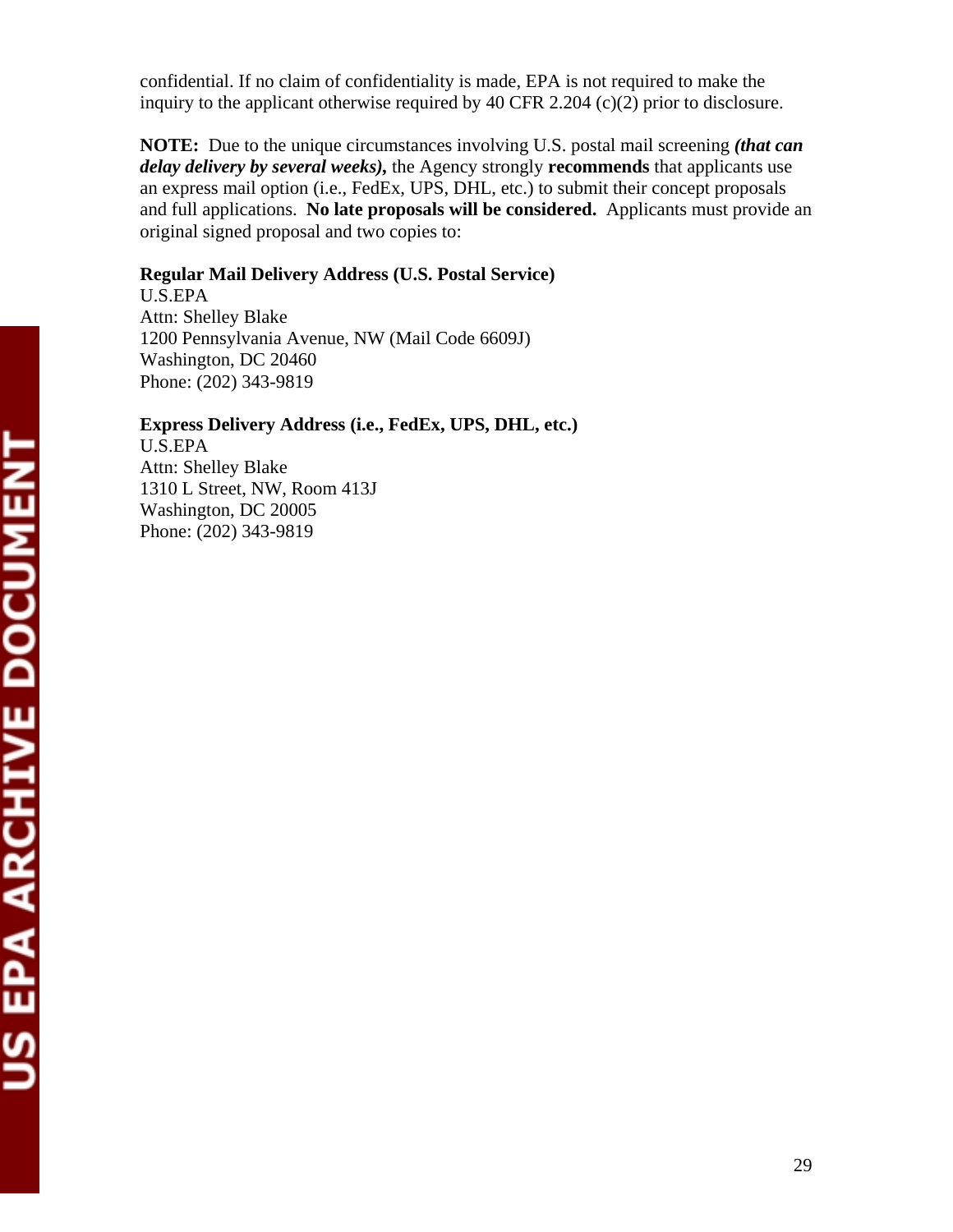# **V. APPLICATION REVIEW INFORMATION**

Each concept proposal will be evaluated against the proposal evaluation criterion set forth below. Concept proposals that are best able to directly and explicitly address these criteria will have a greater likelihood of selection. Each concept proposal will be rated under a points system, with a total of 200 points possible.

|     | <b>Proposal Evaluation Criterion</b>                                                                                                                                                                                      | <b>Maximum Points</b><br>per Criteria        |
|-----|---------------------------------------------------------------------------------------------------------------------------------------------------------------------------------------------------------------------------|----------------------------------------------|
|     |                                                                                                                                                                                                                           | (200 Point Scale)<br><b>Total Points: 60</b> |
|     | I. Project Goals and Objectives:                                                                                                                                                                                          |                                              |
| 1.  | The proposed project goals and objectives align with EPA's<br>Strategic Plan and indoor air quality priority area goals (as<br>described in Section I.C.1).                                                               | 15                                           |
| 2.  | The proposed project goals and objectives demonstrate the<br>ability to achieve substantial measurable environmental<br>outcomes (as described in Section I. C3.)                                                         | 15                                           |
| 3.  | The proposed project shows innovative approaches to<br>achieving project goals, objectives, and measurable<br>environmental outcomes.                                                                                     | 15                                           |
| 4.  | The proposed project goals and objectives are likely to reduce<br>exposures to indoor air pollutants for socio-economically<br>disadvantaged or disproportionately impacted populations (as<br>described in Section I.A). | 15                                           |
| II. | Narrative Workplan: Activities; Methods; Materials; and<br><b>Timeline:</b>                                                                                                                                               | <b>Total Points: 55</b>                      |
| 1.  | The narrative workplan sufficiently describes the activities,<br>methods, materials, and timeline that will be used to achieve<br>each goal, objective, and measurable environmental health<br>outcomes.                  | 10                                           |
| 2.  | The narrative workplan describes the practicality and<br>feasibility of project's proposed activities, methods, materials,<br>timeline for achieving the project goals, objectives and<br>outcomes.                       | 15                                           |
| 3.  | The narrative workplan describes activities, methods, and<br>materials that are appropriate for the designated target<br>audience(s).                                                                                     | 10                                           |
| 4.  | The narrative workplan demonstrates the development and<br>utilization of collaborations/partnerships to achieve the<br>project's goals, objectives, and measurable environmental<br>outcomes.                            | 10                                           |

# **A. Evaluation Criteria**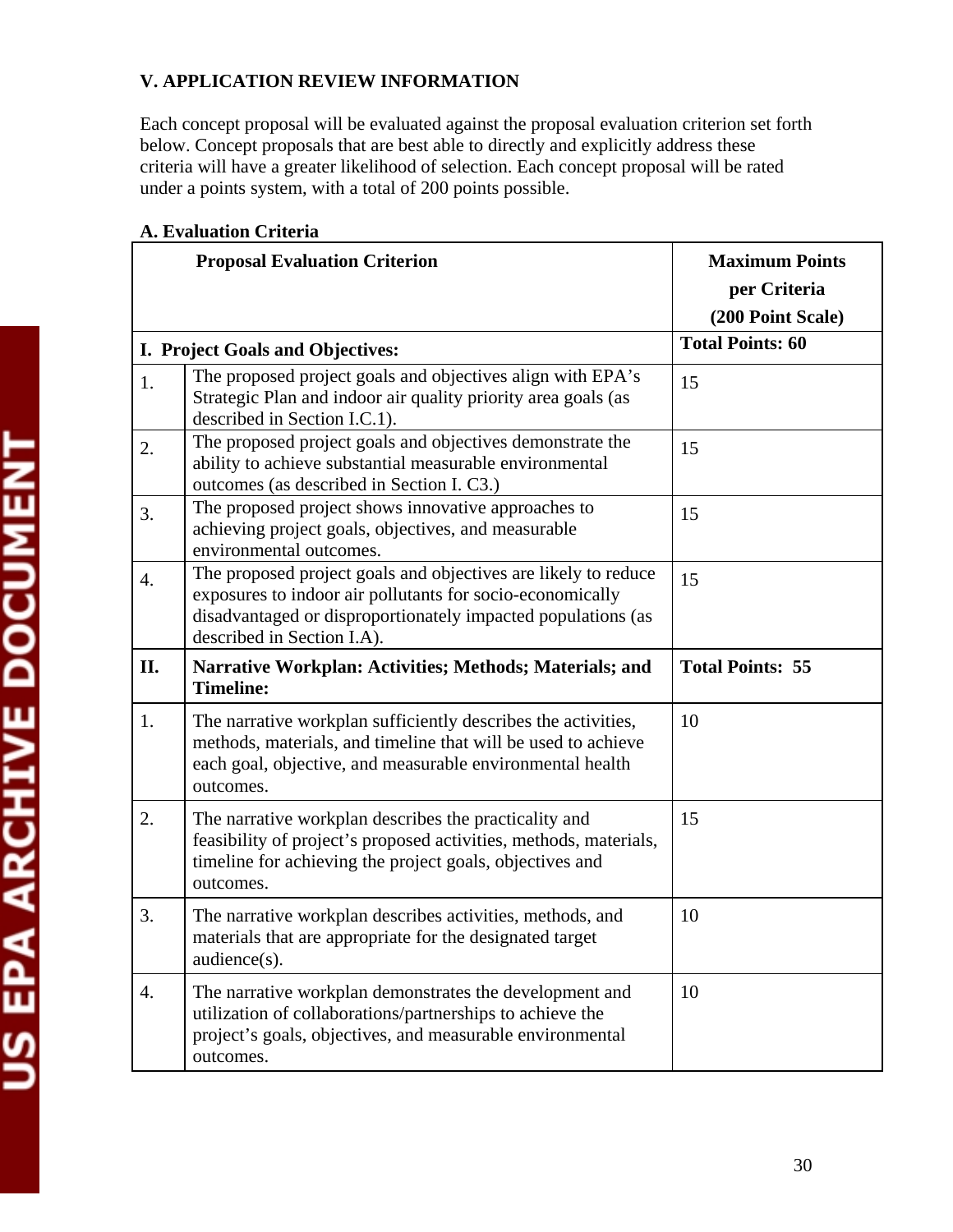| 5.  | The project timeline specifies quarterly and final reports, as<br>well as appropriate proposed milestones, and projected<br>timeframe of programmatic outputs and environmental health<br>outcomes.                                                                                                                                                                                                                                                                                                                                                                                                                                                                        | 10                      |
|-----|----------------------------------------------------------------------------------------------------------------------------------------------------------------------------------------------------------------------------------------------------------------------------------------------------------------------------------------------------------------------------------------------------------------------------------------------------------------------------------------------------------------------------------------------------------------------------------------------------------------------------------------------------------------------------|-------------------------|
|     | III. Organizational Experience and Past Performance                                                                                                                                                                                                                                                                                                                                                                                                                                                                                                                                                                                                                        | <b>Total Points: 20</b> |
| 1.  | The proposal provides evidence of sufficient organizational<br>experience, including relevant performance in achieving<br>substantial measurable environmental outcomes in past<br>projects of comparable size and scope.                                                                                                                                                                                                                                                                                                                                                                                                                                                  | 10                      |
| 2.  | The proposal demonstrates that the applicant has sufficient<br>past performance in completing federally and non-federally<br>funded projects similar in scope, size and relevance to the<br>proposed project, a history of meeting reporting requirements,<br>organizational experience, and staff expertise/qualifications.<br>In addition to evaluating applicants for programmatic<br>capability purposes, EPA will consider information provided<br>by the applicant in their application/proposal as well as<br>information from other sources including Agency files.<br>Applicants that do not have past performance history they will<br>receive a neutral rating. | 10                      |
|     | <b>IV. Project Sustainability and Replication</b>                                                                                                                                                                                                                                                                                                                                                                                                                                                                                                                                                                                                                          | <b>Total Points: 20</b> |
| 1.  | The proposed project addresses how applicant will sustain<br>successes in meeting goals, objectives, and environmental<br>outcomes beyond the conclusion of the EPA assistance<br>agreement.                                                                                                                                                                                                                                                                                                                                                                                                                                                                               | 5                       |
| 2.  | The proposed project addresses how the impacted audience<br>(e.g. schools, asthmatics, etc) will sustain successes in<br>achieving measurable outcomes beyond the conclusion of the<br>EPA assistance agreement.                                                                                                                                                                                                                                                                                                                                                                                                                                                           | 10                      |
| 3.  | The proposed project demonstrates that activities are<br>replicable and can yield large scale impacts.                                                                                                                                                                                                                                                                                                                                                                                                                                                                                                                                                                     | 5                       |
|     | V. Monitoring and Evaluating Environmental Results:                                                                                                                                                                                                                                                                                                                                                                                                                                                                                                                                                                                                                        | <b>Total Points: 25</b> |
| 1.  | The proposed project specifies practical approaches to<br>identify, measure, and evaluate programmatic outputs and<br>environmental outcomes and identifies baseline(s) to measure<br>them.                                                                                                                                                                                                                                                                                                                                                                                                                                                                                | 15                      |
| 2.  | The proposed project specifies how progress towards<br>achieving goals, objectives, and measurable environmental<br>outcomes will be tracked and reported.                                                                                                                                                                                                                                                                                                                                                                                                                                                                                                                 | 10                      |
| VI. | <b>Budget and Matching Funds:</b>                                                                                                                                                                                                                                                                                                                                                                                                                                                                                                                                                                                                                                          | <b>Total Points: 20</b> |
| 1.  | The proposed project budget is appropriate to accomplish the<br>proposed goals, objectives, and measurable environmental<br>outcomes. The budget also provides an approximation of the<br>percentage of the budget designated for each major activity.                                                                                                                                                                                                                                                                                                                                                                                                                     | 15                      |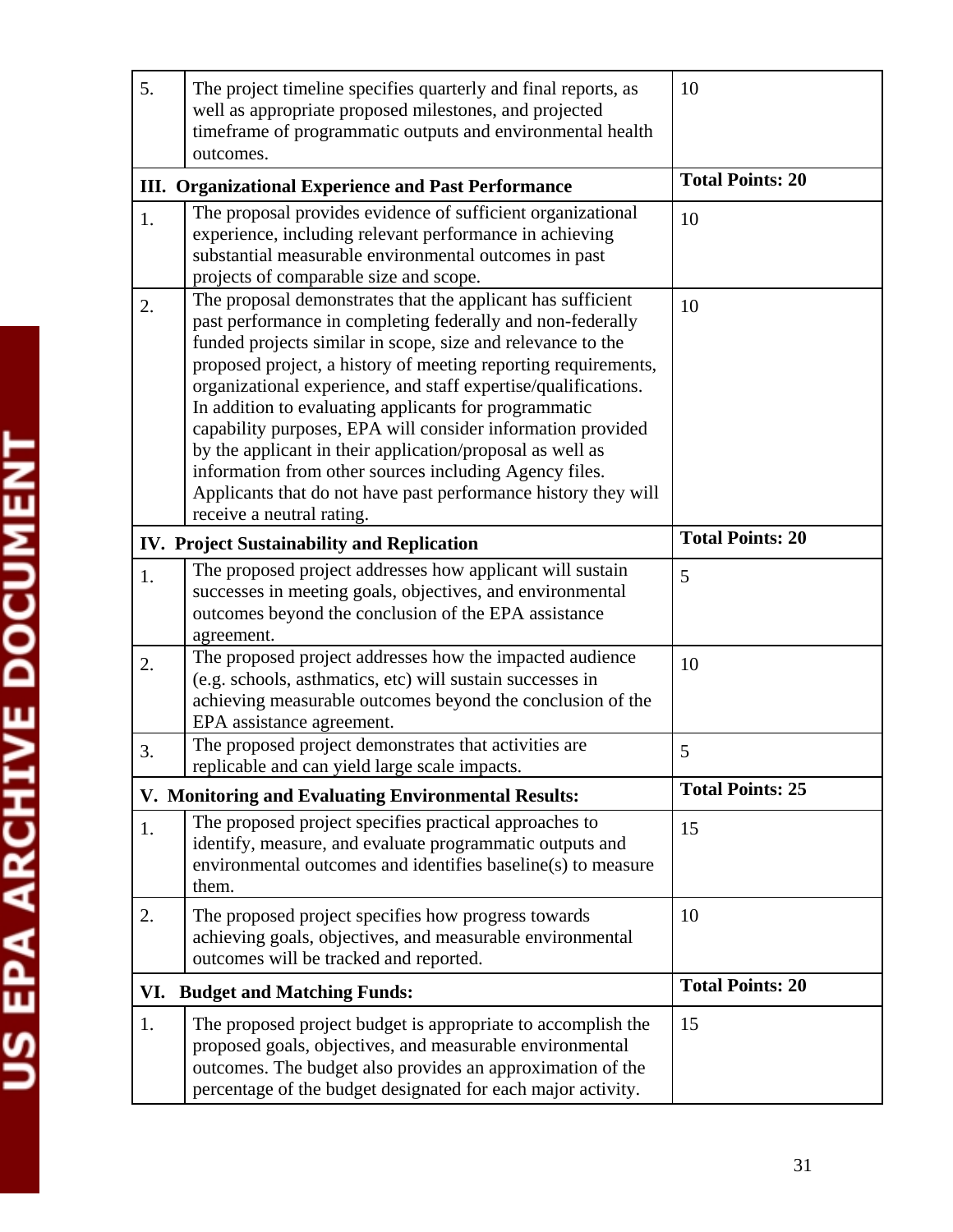| 2. | Under this criteria, applicants will be evaluated based on the<br>extent they demonstrate (i) how they will coordinate the use of<br>EPA funding with other Federal and/or non Federal sources of<br>funds to leverage additional resources to carry out the<br>proposed project(s) and/or (ii) that EPA funding will<br>compliment activities relevant to the proposed project(s)<br>carried out by the applicant with other sources of funds or<br>resources. |  |
|----|-----------------------------------------------------------------------------------------------------------------------------------------------------------------------------------------------------------------------------------------------------------------------------------------------------------------------------------------------------------------------------------------------------------------------------------------------------------------|--|
|----|-----------------------------------------------------------------------------------------------------------------------------------------------------------------------------------------------------------------------------------------------------------------------------------------------------------------------------------------------------------------------------------------------------------------------------------------------------------------|--|

### **B. Other Factors**

In addition to the evaluation of proposals against the ranking criteria described above in Section V. A., the following factors (listed below) may be considered by the Approving Official in making selection award decisions for all cooperative agreements:

- balance between indoor air quality program priority areas
- geographic balance among the EPA Regions
- diverse nature based on ranking of the projects proposed
- balance of type of community targeted (e.g., rural, urban, low-income, disadvantaged, underserved, disproportionately impacted populations, etc.)

### **C. Review and Selection Process**

Each concept proposal will be reviewed by an evaluation team with expertise in indoor air quality pollutant areas as well as public education, training and outreach activities. The evaluation team will base its evaluation on the evaluation criteria contained in Section V. of this RFA. The highest numerically ranked concept proposal(s) subject to their quality, the availability of funds, and consideration of factors listed in Section V. B., will be selected for this award.

# **VI. AWARD ADMINISTRATION INFORMATION**

# **A. Award Notices**

Following final selections, all applicants will be notified regarding the status of their application.

- 1. EPA will notify selected applicant(s) via telephone or email within 15 days after internal award recommendation decisions are made. This notification, which advises that the applicant's concept proposal is selected by review panel and recommended for award, is not an authorization to begin the project activities. The award notice signed by the EPA grants officer is the authorizing document and will be provided through postal mail. At a minimum, this process can take up to 60 days from the date of selection.
- 2. EPA will notify unsuccessful applicant(s) via telephone or email within 15 days after internal award recommendation decisions are made. In either event, the notification will be sent to the original signer of the concept proposal.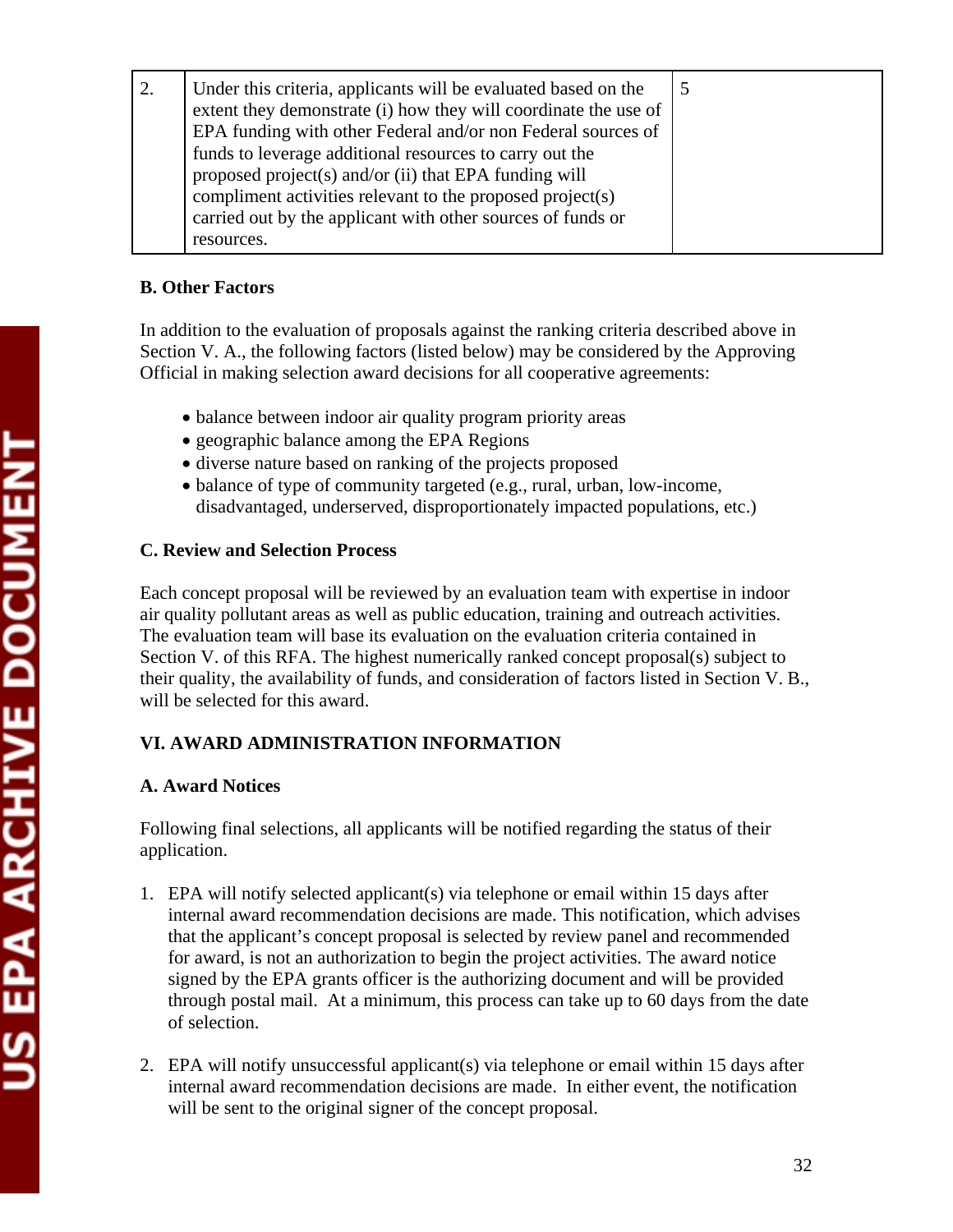# **B. Administrative and National Policy Requirements**

- 1. A listing and description of general EPA Regulations applicable to the award of assistance agreements may be viewed at: http://www.epa.gov/ogd/AppKit/applicable\_epa\_regulations\_and\_description.htm .
- 2. Executive Order 12372, Intergovernmental Review of Federal Programs may be applicable to awards, resulting from this announcement. Applicants selected for funding may be required to provide a copy of their proposal to their State Point of Contact (SPOC) for review, pursuant to Executive Order 12372, Intergovernmental Review of Federal Programs. This review is not required with the Initial Proposal and not all states require such a review.
- 3. All applicants are required to provide a Dun and Bradstreet (D&B) Data Universal Numbering System (DUNS) number when applying for a Federal grant or cooperative agreement. Applicants can receive a DUNS number, at no cost, by calling the dedicated toll-free DUNS Number request line at 1-866-705-5711, or visiting the D&B website at: http://www.dnb.com.
- 4. Grants and agreements with institutions of higher education are subject to 40 CFR Parts 30 and 40 and OMB circular A-122 for non-profits and A-21 for institutions of higher learning.
- 5. Programmatic Terms and conditions will be negotiated with the selected recipient.

# **C. Reporting Requirements**

Quarterly performance reports and a detailed final technical report will be required during the project performance period. The final technical report should include (but is not limited to) a summary covering work status, work progress, publications, and measurable environmental outputs/environmental outcomes pertinent to the project goals and objectives for the entire period. The schedule for submission of quarterly reports will be established by EPA, after award.

While the Agency will negotiate precise terms and conditions relating to substantial involvement as part of the award process, EPA expects to closely monitor the successful applicant(s) performance, collaborate during the performance of the scope of work, approve the substantive terms of proposed contracts, approve the qualifications of key personnel, review and comment on reports prepared under the cooperative agreement, and evaluate the engineering improvements on an EPA demonstration project. EPA will not select employees or contractors employed by the recipient(s) and the final decision on the content of reports rests with the recipient(s).

# **D. Disputes**

Assistance agreement competition-related disputes will be resolved in accordance with the dispute resolution procedures published in 70 FR (Federal Register) 3629, 3630 (January 26, 2005) which can be found at: http://www.epa.gov/fedrgstr/EPA-GENERAL/2005/January/Day-26/g1371.htm. Copies of these procedures may also be requested by contacting Victoria Drew.